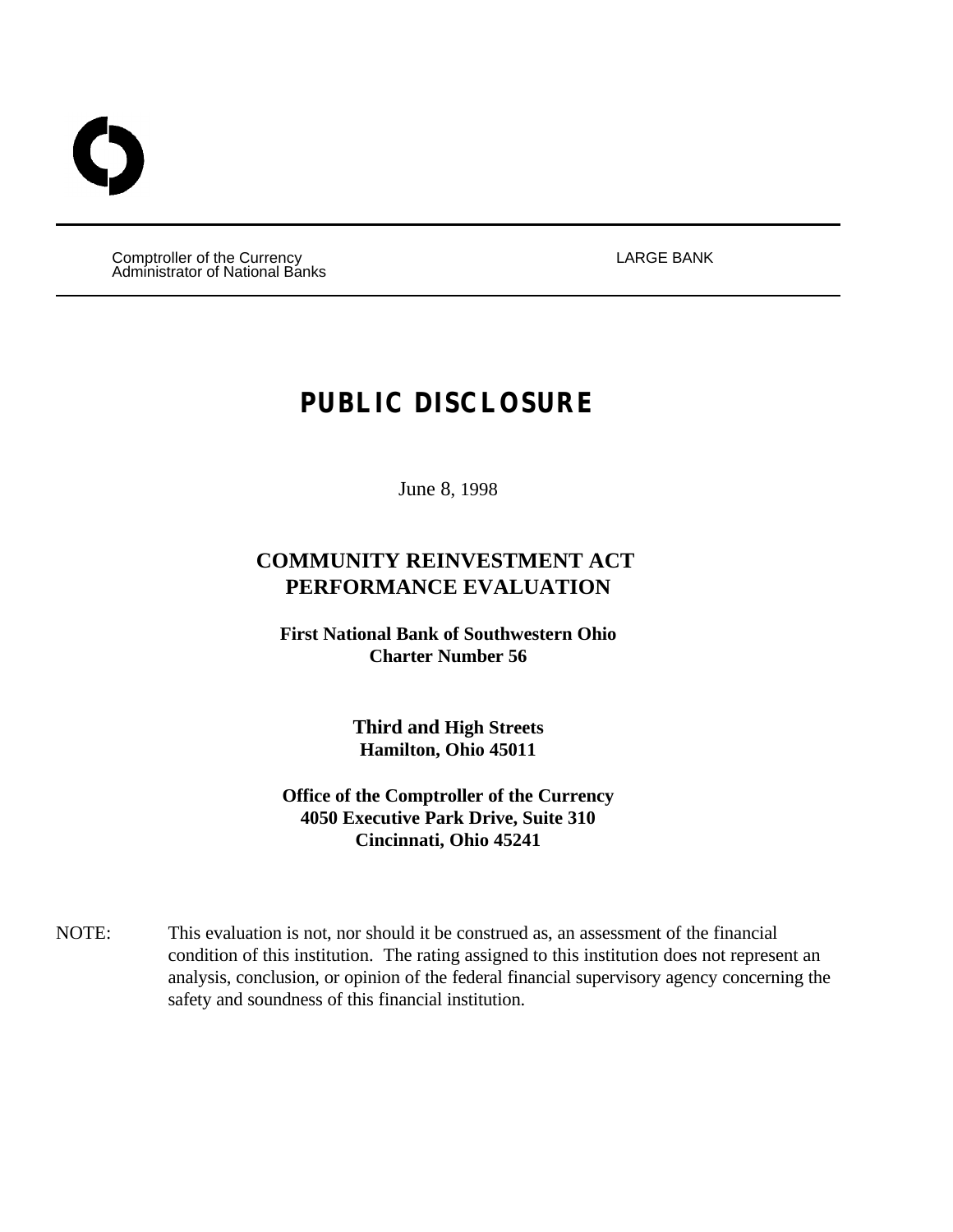#### **GENERAL INFORMATION**

The Community Reinvestment Act (CRA) requires each federal financial supervisory agency, when examining financial institutions subject to its supervision, to use its authority to assess the institution's record of meeting the credit needs of its entire community, including low- and moderate-income neighborhoods, consistent with safe and sound operation of the institution. Upon the examination's conclusion, the agency must prepare a written evaluation of the institution's record of meeting the credit needs of its community.

This document is an evaluation of the CRA performance of First National Bank of Southwestern Ohio (First Southwestern) prepared by The Office of the Comptroller of the Currency, the institution's supervisory agency, as of June 8, 1998. The agency evaluates performance in assessment area(s), as they are delineated by the institution, rather than individual branches. This assessment area evaluation may include the visits to some, but not necessarily all, of the institution's branches. The agency rates the CRA performance of an institution consistent with the provisions set forth in appendix A to 12 C.F.R. part 25.

This evaluation covers the period from January 1, 1996 to June 8, 1998. The prior CRA evaluation, dated December 31, 1995, rated this institution "Outstanding Record of Meeting Community Credit Needs."

#### **DEFINITIONS AND COMMON ABBREVIATIONS**

The following terms and abbreviations are used throughout this Performance Evaluation. The definitions are intended to provide the reader with a general understanding of the terms, not a strict legal definition.

**Community Reinvestment Act (CRA)** - The statute and implementing regulation that require the OCC to evaluate a bank's record of meeting the credit needs of its local community, consistent with safe and sound operation of the bank, and to take this record into account when evaluating certain corporate applications filed by the bank.

**Community Development** - affordable housing (including multifamily rental housing) for low- or moderate-income individuals; community services targeted to low- or moderate-income individuals; activities that promote economic development by financing businesses or farms that meet the size eligibility standards of the Small Business Administration's Development Company or Small Business Investment Company programs or have gross annual revenues of \$1 million or less; or, activities that revitalize or stabilize low- or moderate-income geographies. Community development loans specifically exclude loans which have been reported under the Home Mortgage Disclosure Act or as small loans to businesses or farms, except for multi-family rental housing loans, which can be reported under both categories.

**Metropolitan Statistical Area (MSA)** - Area defined by the Director of the United States Office of Management and Budget. MSA's consist of one or more counties, including large population centers and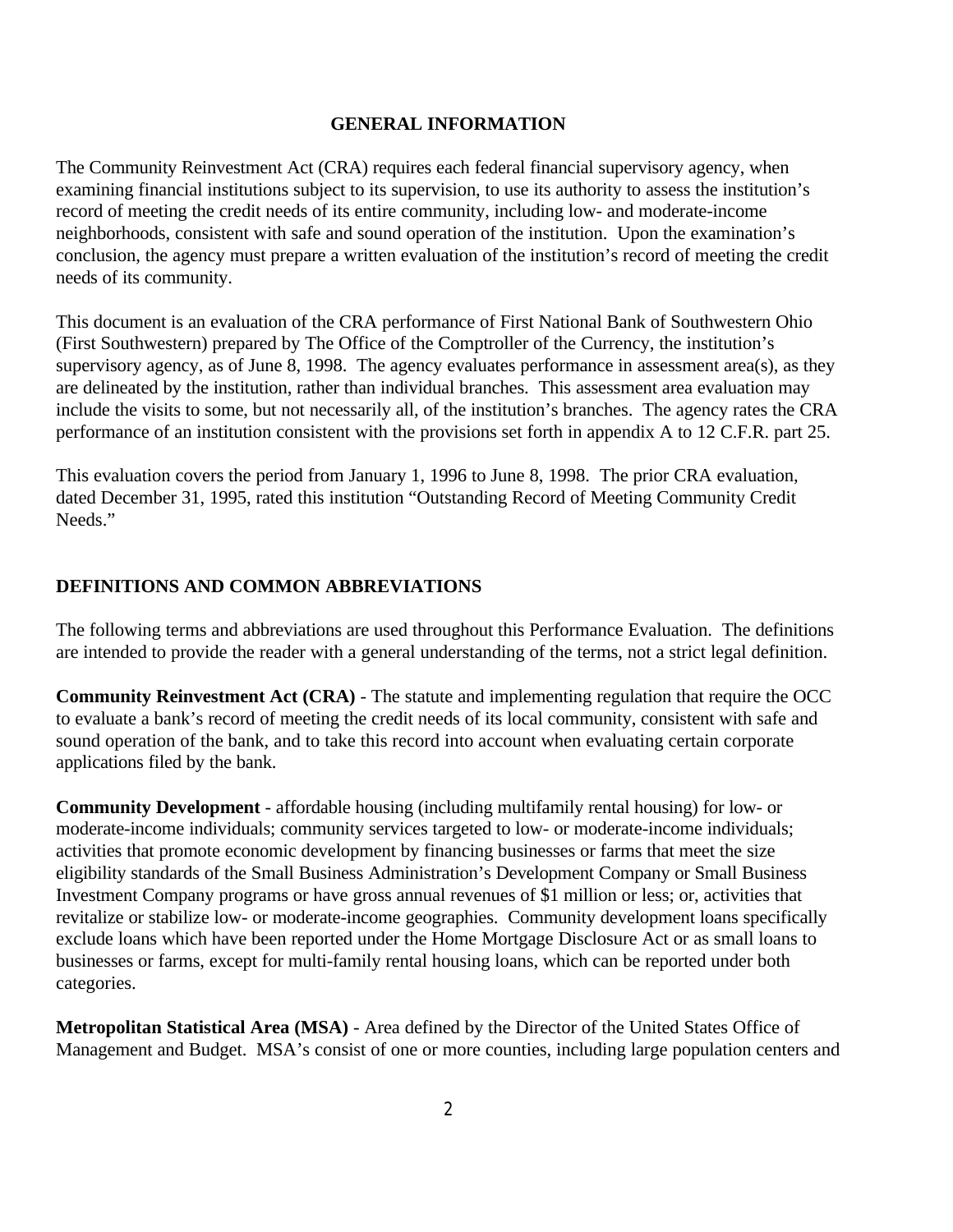nearby communities that have a high degree of interaction.

**Census Tract (CT) -** Small, locally defined statistical areas. These areas are determined by the United States Census Bureau in an attempt to group homogenous populations. A CT has defined boundaries per ten-year census and an average population of 4,000.

**Home Mortgage Disclosure Act (HMDA)** - A statute that requires certain mortgage lenders that do business or have banking offices in a MSA to file annual summary reports of their mortgage lending activity. The reports include such data as the race, gender, and the income of applicants, the amount of loan requested, and its disposition (e.g., approved, denied, withdrawn).

**Median Family Income (MFI)** - The median income determined by the United States Census Bureau every ten years and used to determine the income level category of census tracts. Also, the median income determined by the Department of Housing and Urban Development annually that is used to determine the income level category of individuals. For any given area, the median is the point at which half of the families have income above it and half below it.

**Low-Income** - Individual income that is less than 50% of the area median income, or a median family income that is less than 50 percent, in the case of a geography.

**Moderate-Income** - Individual income that is at least 50% and less than 80% of the area median income, or a median family income that is at least 50% and less than 80%, in the case of a geography of the MFI.

**Middle-Income -** Individual income that is at least 80% and less than 120% of the area median income, or a median family income that is at least 80% and less than 120%, in the case of a geography.

**Upper-Income** - Individual income that is 120% or more of the area median income, or a median family income that is 120% or more, in the case of a geography.

**Small Business Loans** - Loans with an original amount of \$1 million or less for which the bank is required to collect and report certain monitoring data under the CRA regulation.

**Small Farm Loans** - Loans with an original amount of \$500 thousand or less for which the bank is required to collect and report certain monitoring data under the CRA regulation.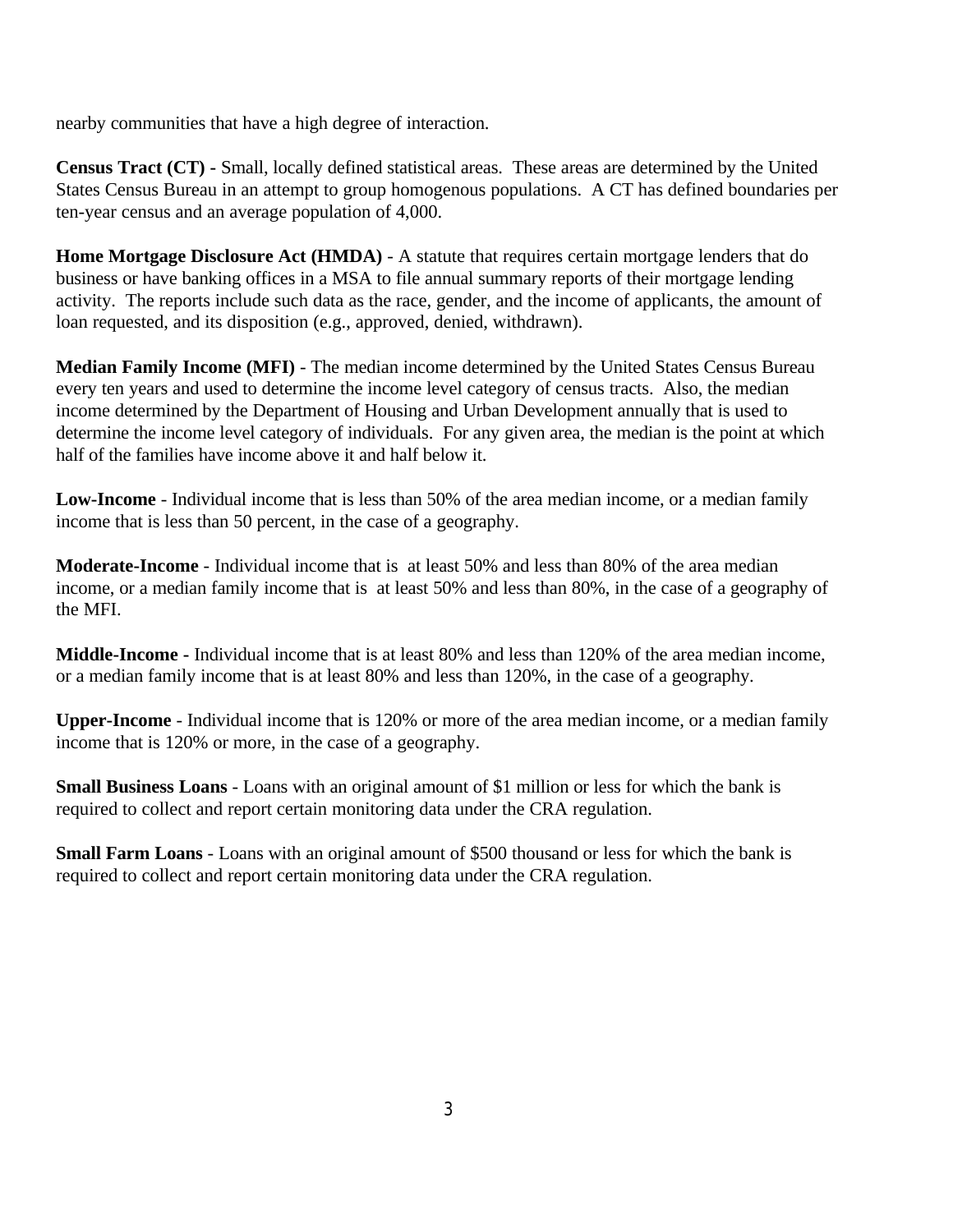**INSTITUTION'S CRA RATING:** This institution is rated "Outstanding Record of Meeting Community Credit Needs".

The major factors supporting the institution's rating are as follows:

- Lending to borrowers of different income levels and businesses of different sizes shows an excellent distribution. First Southwestern is the number one lender to low-income borrowers in its assessment area. The bank made 16% of its total number of HMDA loans to low-income borrowers with an additional 23% of its HMDA loans extended to moderate-income borrowers. First Southwestern made 84% of its small business loans to businesses with revenues of less than \$1 million.
- The geographic distribution of lending shows excellent penetration in all income level census tracts. First Southwestern is the number one home improvement lender in moderate-income census tracts within its assessment area. The bank made 5% of its total number of loans in lowincome census tracts with an additional 15% of its loans extended in moderate-income tracts.
- The bank's services are readily accessible to individuals throughout the assessment area. First Southwestern has several branches in the downtown areas of both Hamilton and Middletown, which is where many of the low- and moderate-income individuals live. The bank has 10% of its branches in low-income census tracts. Another 17% of the branches are located in moderateincome census tracts. Over 46% of the households below the poverty level are in low- and moderate-income tracts.

The following table indicates the performance level of First Southwestern with respect to the lending, investment, and service tests.

| <b>Performance Levels</b> |               | <b>First National Bank of Southwestern Ohio</b><br><b>Performance Tests</b> |              |
|---------------------------|---------------|-----------------------------------------------------------------------------|--------------|
|                           | Lending Test* | <b>Investment Test</b>                                                      | Service Test |
| Outstanding               | X             |                                                                             | X            |
| High satisfactory         |               |                                                                             |              |
| Low satisfactory          |               | X                                                                           |              |
| Needs to improve          |               |                                                                             |              |
| Substantial noncompliance |               |                                                                             |              |

 \* Note: The lending test is weighted more heavily than the investment and service tests in the overall rating.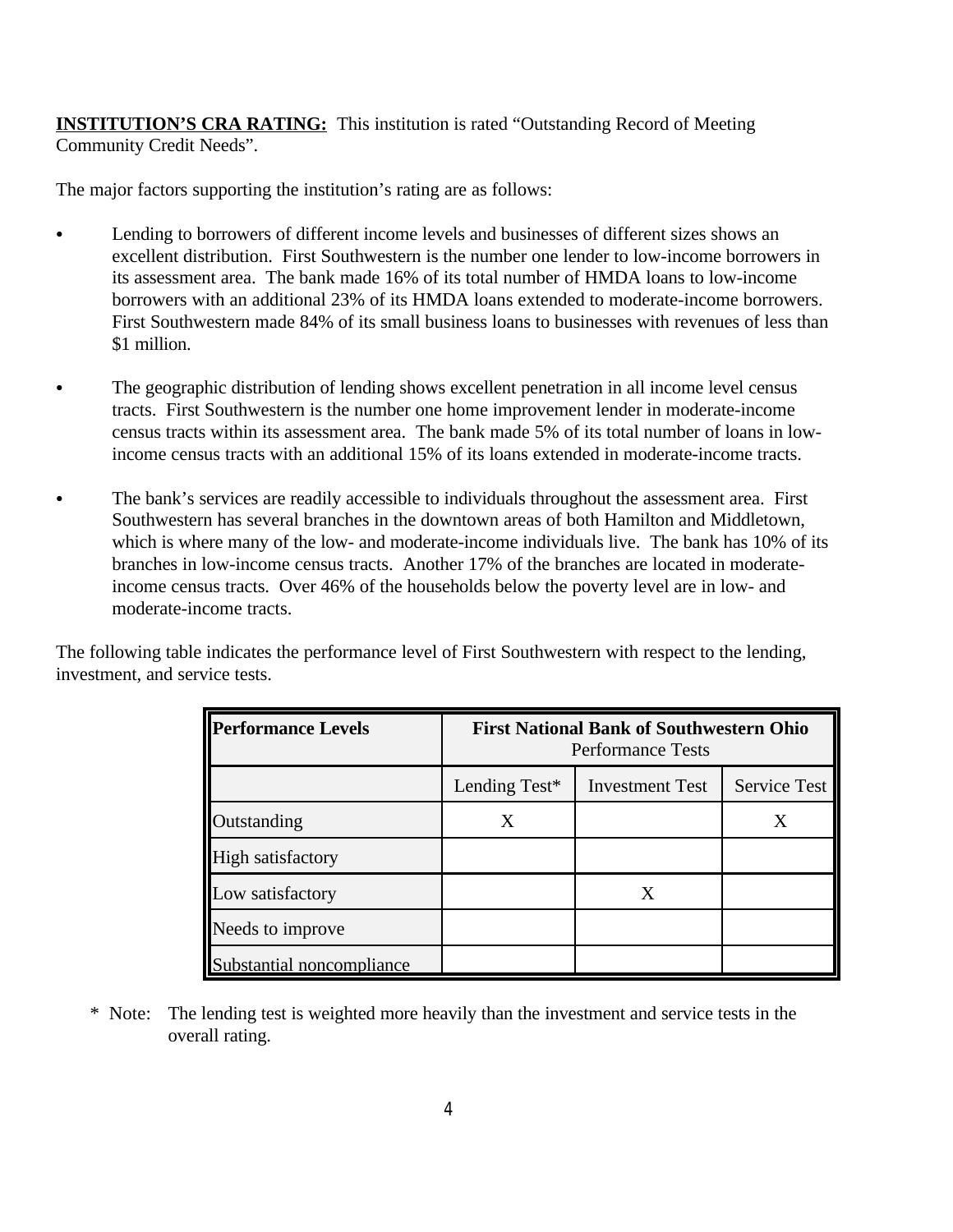# **DESCRIPTION OF INSTITUTION:**

# *Bank Profile:*

First Southwestern is a \$1 billion bank with its main office located in Hamilton, Ohio. The bank is located in a well established community with an economic base that historically has been manufacturing, but has experienced growth as a residential area for nearby Cincinnati. Economic conditions are considered good and competition is strong. The institution has a total of 30 offices and 31 automatic teller machines (ATMs). The main office and seven other branch offices are located in Hamilton. There are four branches in Middletown, three in Fairfield, two in Monroe, two in Oxford, two in Ross and one in each of the following: Camden, Cincinnati, Lebanon, Lewisburg, Mason, Maineville, Springboro, Trenton & West Chester.

First Southwestern is owned by First Financial Bancorp, a \$2.6 billion holding company also headquartered in Hamilton, Ohio. First Financial Bancorp owns fourteen other financial institutions in Ohio, Indiana, and Michigan.

Total loans account for 67% of First Southwestern's average assets, as of December 31, 1997. The loan to deposit ratio was 90%, an increase from 86% at year-end 1996. The loan mix indicates the bank is largely a real estate lender. Over 62% of the loan portfolio is for real estate purposes. One-to-four family residential loans account for 39% of average gross loans and home equity loans total 5% of the portfolio. Commercial real estate loans account for another 16% while multi-family loans represent only 2% of average gross loans. Loans to individuals make up 19%, with commercial and industrial loans accounting for 15% of the portfolio.

The institution is capable of meeting the community's credit needs based on its financial condition, size, product offerings, legal impediments, and other factors.

# *Combined Assessment Areas Profile:*

First Southwestern operates in two contiguous areas; however, we evaluated the Hamilton-Middletown MSA separate from the portion of the Cincinnati MSA. There is also a non-MSA area in Preble County. The Hamilton-Middletown MSA is the majority of the bank's assessment area (73 of the total 99 census tracts/block numbering areas). First Southwestern's Cincinnati MSA assessment area includes only 22 of the 246 census tracts in that MSA, and the Preble County area includes only four block numbering areas. Specific demographic data on the two MSA areas are included in the back of this report in separate sections which address the bank's performance in each of these MSA areas.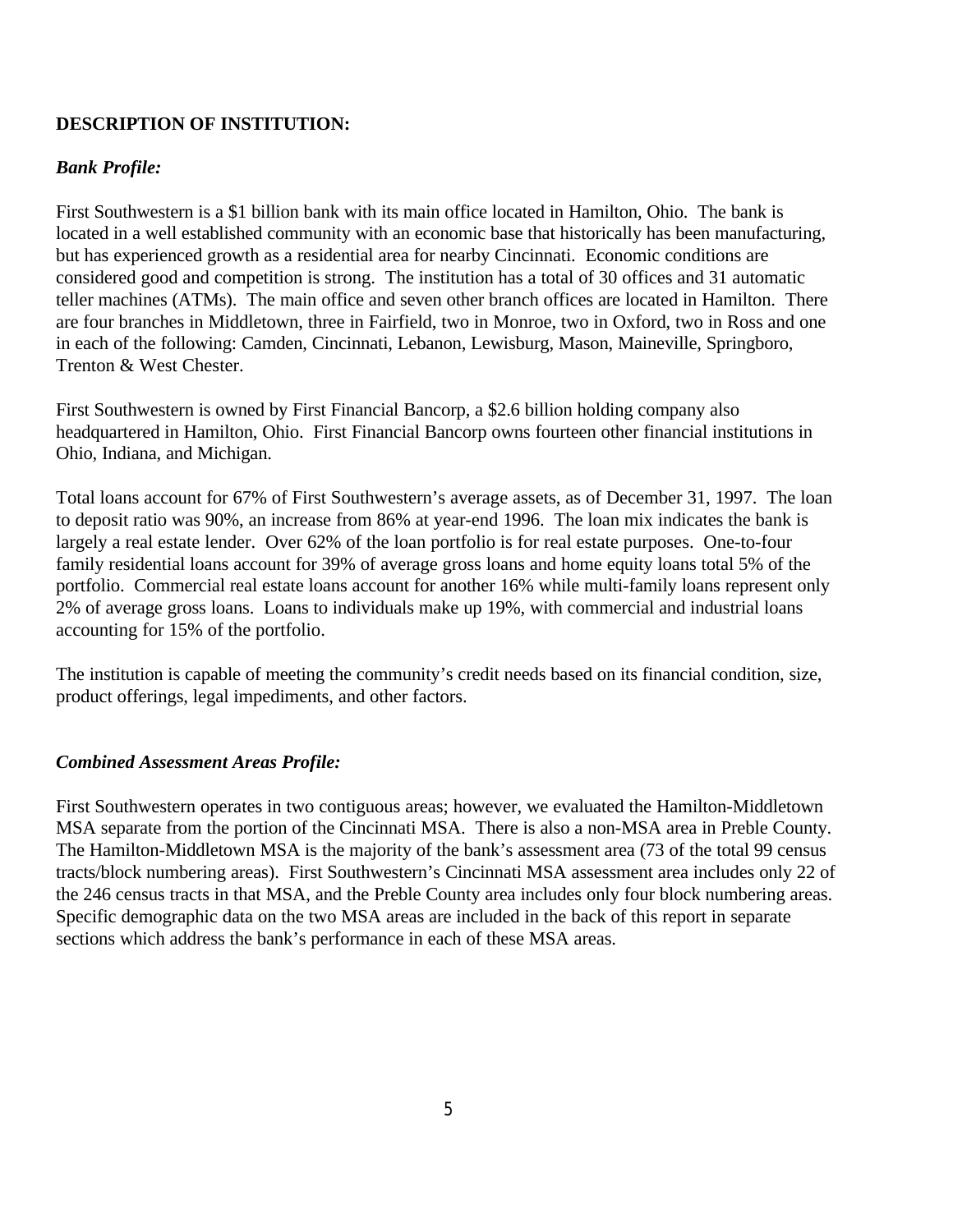The combined area consists of 99 census tracts and block numbering areas (BNA's). According to 1990 census information, the community is comprised of 8 (8%) low-, 18 (18%) moderate-, 50 (51%) middleand 22 (22%) upper-income census tracts. The remaining tract is not designated by income level.

The total population of this area is 406,908 people in 111,113 families. Of this total, there are 19,431 (17%) low-, 19,464 (18%) moderate-, 27,679 (25%) middle-, and 44,546 (40%) upper-income families in the area. The population within this area is distributed among the census tracts as follows: 5% low-, 15% moderate-, 51% middle-, and 28% upper-income tracts. The remaining 1% of the population reside in the tract which does not have an income designation.

There are 153,137 housing units in the area. The large majority (67%) of housing is owner occupied units. Only 27% of the housing units are occupied rental units. A large percentage of the owner occupied units (84%) are in middle- and upper-income census tracts. Only 3% of the owner occupied units are in low-income census tracts and 13% are in moderate-income tracts. The median housing cost is \$74,791 with the average age of housing approximately 33 years old.

According to the business demographic data for the entire area, the distribution of businesses shows only 7% of the businesses are located in low-income census tracts. An additional 15% of the businesses are located in moderate-income census tracts. Middle- and upper-income tracts have 52% and 26% of the businesses, respectively. The distribution of small businesses (those with gross annual revenue less than \$1 million) mirrors the total business distribution except there are only 6% of the small businesses in lowincome census tracts and 16% in moderate-income census tracts. Seventy-three percent (73%) of the businesses in the combined assessment areas have gross income less than \$1 million, 8% greater than \$1 million, with the remaining businesses' income unknown.

There are 379 farms in the combined assessment area. Two hundred fifty-four (254) or 67% of these farms are in middle-income census tracts. Two percent (2%) of the farms are in low-income tracts and 5% are in moderate-income tracts. The other 26% are in upper-income tracts. Three hundred fortyseven (347) of the 379 farms (92%) have revenue less than \$1 million.

Competition in the assessment area is strong with Star Bank, N.A. (\$13.5 billion in total assets), Bank One, N.A. (\$24.5 billion in total assets), and The Fifth Third Bank (\$10 billion in total assets) having a strong market presence in the greater Cincinnati area. Key Bank, N.A. (\$69 billion in total assets) also has several offices in the bank's assessment area.

Information from contacts conducted by examiners with five community representatives was evaluated during this examination. The types of organizations included housing, small business development, and social service organizations. The contacts indicated the main credit needs in the area were affordable housing (especially lower down payment requirements) and small business loans.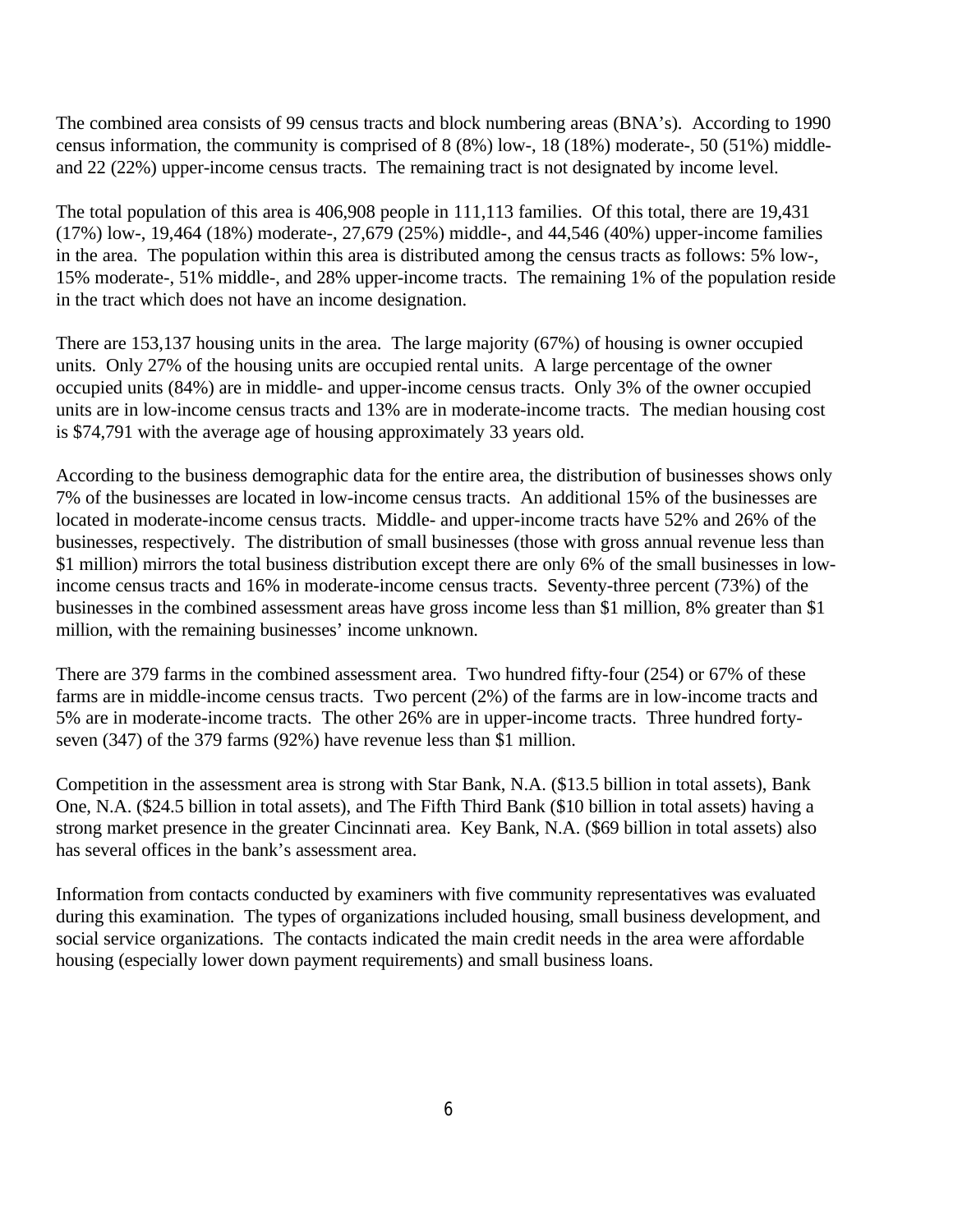# **CONCLUSIONS ABOUT PERFORMANCE TESTS**

First Southwestern has met the intent of the Community Reinvestment Act. A significant majority of the bank's activity is in Butler county (Hamilton/Middletown MSA #3200). This area includes 73 of the total 99 census tracts in the assessment area and contains the locations for 23 of the bank's 30 branches. Therefore, this area was most influential in the overall assessment of the bank's performance.

# *Scope:*

Our analysis included full exam procedures in all 3 assessment areas. We reviewed small business, small farm, HMDA (home purchase, home improvement, home refinance, and multi-family), and community development loans. Small farm lending, however, was not significant in relation to the overall lending level. No affiliate lending was included in this review. The review of investments included a review of the investment portfolio and an analysis of the grants and donations provided to community service organizations. Our evaluation of services included analyzing the availability and effectiveness of the bank's branch/ATM network for delivering retail banking services. We analyzed the effect of the changes in branch locations since the previous CRA examination. We also considered the extent and innovativeness of the bank's community development services in meeting the credit needs of the assessment area.

# *Data Integrity:*

In order to determine the accuracy of data presented by the bank, we verified a sample of the HMDA and small business loans. We reviewed a sample of HMDA reportable transactions to ensure the purpose, action taken, race, gender, applicant income, and loan size were accurately included on the Loan Application Register (LAR). Our review of these files noted only minor clerical errors. We also reviewed some small business loan files to verify data accuracy. The small business loan information reported on the CRA Data Listing Report was substantially correct. We also reviewed 100% of the loans the bank was reporting as community development. All of the loans provided met the definition of community development and were correctly included in the data. We also reviewed all the grants and donations the bank made from January 1, 1996 through April 30, 1998. With assistance from bank personnel, we determined which organizations met the definition of community development and only included those under the investment test. Overall, the data was considered to include only insignificant errors.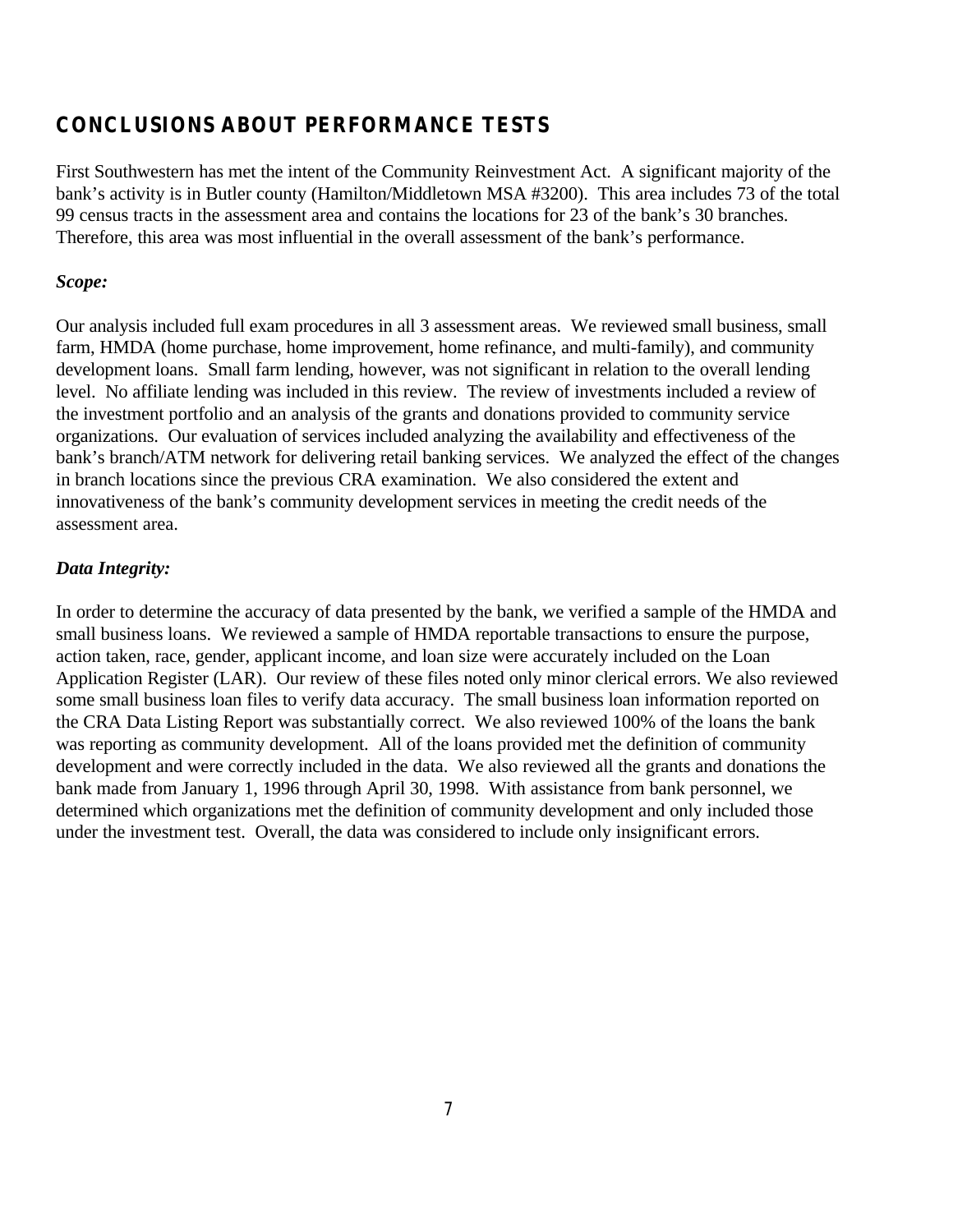# **LENDING TEST**

### *Major Conclusions:*

- First Southwestern's lending levels reflect excellent responsiveness to assessment area credit needs.
- First Southwestern's geographic distribution of loans reflects excellent penetration throughout the assessment area.
- The bank's distribution of borrowers reflects excellent penetration among retail customers of different income levels and business customers of different sizes, given the product lines offered by the bank.
- Community development lending is good. First Southwestern provided over \$22 million of total funding projects in the community. Most of the projects provide housing for low- and moderateincome people.

# *Lending Activity*

First Southwestern extended a significant amount of credit in the assessment area. As reflected in Table I, "Volume of Loan Originations Inside the Assessment Area," the bank made 4,168 loans totaling \$258,788,000 in their assessment area during the evaluation period. First Southwestern's largest volume product by number of loans made in the evaluation period is HMDA lending volume at 2,021 loans for \$106,078,000. Small business lending is very close behind at 1,969 loans for \$126,856,000. By dollar amount, small business lending is the largest volume. First Southwestern also extended over \$22 million for community development projects in their assessment area between January 1996 and March 1998.

First Southwestern's good responsiveness to assessment area credit needs is further supported by their market rank for HMDA and small business lending. During 1996, First Southwestern's overall market share of 3.46% for HMDA lending resulted in a market rank of 4th out of 373 institutions. The bank ranked 8th out of 116 institutions with a 4.38% market share for small business lending. Aggregate data for 1997 and 1998 are not available, therefore, we compared First Southwestern's performance to the latest data available (1996).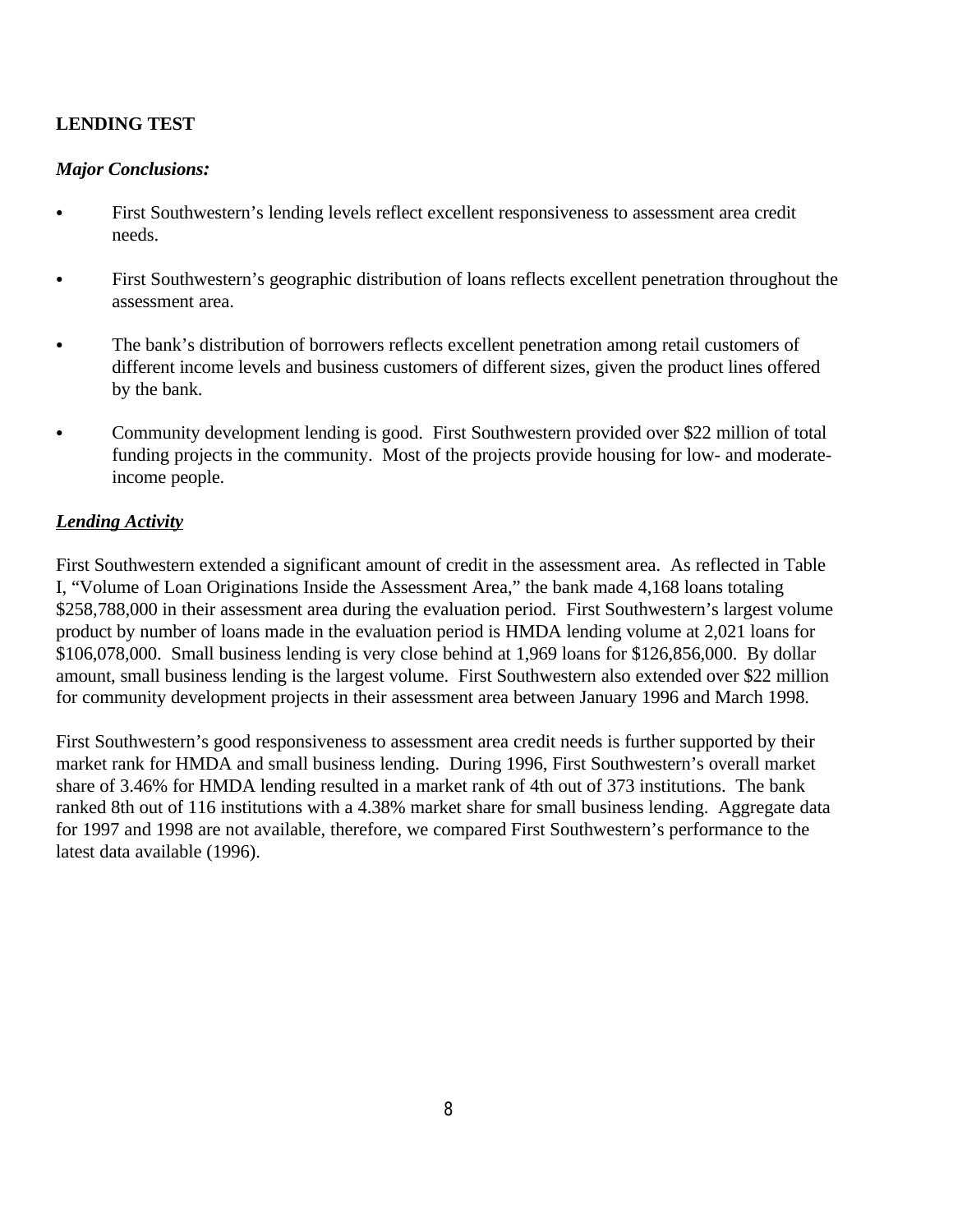|                          |                 |                             |       |                             |       | Table I - Volume of Loan Originations Inside the Assessment Area |                                            |                  |
|--------------------------|-----------------|-----------------------------|-------|-----------------------------|-------|------------------------------------------------------------------|--------------------------------------------|------------------|
| Type of Loan             | <b>YTD 3/98</b> |                             |       | 1997                        |       | 1996                                                             | Total YTD 3/98,<br>1997 & 1996<br>Combined |                  |
|                          | #               | $\mathcal{S}$<br>(in 000's) | #     | $\mathcal{S}$<br>(in 000's) | #     | \$<br>(in 000's)                                                 | #                                          | \$<br>(in 000's) |
| <b>Home Purchase</b>     | 54              | \$3,895                     | 210   | \$16,694                    | 222   | \$18,048                                                         | 486                                        | \$38,637         |
| Home Improvement         | 82              | \$731                       | 442   | \$4,475                     | 311   | \$3,045                                                          | 815                                        | \$8,251          |
| Refinance                | 198             | \$16,577                    | 265   | \$22,116                    | 240   | \$16,258                                                         | 703                                        | \$54,951         |
| Multi-Family             | $\overline{2}$  | \$793                       | 10    | \$2,595                     | 5     | \$851                                                            | 17                                         | \$4,239          |
| <b>Total HMDA</b>        | 336             | \$21,996                    | 907   | \$45,880                    | 778   | \$38,202                                                         | 2,021                                      | \$106,078        |
| <b>Small Business</b>    | 235             | \$20,357                    | 1,096 | \$60,122                    | 638   | \$46,377                                                         | 1,969                                      | \$126,856        |
| <b>Small Farm</b>        |                 | \$3                         | 92    | \$1,923                     | 65    | \$1,345                                                          | 158                                        | \$3,271          |
| Community<br>Development | $\overline{2}$  | \$2,835                     | 10    | \$10,043                    | 8     | \$9,705                                                          | 20                                         | \$22,583         |
| <b>Total Loans</b>       | 574             | \$45,191                    | 2,105 | \$117,968                   | 1,489 | \$95,629                                                         | 4,168                                      | \$258,788        |

Source: HMDA-LAR, CRA Data Listing Report, and Internal Bank Reports.

#### *Assessment Area Concentration*

A high percentage of loans made by First Southwestern are concentrated inside the bank's assessment area. As illustrated in Table II, "Loans Inside the Assessment Area vs Total Loans," First Southwestern made 84% of the number, and 83% of the dollar volume of mortgage, small business, and community development loans inside its assessment area.

The high concentration of HMDA lending inside First Southwestern's assessment area is a good indicator of their strong focus on meeting the housing needs of the local community. From January 1996 through March 1998, the bank originated 2,410 HMDA reportable loans, representing \$131,909,000. Eighty-four percent (84%) of the number of HMDA loans originated, representing 2,021 loans, were within the bank's assessment area. First Southwestern's HMDA lending by product type also indicates a high percentage of lending inside the assessment area. Over 80% of First Southwestern's home purchase, home improvement and refinance loan originations were inside its assessment area. In addition, 81% of First Southwestern's multi-family loans were within the assessment area. When evaluating the bank's dollar volume of HMDA lending inside the assessment area, First Southwestern's assessment area concentration is slightly lower. Eighty percent (80%) of the dollar volume of HMDA lending was inside the assessment area. See Table II, "Loans Inside the Assessment Area vs Total Loans," for more details.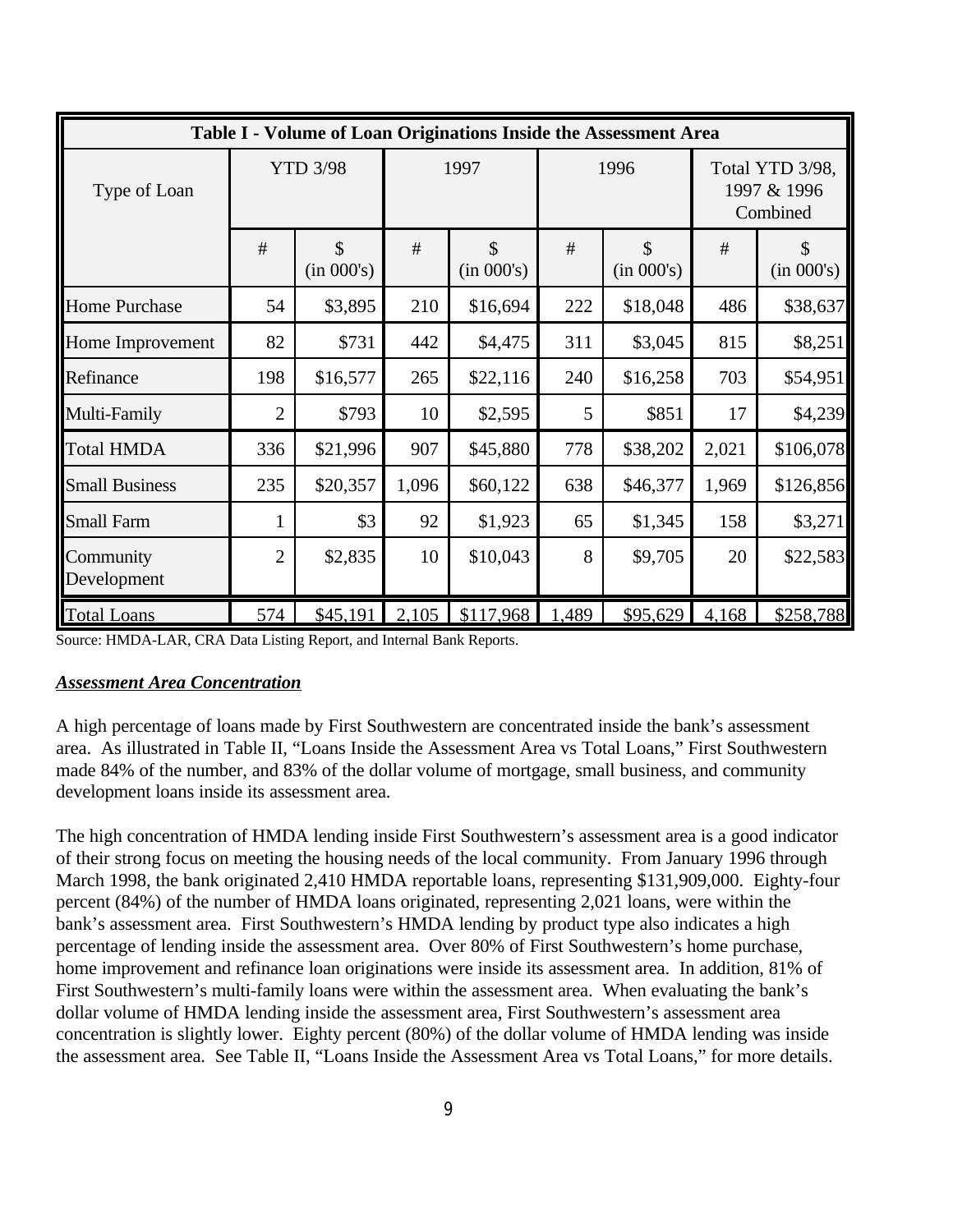First Southwestern's commitment to meeting its assessment area's credit needs is further demonstrated by the volume of small business loans in their assessment area. A substantial majority of First Southwestern's small business is inside its assessment area. From January 1996 through March 1998, First Southwestern originated 2,351 small business loans, amounting to \$153,912,000. Eighty-four percent (84%), or 1,969 of those loans, were inside the bank's assessment area.

A significant number of the small farm loans were also made within the assessment area. One hundred fifty eight (158) of the 190 small farm loans were inside the assessment area. This represents 83% of the small farm loans by number. Small farm loan dollars also indicate that 83% of the funds remained within the assessment area.

| Table II - Loans Inside the Assessment Area vs Total Loans<br>From January 1996 through March 1998 |       |                    |       |          |                                                                                                                                                 |         |  |  |  |  |  |
|----------------------------------------------------------------------------------------------------|-------|--------------------|-------|----------|-------------------------------------------------------------------------------------------------------------------------------------------------|---------|--|--|--|--|--|
|                                                                                                    |       | <b>Total Loans</b> |       |          | Loans Inside Assessment Area<br>\$<br>(in 000's)<br>\$38,637<br>\$8,251<br>\$54,951<br>\$4,239<br>\$106,078<br>\$126,856<br>\$3,271<br>\$22,583 |         |  |  |  |  |  |
| Type of Loan                                                                                       | #     | \$<br>(in 000's)   | #     | $%$ of # |                                                                                                                                                 | % of \$ |  |  |  |  |  |
| <b>Home Purchase</b>                                                                               | 587   | \$49,061           | 486   | 83%      |                                                                                                                                                 | 79%     |  |  |  |  |  |
| Home Improvement                                                                                   | 923   | \$9,697            | 815   | 88%      |                                                                                                                                                 | 85%     |  |  |  |  |  |
| Refinance                                                                                          | 879   | \$68,505           | 703   | 80%      |                                                                                                                                                 | 80%     |  |  |  |  |  |
| Multi-Family                                                                                       | 21    | \$4,646            | 17    | 81%      |                                                                                                                                                 | 91%     |  |  |  |  |  |
| <b>Total HMDA Loans</b>                                                                            | 2,410 | \$131,909          | 2,021 | 84%      |                                                                                                                                                 | 80%     |  |  |  |  |  |
| <b>Small Business</b>                                                                              | 2,351 | \$153,912          | 1,969 | 84%      |                                                                                                                                                 | 82%     |  |  |  |  |  |
| <b>Small Farm</b>                                                                                  | 190   | \$3,949            | 158   | 83%      |                                                                                                                                                 | 83%     |  |  |  |  |  |
| Community<br>Development                                                                           | 20    | \$22,583           | 20    | 100%     |                                                                                                                                                 | 100%    |  |  |  |  |  |
| <b>Total Loans</b>                                                                                 | 4,971 | \$312,353          | 4,168 | 84%      | \$258,788                                                                                                                                       | 83%     |  |  |  |  |  |

Source: Bank reports, HMDA-LAR, and CRA Data Listing reports for 1998, 1997 and 1996.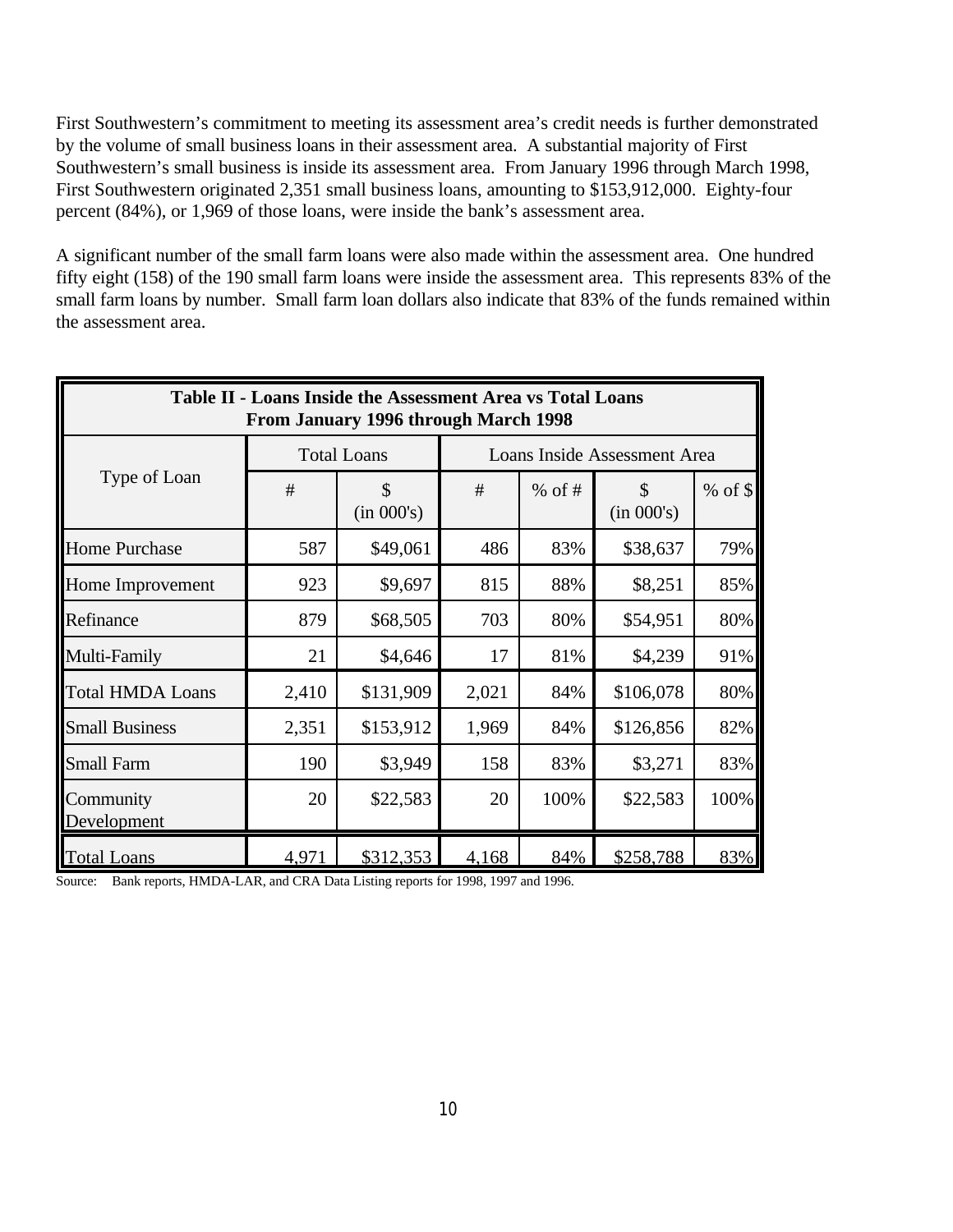### *Geographic Distribution of Loans Within the Assessment Area*

First Southwestern's distribution of loans to different income level census tracts is excellent. The bank's market share for home purchase and home improvement loans is higher in low- and moderate-income census tracts than for middle- and upper-income census tracts and the overall market share. For small business loans, the market share is higher in middle-income tracts than the low- or moderate-income tracts; however, the market share for moderate-income tracts is higher than the overall market share. Additionally, the market share for both the low-income and moderate-income tracts is higher than market share in upper-income tracts. For refinance loans, the market share is higher in middle-income tracts than the low- or moderate-income tracts; however, the difference between the market share in low- or moderate-income tracts is only slightly lower than the overall market share. Table III, "Market Share and Market Rank Distribution by Income Level of the Census Tract" shows the market share and rank for these products. Small farm market share and rank information is not included in the table since only 172 loans were made for \$7,463,000 by all 16 lenders reporting activity in this entire area. First Southwestern made 78 (\$1,471,000) of these loans for a 45% market share and "1" market rank.

| Table III - Market Share (MS) and Market Rank (MR)<br>Distribution by Income Level of the Census Tract |                                                                      |                                                                                                                   |        |   |        |                |       |    |                   |                  |  |  |
|--------------------------------------------------------------------------------------------------------|----------------------------------------------------------------------|-------------------------------------------------------------------------------------------------------------------|--------|---|--------|----------------|-------|----|-------------------|------------------|--|--|
|                                                                                                        |                                                                      | Income Level of Census Tract                                                                                      |        |   |        |                |       |    |                   |                  |  |  |
| Type of Loan                                                                                           | Middle<br>Moderate<br>Low income<br>Upper income<br>income<br>income |                                                                                                                   |        |   |        |                |       |    | <b>All Tracts</b> |                  |  |  |
|                                                                                                        | <b>MS</b>                                                            | <b>MR</b><br><b>MR</b><br><b>MR</b><br><b>MR</b><br><b>MR</b><br><b>MS</b><br><b>MS</b><br><b>MS</b><br><b>MS</b> |        |   |        |                |       |    |                   |                  |  |  |
| <b>Home Purchase</b>                                                                                   | 6.52%                                                                | 3                                                                                                                 | 3.43%  | 7 | 2.20%  | 12             | 1.12% | 29 | 1.95%             | 15               |  |  |
| Home Improvement                                                                                       | 14.29%                                                               | 3                                                                                                                 | 19.39% |   | 11.37% | 4              | 5.88% | 6  | 11.07%            | 4                |  |  |
| Refinance                                                                                              | 2.37%                                                                | 14                                                                                                                | 2.79%  | 9 | 3.41%  | 5              | 2.18% | 8  | 2.91%             | 5                |  |  |
| <b>Total HMDA</b><br>$Loans*$                                                                          | 4.31%                                                                | 4                                                                                                                 | 4.19%  | 3 | 3.54%  | $\overline{4}$ | 1.78% | 12 | 3.06%             | $\left 4\right $ |  |  |
| <b>Small Business</b><br>Loans                                                                         | 3.57%                                                                | 10                                                                                                                | 5.77%  | 7 | 6.81%  | $\overline{4}$ | 2.21% | 11 | 4.78%             | 8                |  |  |

Source: Aggregate Small Business, Small Farm, and HMDA Data for 1996. **\***Excludes Multi-family loans

The distribution of loans made by First Southwestern during the evaluation period is good. The bank made 5% of its loans in low-income census tracts. An additional 15% of the loans were extended in moderate-income tracts. Although 8% of the census tracts in the assessment area are designated lowincome, only 6% of the population lives in these tracts. Also, a significant level of the households in these tracts are living below the poverty level. Only 7% of the businesses in the assessment area are represented in these tracts. Considering the disparity in these demographic facts, this level of lending in these tracts is considered good. Lending in moderate-income tracts mirrors the make-up of the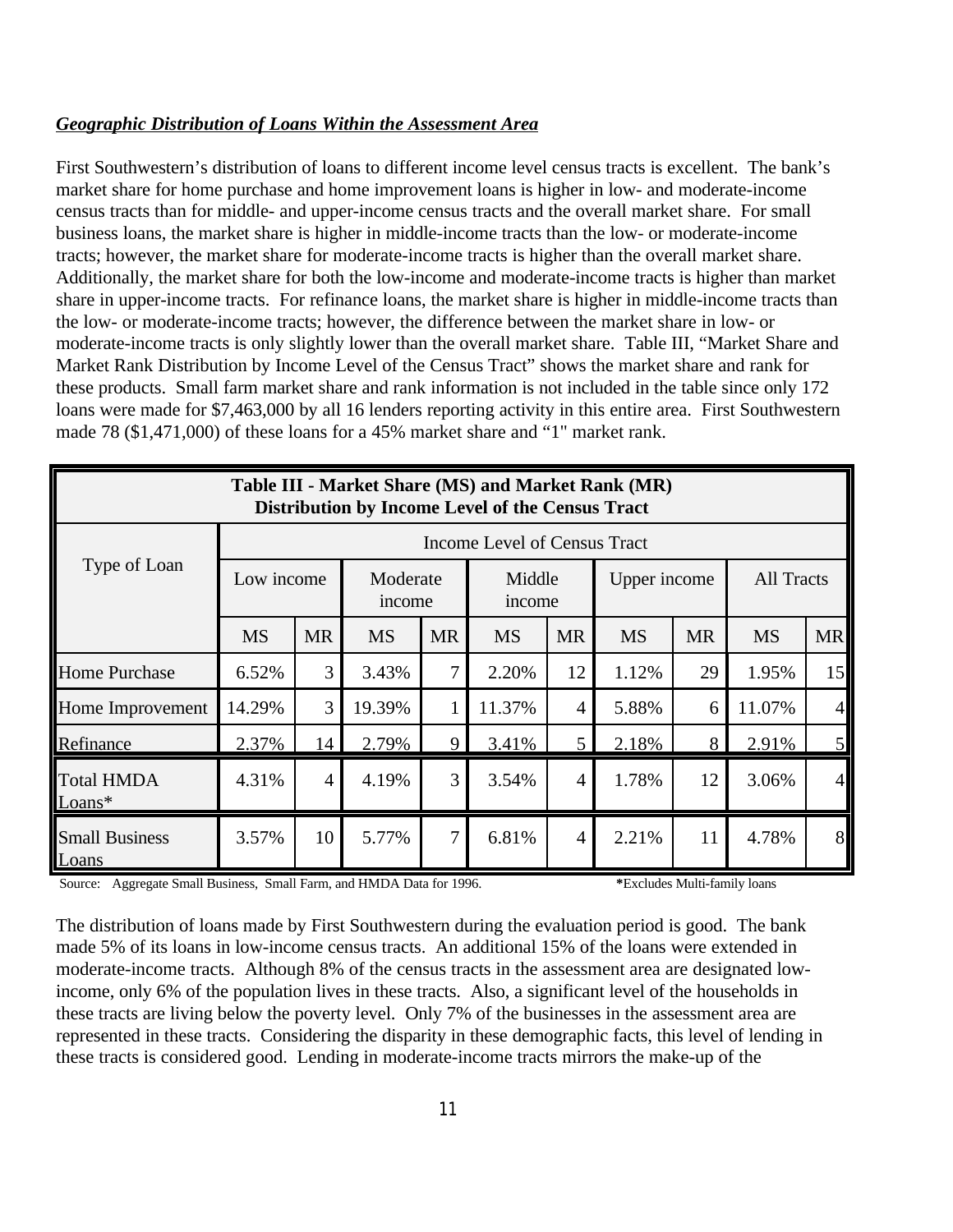assessment area with 18% of the tracts and 15% of the population living in moderate-income tracts. Again a smaller number of the businesses (15%) are located in this type of tract.

First Southwestern's home mortgage lending in low- and moderate-income census tracts is good, compared to the level of owner-occupied housing units in these areas. Only 2% (2,558 units) of the owner-occupied units in the bank's assessment area are located in low-income census tracts. An additional 13% of the owner-occupied units are located in moderate-income census tracts. First Southwestern originated 4% and 17% of its HMDA reportable loans in low- and moderate-income census tracts, respectively. As indicated in Table IV, "Geographic Distribution of Loans by Census Tract Income Level Inside the Assessment Area," First Southwestern's originations by product type also compare favorably to the distribution of housing units in the assessment area. We compared the bank's level of lending to the distribution of owner-occupied housing units because of the large disparity in the distribution of owner-occupied housing, the population, and the income levels of census tracts in the assessment area (for example, low-income census tracts account for 17% of the assessment area; however, only 3% of the owner-occupied housing is in this type of tract). The large disparity in these distributions makes the comparison of owner-occupied units to lending levels a more meaningful analysis for HMDA reportable products. (See Combined Assessment Areas Profile and Table IV below for details.)

First Southwestern's multi-family lending performance reflects excellent distribution throughout the assessment area. Only 5% of the multi-family units in the bank's assessment area are located in lowincome census tracts. An additional 17% of multi-family units are located in moderate-income census tracts. During the evaluation period, First Southwestern originated 6% and 23% of its multi-family loans in low- and moderate-income census tracts within its assessment area, respectively. Therefore, in total, First Southwestern's 29% of loans in low- and moderate-income tracts exceeds the opportunity of 22% of the units in these areas. This demonstrates the bank's focus on meeting the needs for affordable housing in low- and moderate-income tracts in their assessment area.

First Southwestern's small business lending distribution is also good. The bank's lending distribution is only slightly lower than the assessment area's distribution of businesses located in low- or moderateincome census tracts. Six percent (6%) of First Southwestern's small business loans were made to businesses located in low-income census tracts. An additional 14% were made to businesses located in moderate-income census tracts. According to the business demographic data for the assessment area, only 6% of the small businesses (those with gross revenue less than \$1 million) are located in low-income census tracts. An additional 16% of the small businesses are located in moderate-income census tracts. First Southwestern's distribution of 20% of their loans to businesses located in low- and moderateincome census tracts approximates the relative opportunity of only 22% of the businesses located in these tracts. This further supports the bank's commitment to meet their assessment area's business credit needs.

First Southwestern made all of its small farm loans in middle- and upper-income census tracts. This distribution is reasonable considering that only 7% of all the farms in the assessment area are in low- or moderate-income tracts.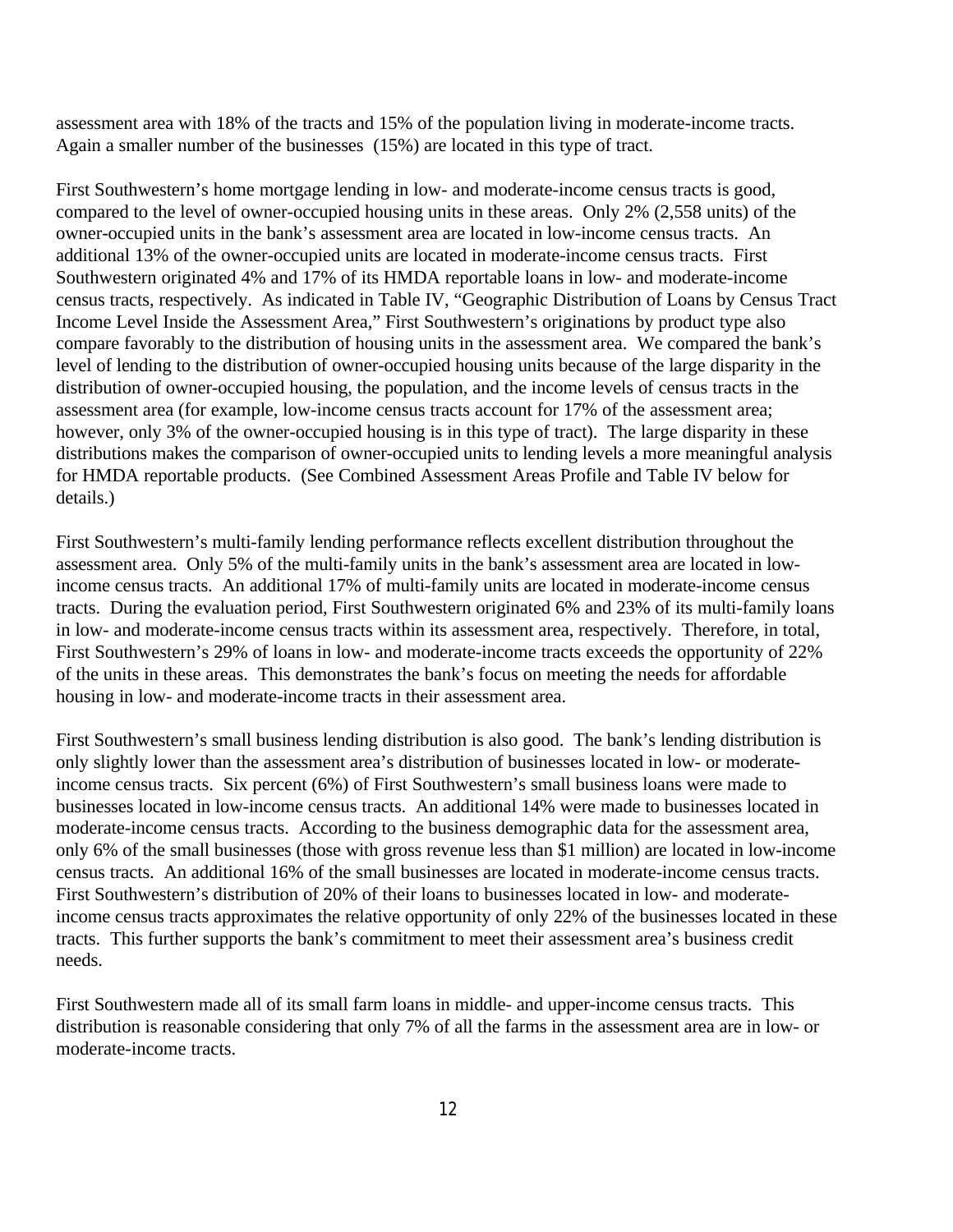In addition, First Southwestern's proportion of community development lending in low- or moderateincome census tracts is excellent. Ten percent (10%) of community development loans were made in low-income census tracts. An additional 30% were made in moderate-income census tracts. This distribution demonstrates the bank's commitment to provide affordable housing and development primarily to help restore quality neighborhoods in low- and moderate-income census tracts.

|                            |                                                     |            |                                   |                      | Table IV - Geographic Distribution of Loans by Census Tract Income Level |      |              |      |  |  |
|----------------------------|-----------------------------------------------------|------------|-----------------------------------|----------------------|--------------------------------------------------------------------------|------|--------------|------|--|--|
|                            |                                                     |            | <b>Inside the Assessment Area</b> |                      | From January 1996 through March 1998                                     |      |              |      |  |  |
|                            |                                                     |            |                                   |                      | Income Level of Census Tract                                             |      |              |      |  |  |
| Type of Loan               |                                                     | Low income | Moderate income                   |                      | Middle income                                                            |      | Upper income |      |  |  |
|                            | #                                                   | $\%$       | #                                 | $\%$                 | #                                                                        | $\%$ | #            | $\%$ |  |  |
| <b>Home Purchase</b>       | 23                                                  | 5%         | 89                                | 18%                  | 280                                                                      | 58%  | 93           | 19%  |  |  |
| Home<br>Improvement        | 34                                                  | 4%         | 180                               | 22%                  | 472                                                                      | 58%  | 129          | 16%  |  |  |
| Refinance                  | 18                                                  | 3%         | 78                                | 11%                  | 448                                                                      | 64%  | 158          | 22%  |  |  |
| Multi-Family               | 1                                                   | 6%         | $\overline{4}$                    | 23%                  | 9                                                                        | 53%  | 3            | 18%  |  |  |
| <b>Total HMDA</b><br>Loans | 76                                                  | 4%         | 351                               | 17%                  | 1,209                                                                    | 60%  | 383          | 19%  |  |  |
| <b>Small Business</b>      | 125                                                 | 6%         | 296                               | 15%                  | 1,193                                                                    | 61%  | 354          | 18%  |  |  |
| <b>Small Farm</b>          | 0%<br>153<br>5<br>$\theta$<br>0%<br>97%<br>$\Omega$ |            |                                   |                      |                                                                          |      |              |      |  |  |
| Community<br>Development   | $\overline{2}$                                      | 10%        | 6                                 | 30%<br>9<br>3<br>45% |                                                                          |      |              |      |  |  |
| <b>Total Loans</b>         | 203                                                 | 5%         | 653                               | 15%                  | 2,564                                                                    | 62%  | 745          | 18%  |  |  |

Source: Bank reports, HMDA-LAR, and CRA Data Listing reports for 1998, 1997 and 1996.

Note: Total numbers may not equal the loans inside the assessment area in Table II and percentages may not equal 100% since some census tracts do not have a designated income level.

#### *Distribution by Borrowers' Income Inside the Assessment Area*

The distribution of borrowers reflects excellent penetration among retail customers of different income levels, given the product lines offered by the institution. Lending to businesses of different sizes is considered good.

First Southwestern's market share of HMDA loans is very good at 6.61% for low-income borrowers and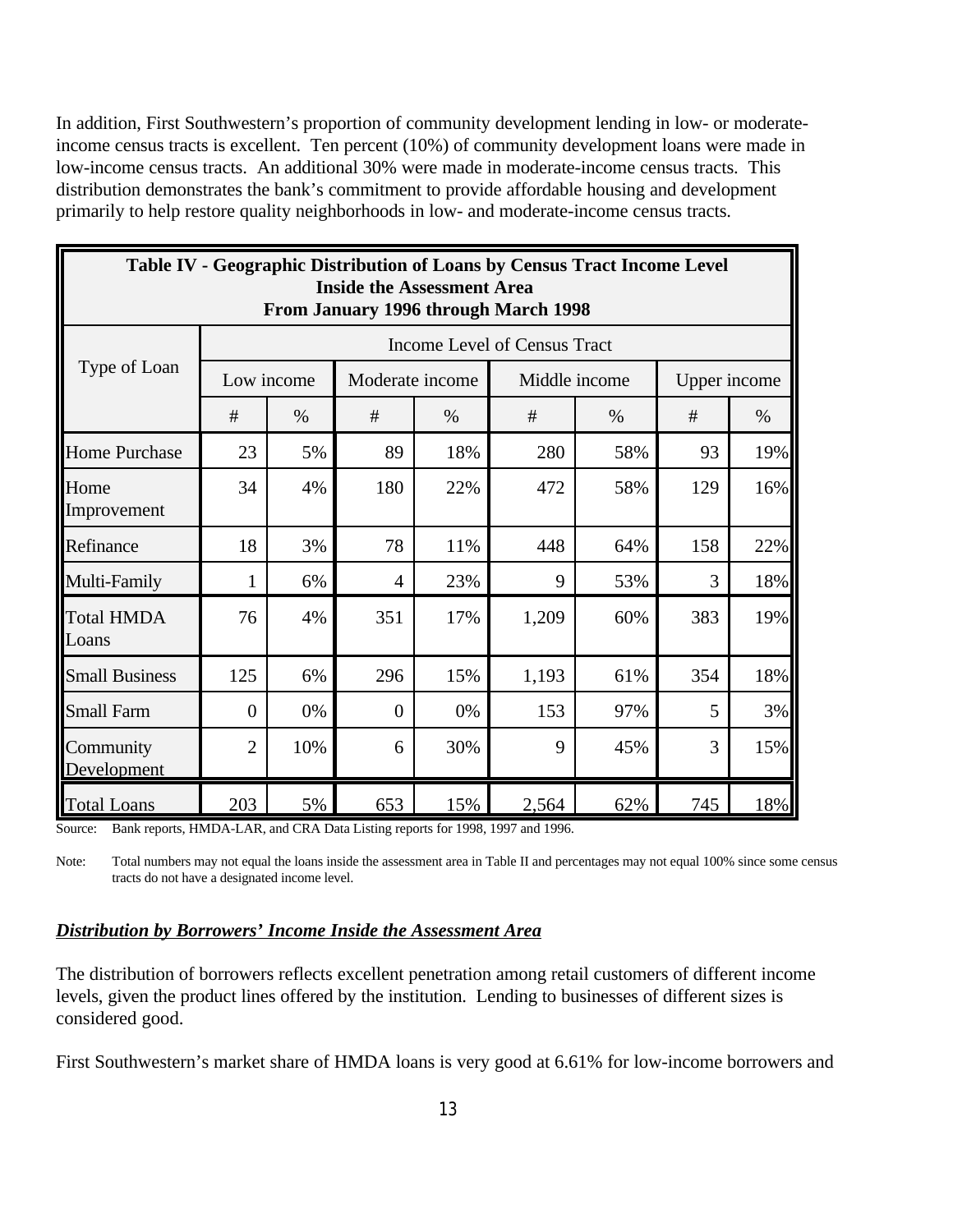good at 3.70% for moderate-income borrowers. The bank is ranked first of all lenders in loans to lowincome borrowers in their combined assessment areas. First Southwestern's market share is higher for both low-income borrowers and moderate-income borrowers than their market share for middle-income, upper-income, and all borrowers, as illustrated in "Table V - Market Share and Market Rank - HMDA Loans - Distribution by Borrower's Income Level."

| <b>Table V - Market Share and Market Rank - HMDA Loans</b><br><b>Distribution by Borrower's Income Level</b> |                                                                                                                   |   |        |                |       |                |       |    |                      |           |  |
|--------------------------------------------------------------------------------------------------------------|-------------------------------------------------------------------------------------------------------------------|---|--------|----------------|-------|----------------|-------|----|----------------------|-----------|--|
|                                                                                                              | Income Level of Borrower                                                                                          |   |        |                |       |                |       |    |                      |           |  |
| Type of Loan                                                                                                 | Low income<br>Middle<br>Moderate<br>Upper income<br>income<br>income                                              |   |        |                |       |                |       |    | <b>All Borrowers</b> |           |  |
|                                                                                                              | <b>MR</b><br><b>MS</b><br><b>MS</b><br><b>MR</b><br><b>MS</b><br><b>MR</b><br><b>MS</b><br><b>MS</b><br><b>MR</b> |   |        |                |       |                |       |    |                      | <b>MR</b> |  |
| <b>Home Purchase</b>                                                                                         | 5.22%                                                                                                             | 3 | 2.33%  | 12             | 1.31% | 21             | 2.10% | 10 | 1.95%                | 15        |  |
| Home Improvement                                                                                             | 25.09%                                                                                                            | 1 | 14.87% | 3              | 9.46% | $\overline{4}$ | 6.07% | 5  | 11.07%               | $\vert$   |  |
| Refinance                                                                                                    | 3.67%                                                                                                             | 8 | 3.50%  | $\overline{4}$ | 2.96% | 7              | 2.89% | 7  | 2.91%                | 5         |  |
| <b>Total HMDA</b><br>$Loans*$                                                                                | 6.61%                                                                                                             | 1 | 3.70%  | 5              | 2.60% | $\overline{4}$ | 2.56% | 7  | 3.06%                | 41        |  |

Source: Aggregate HMDA Data for 1996 **\***Excludes Multi-family loans

Small farm and small business market share by revenue and loan size also show First Southwestern to be a very active lender in their assessment area. The bank has an 8% market share and "4" market rank for loans to small businesses with revenue less than \$1 million. This market share is almost double the bank's 4.38% and 8th market rank for small loans to businesses of all revenue amounts. First Southwestern's market share for loans with original amounts of \$100,000 or less is 4.46% resulting in an "8" market rank.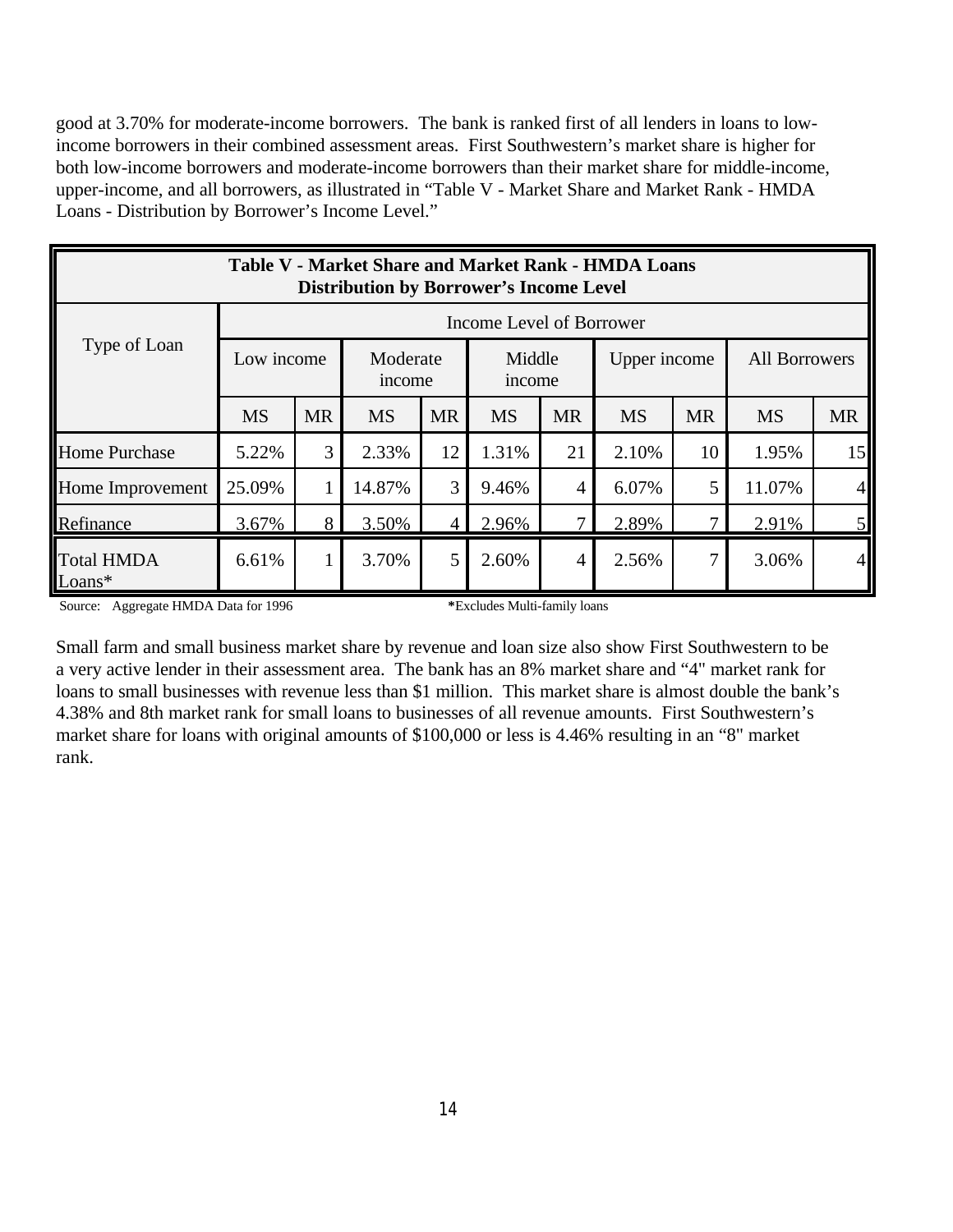First Southwestern's loan distribution shows that 16% of HMDA loans were made to low-income individuals, and 23% were made to moderate-income borrowers. The make-up of the assessment area shows 17% low-, 18% moderate-, 25% middle- and 40% upper-income families in the area. Considering that 9% of the households in the assessment area are below the poverty level, the opportunity to extend home mortgage credit to low-income borrowers is reduced. Those households would have a limited ability to assume debt obligations. Therefore, the slightly lower level of First Southwestern's home mortgage lending to low-income borrowers is considered very good. See Table VI, "Distribution by Borrower's Income Level Inside the Assessment Area From January 1996 through March 1998" for more details.

| <b>Table VI - Distribution by Borrower's Income Level</b><br><b>Inside the Assessment Area</b><br>From January 1996 through March 1998 |                          |                                                                |     |     |     |     |     |     |  |  |  |
|----------------------------------------------------------------------------------------------------------------------------------------|--------------------------|----------------------------------------------------------------|-----|-----|-----|-----|-----|-----|--|--|--|
|                                                                                                                                        | Income Level of Borrower |                                                                |     |     |     |     |     |     |  |  |  |
| Type of Loan                                                                                                                           |                          | Low income<br>Middle income<br>Moderate income<br>Upper income |     |     |     |     |     |     |  |  |  |
|                                                                                                                                        | #                        | #<br>#<br>$\%$<br>%<br>$\%$<br>#<br>$\%$                       |     |     |     |     |     |     |  |  |  |
| <b>Home Purchase</b>                                                                                                                   | 67                       | 14%                                                            | 97  | 20% | 93  | 19% | 198 | 41% |  |  |  |
| Home Improvement                                                                                                                       | 205                      | 25%                                                            | 231 | 28% | 194 | 24% | 171 | 21% |  |  |  |
| 40%<br>7%<br>142<br>202<br>Refinance<br>50<br>20%<br>29%<br>280                                                                        |                          |                                                                |     |     |     |     |     |     |  |  |  |
| Total HMDA Loans*                                                                                                                      | 322                      | 16%                                                            | 470 | 23% | 489 | 24% | 649 | 32% |  |  |  |

Source: First Southwestern's HMDA-LAR for 1998, 1997 and 1996. **\***Excludes Multi-family loans

Note: Percentages may not add to 100 due to loans for which the borrower's income was not available.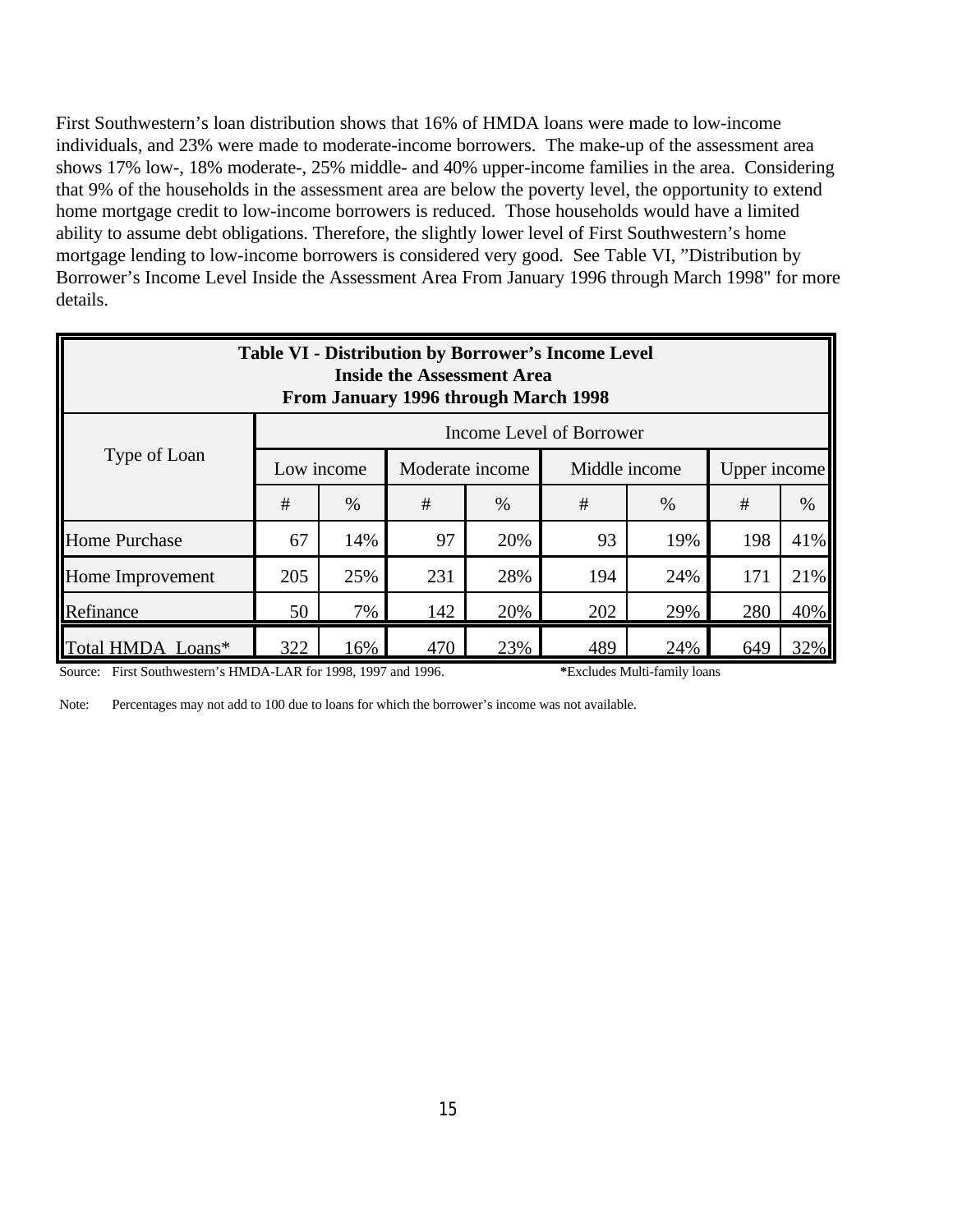As reflected in Table VII, "Distribution of Small Business Originations From January 1996 through March 1998 Inside the Assessment Area By Loan Size and Business Revenues," First Southwestern's origination of small business loans reflects an excellent distribution. When considering the size of the loans, a substantial majority of the loans (84%) were less than \$100 thousand. In addition, 84% of First Southwestern's small business loans were made to businesses with revenues less than \$1 million. This level of performance is considered excellent given the distribution in the size of businesses in the assessment area.

|                              | Table VII - Distribution of Small Business Originations From January 1996 through March 1998<br><b>Inside the Assessment Area By Loan Size and Business Revenues</b> |                                          |                                |                             |                           |                         |                |  |  |  |  |  |
|------------------------------|----------------------------------------------------------------------------------------------------------------------------------------------------------------------|------------------------------------------|--------------------------------|-----------------------------|---------------------------|-------------------------|----------------|--|--|--|--|--|
|                              |                                                                                                                                                                      | <b>Loan Size</b>                         |                                |                             |                           | <b>Annual Revenues</b>  |                |  |  |  |  |  |
|                              | less than<br>\$100,000                                                                                                                                               | \$100,000<br>t <sub>0</sub><br>\$250,000 | \$250,000<br>to<br>\$1,000,000 | <b>Total</b><br>Loans       | $<$ \$1<br><b>Million</b> | > \$1<br><b>Million</b> | <b>Unknown</b> |  |  |  |  |  |
| Number                       | 1650                                                                                                                                                                 | 218                                      | 101                            | 1969                        | 1647                      | 193                     | 129            |  |  |  |  |  |
| % of $#$                     | 84%                                                                                                                                                                  | 11%                                      | 5%                             | 100%                        | 84%                       | 10%                     | 6%             |  |  |  |  |  |
| <b>Dollars</b><br>(in 000's) | \$44,388                                                                                                                                                             | \$35,976                                 | \$46,492                       | \$126,856                   | \$88,647                  | \$25,720                | \$12,459       |  |  |  |  |  |
| $%$ of \$                    | 35%                                                                                                                                                                  | 28%                                      | 37%                            | 100%                        | 70%                       | 20%                     | 10%            |  |  |  |  |  |
|                              | Distribution of Businesses in the Assessment Area by                                                                                                                 |                                          |                                | Revenues $\leq$ \$1 Million |                           |                         | 73%            |  |  |  |  |  |
|                              | Annual Revenues of the Business:                                                                                                                                     |                                          |                                | Revenues $> $1$ Million     |                           |                         | 8%             |  |  |  |  |  |
|                              |                                                                                                                                                                      |                                          |                                | Revenues Unknown            |                           |                         | 19%            |  |  |  |  |  |

Source: First Southwestern's CRA Data Listing reports for 1998, 1997 and 1996.

#### *Community Development Lending*

First Southwestern has made a significant contribution to community development in their assessment area. The amount of funding provided for projects in the assessment area is excellent. First Southwestern made 20 community development loans for \$22,583,000. The bank made 15 loans totaling \$14,558,000 for affordable housing and three of the loans for \$3,825,000 were for job creation. The other two loans were for affordable care at a nursing home with some of the funding used for expansion and ultimately job creation. First Southwestern also made 29 loans for \$6,155,350 which met the definition of community development but were reported in the small business loan totals. The bank's contribution is considered strong in relation to the aggregate HMDA information for 1996 (most recent data available). In the bank's assessment area, only 17 multi-family projects were reported and First Southwestern financed five of these projects. Other than The Provident Bank, no other lender reported more than one multi-family loan in the area during 1996.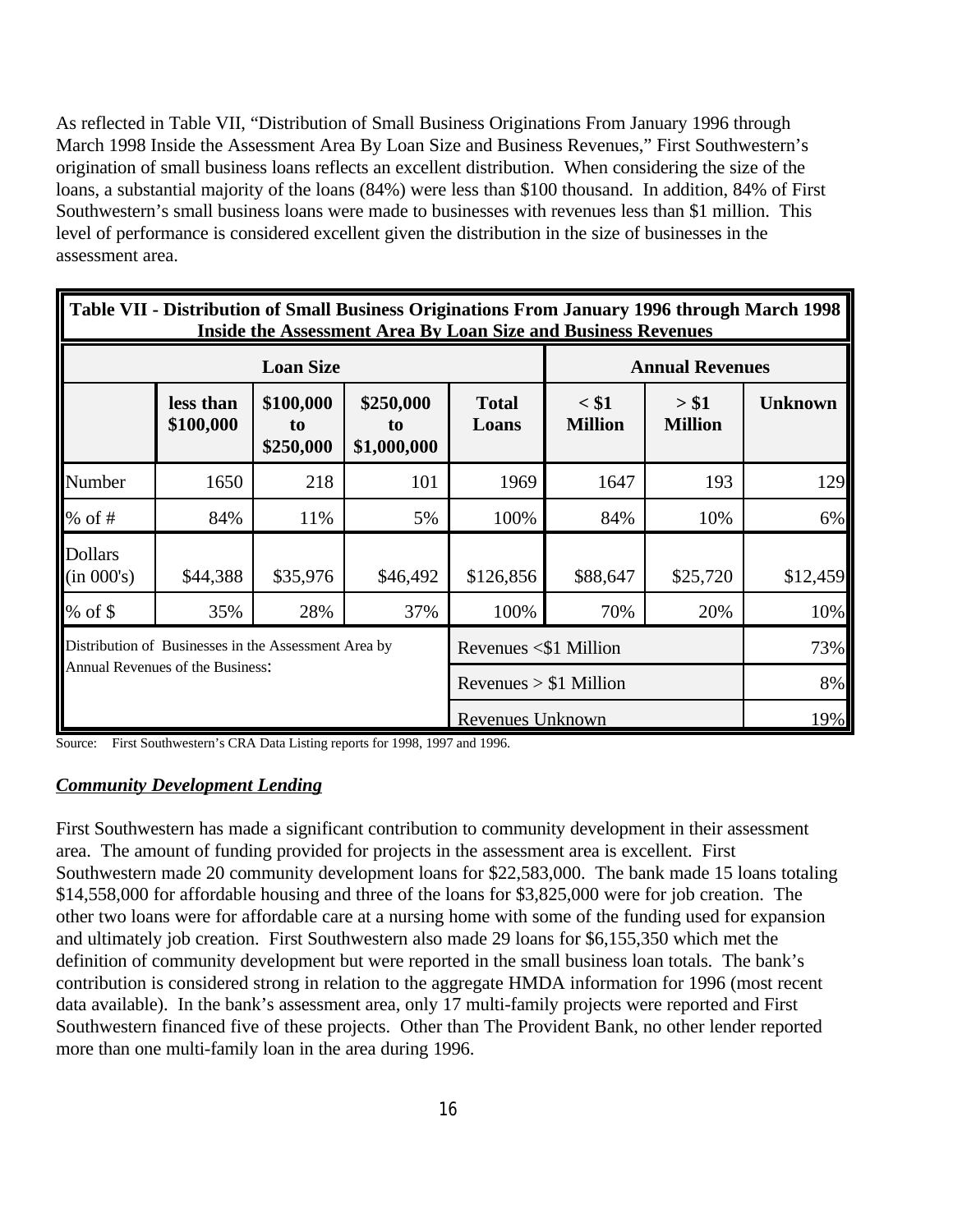The following examples demonstrate the types of projects in which the bank has been involved.

- o The bank made loans in both 1997 and 1996 for \$2,835,000 and \$2,600,000, respectively, to rehab various properties in the German Village area of Hamilton, Ohio. These properties rent for approximately \$200 to \$425 per month to provide affordable housing.
- o First Southwestern made two loans for \$1,535,000 to refinance mobile home parks. These locations provide affordable housing with pads renting for only \$200 per month.
- o Another loan for \$1,100,000 was used to refinance and expand two industrial buildings. The loan provided for creation of 22 jobs paying between \$6.50 and \$9.00 per hour.
- o A loan for \$1,175,000 allowed a manufacturing company to purchase additional equipment and expand its production. This loan helped to create 50 new jobs with salaries of \$17,000 to \$26,000 per year.
- o First Southwestern made two loans for \$4,200,000 to finance the purchase and expansion of a nursing home. This funding provided for both affordable housing for individuals needing nursing home care and the creation of approximately 30 new jobs paying \$7.00 to \$8.00 per hour.

### *Product Innovation and Flexibility*

First Southwestern is very responsive to credit needs by offering several flexible loan products. The bank offers some flexible residential mortgage loan products to serve assessment area credit needs. First Southwestern offers a flexible small business product through the State of Ohio Treasurer's office linkeddeposit program. The bank participates in the linked-deposit program for agricultural credit also. All of these flexible loan products help low- and moderate-income individuals obtain credit which they might not have access to under the bank's normal underwriting standards.

First Southwestern offers special mortgages through its CHAMP loan program. These loans are targeted to low- and moderate-income borrowers and offer additional incentives for properties in the targeted low- and moderate-income census tracts. The loans do not require the borrower to purchase private mortgage insurance (PMI), although loan-to-value percentages exceed the industry standard of 80%. Additionally, the adjustable rate mortgage (ARM) loans offer lower periodic and life-time caps. Normally, the bank's ARM products have 2% annual caps with 6% lifetime caps; however, for CHAMP loans the annual cap is lowered to 1% and the lifetime cap is reduced to 5%. First Southwestern made 72 loans for \$3,746,082 under this loan program during the evaluation period. These loans were included in the HMDA loan totals.

The bank offers a residential loan product referred to as an 80/20 mortgage loan (100% financing). There is no requirement for PMI. The product is structured as two notes. The first note is the 80% adjustable rate mortgage (ARM) portion which is priced as a typical ARM loan. The second note is the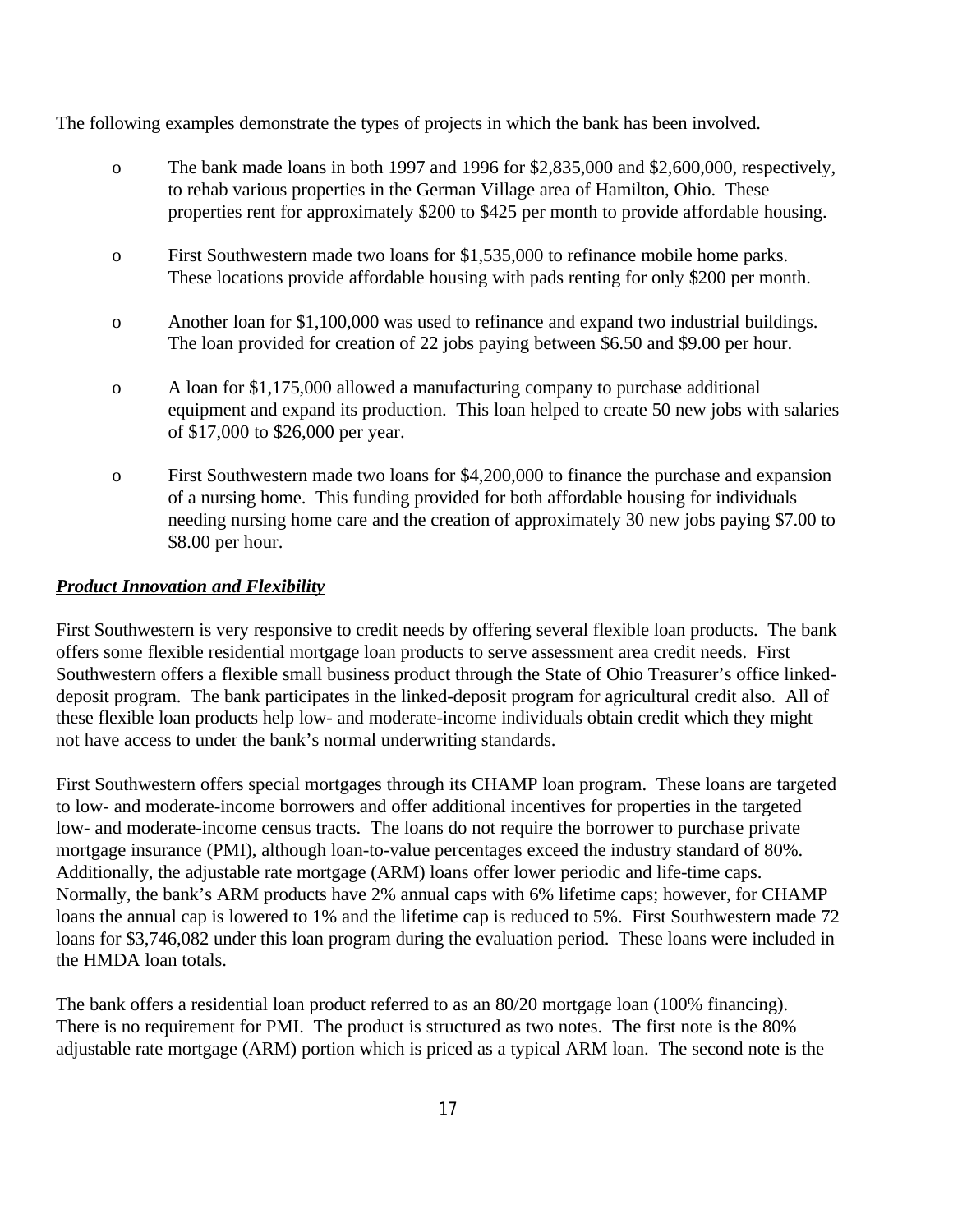20% second mortgage which is a fixed rate loan for a 15-year term. This 80/20 product is considered flexible as the overall transaction allows for no down payment on a home purchase. The majority of these loans are made through an agreement with Discover Financial Services, Inc. Under this arrangement, the bank made nine loans for \$968,382 (80% portion) and \$262,744 (20% portion). Also, First Southwestern made two loans outside this program for \$222,169 (80% portion) and 50,328 (20% portion). The 80% ARM loans were included in the HMDA totals; however, the 20% product is not a reportable residential transaction.

The bank participates with the Neighborhood Housing Services (NHS) organization in making home purchase loans to low- and moderate-income individuals. The loans allow for only 3% down payment, 3% closing costs, and require no PMI. The bank made 11 loans for \$531,425 through the NHS loan program during this evaluation period. These loans are included in the HMDA loan totals.

First Southwestern recently agreed to make \$500,000 available under the state of Ohio's First-Time Home buyers program. However, as of the time this report was written, the bank has not made any loans under this program.

First Southwestern also participates in the State of Ohio Small Business Linked Deposit Program. This program enables the bank to provide small business loans at rates of 3% below their normal rate for the loans. From January 1996 through June 1998, the bank made 11 loans for \$2,422,118 under this program. These loans were included in either the small business or community development loan numbers.

The bank participates in the State of Ohio's Agricultural Linked Deposit Program. During 1996, the bank made 1 loan for \$85,000 under this program, with \$29,000 representing new funds to the borrower.

# *Compliance with Anti-Discrimination Laws*

First Southwestern has a satisfactory record of complying with the anti-discrimination laws (ECOA, FHA, and HMDA). No violations of the substantive provisions of the anti-discrimination laws and regulations were discovered during this examination.

# **INVESTMENT TEST**

#### *Major Conclusions:*

• The institution has an adequate level of qualified community development investments and grants. However, First Southwestern rarely takes a leadership position in these investments, particularly those investments that are not routinely provided by private investors. First Southwestern provides seed money to most of the community development organizations in their assessment area through grants and donations. Without the support of First Southwestern and other such donors, many of these agencies would not be able to continue to operate and provide needed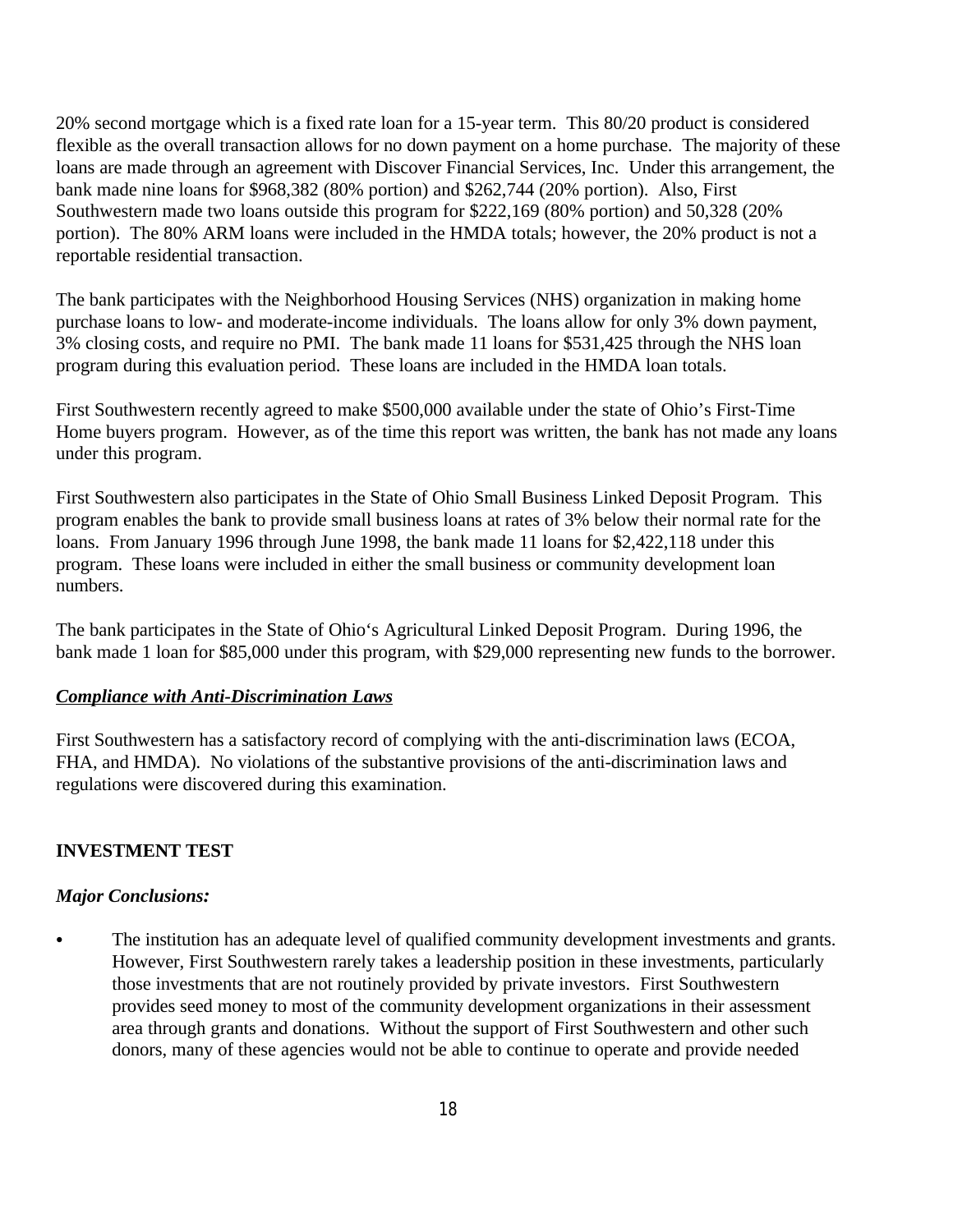services to this assessment area.

- The institution exhibits adequate responsiveness to credit and community economic development needs. There is not a lot of opportunity for qualified investments in the bank's assessment area.
- The institution occasionally uses complex investments to support community development initiatives.

The majority of the opportunity for community development investing in the assessment area is in the form of grants and donations. There are few well established community development organizations with whom the bank could form partnerships. However, First Southwestern does have one qualified investment from a prior evaluation period which remains in the bank's investment portfolio. First Southwestern purchased \$985,050 of Low-Income Housing Tax Credits (LIHTC) in 1994 in conjunction with the Royal Pines Housing Project in Middletown. This type of financing is somewhat complex although not innovative. This project provided 94 one- or two-bedroom units of affordable housing to an area which did not have enough of this type of housing to meet the areas needs. The current balance of this investment is \$640,283.

From January 1996 through March 1998, First Southwestern made several grants and donations to organizations which provide community development services within their assessment area. A total of 44 community development organizations received grants and donations for \$253,881 during the evaluation period. These grants went to a variety of types of organizations including community development corporations, housing development and providers of health care, shelter and food.

First Southwestern awards scholarships to low-income individuals under three different programs. A business technology scholarship of \$2,000 per year, three scholarships to children of First Southwestern employees of \$1,250 each per year, and a memorial scholarship of \$1,000 per year targeted at lowincome minority individuals are available. Several scholarships were awarded under these programs during the evaluation period. However, since most of the scholarship funds are administered through the Hamilton Community Foundation, specific information on the amount of these scholarships paid during the evaluation period was not available.

# **SERVICE TEST**

#### *Major Conclusions:*

- First Southwestern's delivery systems are readily accessible to essentially all portions of the institution's assessment area. Branches and ATM's are distributed throughout the entire assessment area.
- The institution's opening and closing of branches has not adversely affected the accessibility of its delivery systems. First Southwestern has opened two and closed one branch office during this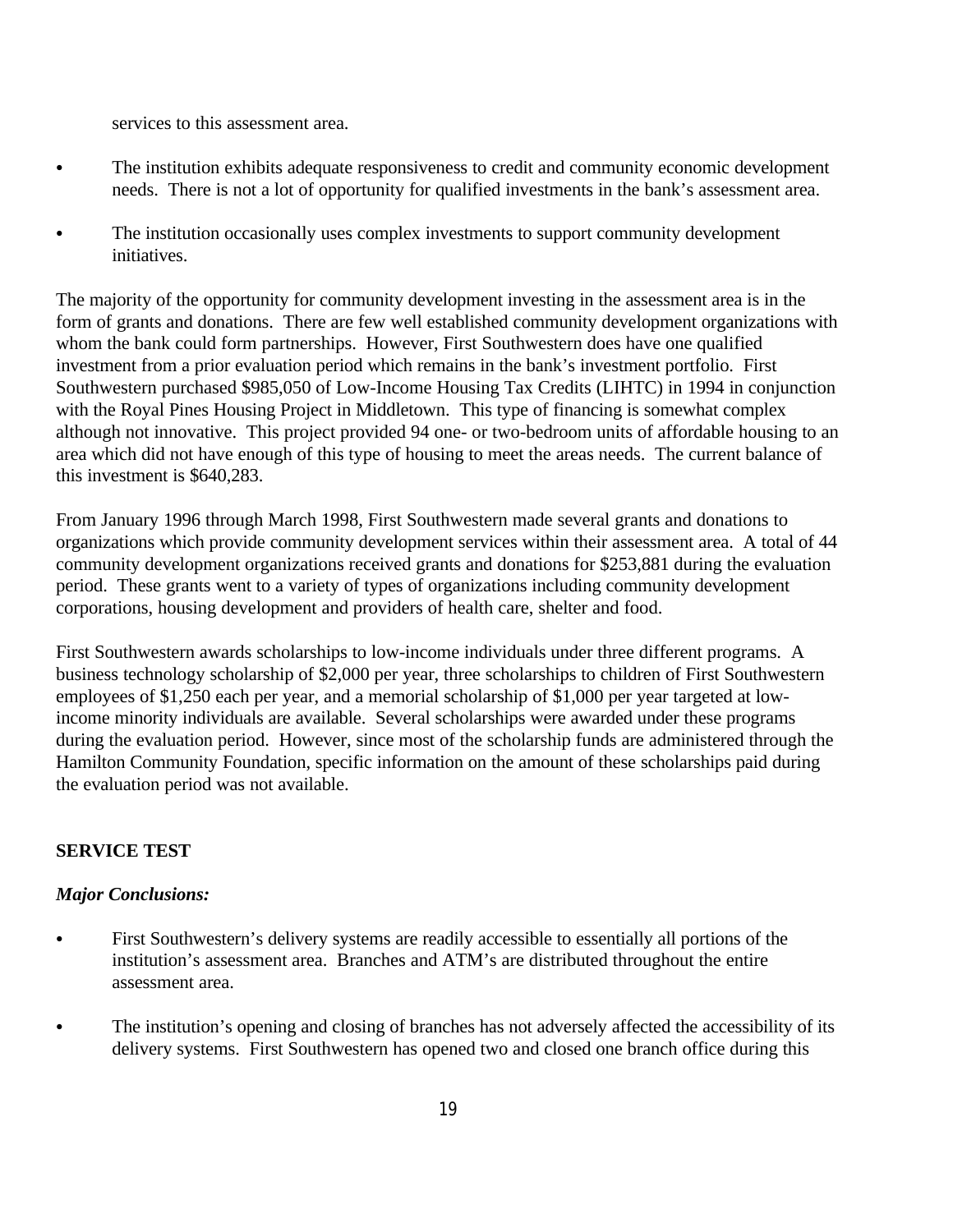evaluation period. All the offices opened and/or closed are located in middle-income census tracts.

- C Services, including business hours, are tailored to the convenience and needs of the assessment area, particularly low- and moderate-income geographies and individuals. Service hours and products offerings are standardized and made available in all locations.
- The institution is a leader in providing community development services. All three of our community contacts mentioned the strong involvement of First Southwestern in the community. *Retail Services*

First Southwestern makes its retail services easily accessible to all individuals in their assessment through its branch distribution. Many of its branches are located in the downtown areas of both Hamilton and Middletown. These areas are where a large portion of the low- and moderate-income individuals live. First Southwestern operates 30 full service branches throughout this assessment area. The main office is located in downtown Hamilton, Ohio. The bank has extended banking hours through its walk-up and drive-through facilities.

Half (50%) of the bank's branches are located within middle-income geographies. Ten percent (10%) of the branches are in low-income census tracts with an additional 17% located in moderate-income areas. The remaining 23% of the branches are in upper-income tracts. This distribution compares favorably with the distribution of the income level tracts in the assessment area. Only 8% of the census tracts in the assessment area are designated low-income and another 18% are moderate-income tracts.

First Southwestern has opened two branches during 1996. One of these branches replaced a branch which was destroyed by fire late in 1995. First Southwestern also closed one branch during the evaluation period. The two new branches are located in middle-income census tracts and the branch which was closed had been located in a middle-income census tract.

The bank maintains 31 full service ATMs. Four of the ATMs are at off-site locations with the other 27 at branch locations. The distribution of the ATMs shows that 16% of the machines are in low-income census tracts with another 23% of the machines in moderate-income census tracts.

First Southwestern offers some other alternative delivery services; however, all of these are not necessarily effective in meeting the needs of low- and moderate-income individuals. The bank offers twenty-four hour telephone automated banking including a bill payment feature, and bank-by-mail services. The bank has also established an Internet home page. This site is mainly informational at this time. For its loan applicants, First Southwestern will forward applications to an affiliated finance company when the applicant fails to qualify under programs offered by the bank.

The bank's service hours, including lobby hours, walk-up and drive-up hours are generally 9:00 a.m. to 4:30 p.m. Monday through Wednesday and 9:00 a.m. to 6:30 p.m. on Thursdays and Fridays. The downtown branches (in both Hamilton & Middletown) open at 8:30 a.m. every day Monday through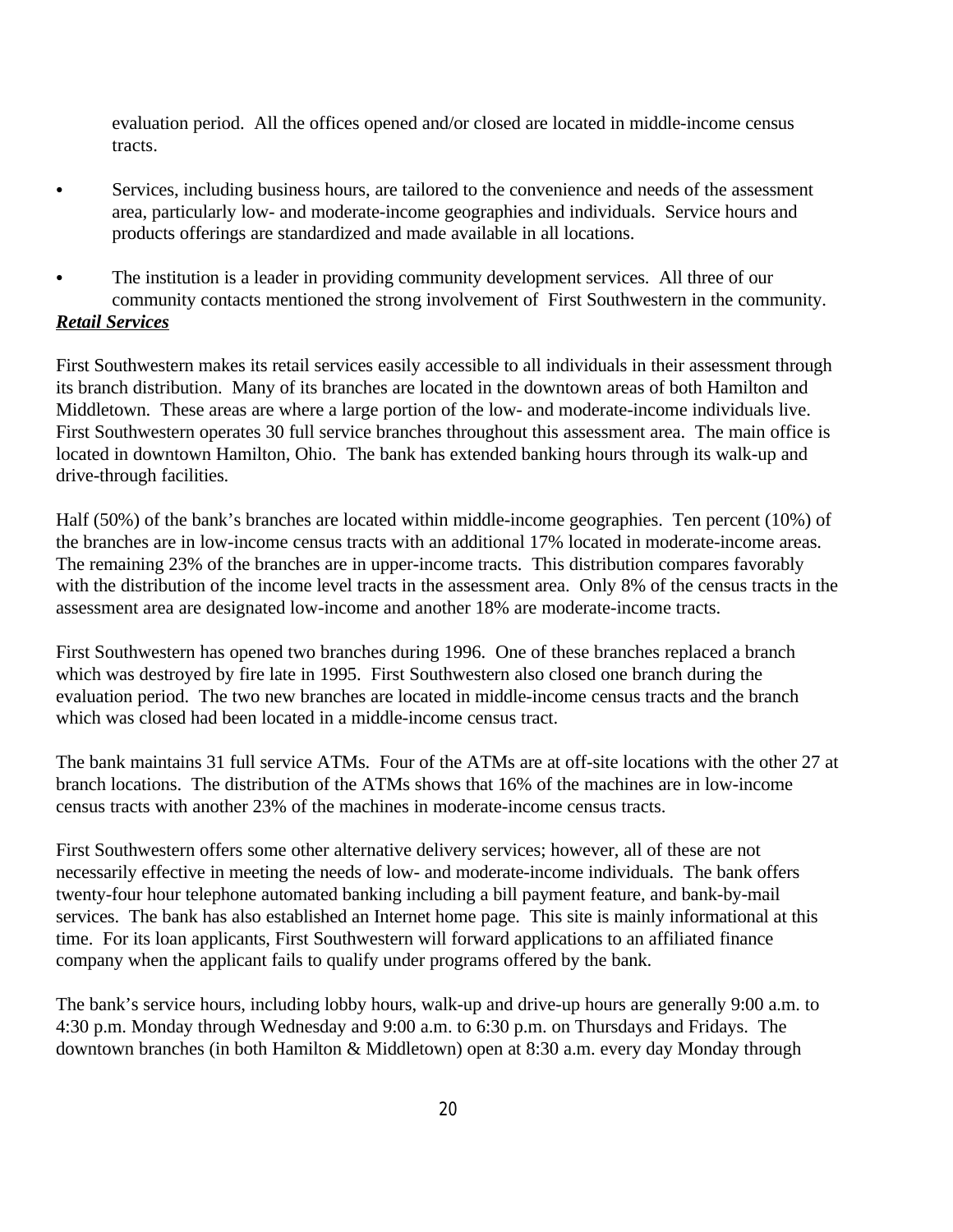Friday. Most branches are open from 9:00 a.m. to 12:00 noon on Saturdays. One branch of the bank is open for 6 hours on Sundays. ATM's are available twenty-four hours daily. There are no differences in the types of services available at the different locations.

### *Community Development Services*

Employees of First Southwestern are very active with organizations which provide community development related loans and services to the assessment area. Many of these organizations address the housing needs of the low-income residents of this area. We received very positive comments about the involvement of First Southwestern during our community contacts. First Southwestern is active in some capacity with almost all the community development organizations in its assessment area. Some examples of activities and the organizations with which the bank and its employees are affiliated follow:

- o One bank officer serves as both the Treasurer and Board Member for an organization which provides emergency shelter and transitional housing for up to 60 people.
- o An employee is on the Special Improvement District Board in Hamilton. This organization oversees much of the economic development of the designated low-income areas in Hamilton.
- o A bank officer serves as a director and another employee serves as a loan underwriter for the Neighborhood Housing Services (NHS) of Hamilton. This organization makes loans to low- and moderate-income individuals for home purchase and home improvement. NHS also provides educational and counseling services to these individuals.
- o A bank officer is Co-Chairman for the Secondary Market Committee of an organization which was established to increase home ownership opportunities for the region's under-served residents. The project is a cooperative effort of area businesses, banks, community organizations and the Federal Reserve. This committee tries to identify barriers to loan sales to the secondary market and develop ways to overcome these barriers.
- o Another bank officer serves on the development council (primary function is to raise the funds necessary to operate the programs offered) of an organization which operates five food pantries.
- o A bank officer is chairman of the finance committee and on the board of an organization which provides low- and moderate-income children with after school activities.
- o A bank officer is treasurer of an organization responsible for the stabilization and revitalization of the low- and moderate-income areas of the city of Hamilton, Ohio. The organization assists in the upgrading of the streets and attracting new business to the area.
- o A bank officer is a board member of the People United for Self Help (PUSH). This organization assists low-income homeowners in maintaining their homes.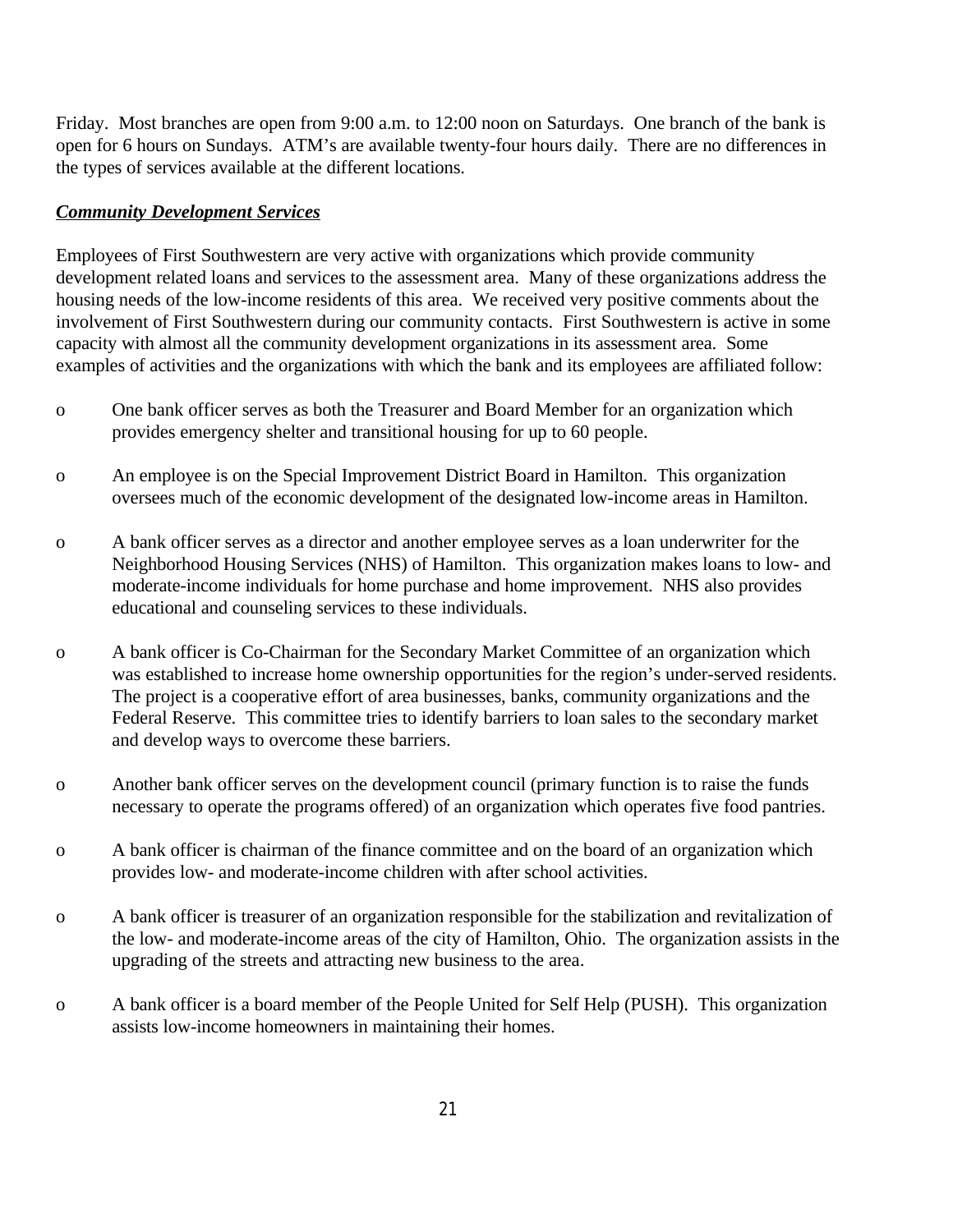- o First Southwestern offered two seminars to prospective Home buyers. Approximately 60 individuals attended the seminars. Information on credit history, how to calculate the amount available to spend on a home, the amount of money needed for a down payment, and explanations of fees and the loan closing process were provided.
- o A bank officer gave a presentation on "Small Business Start-up Loans."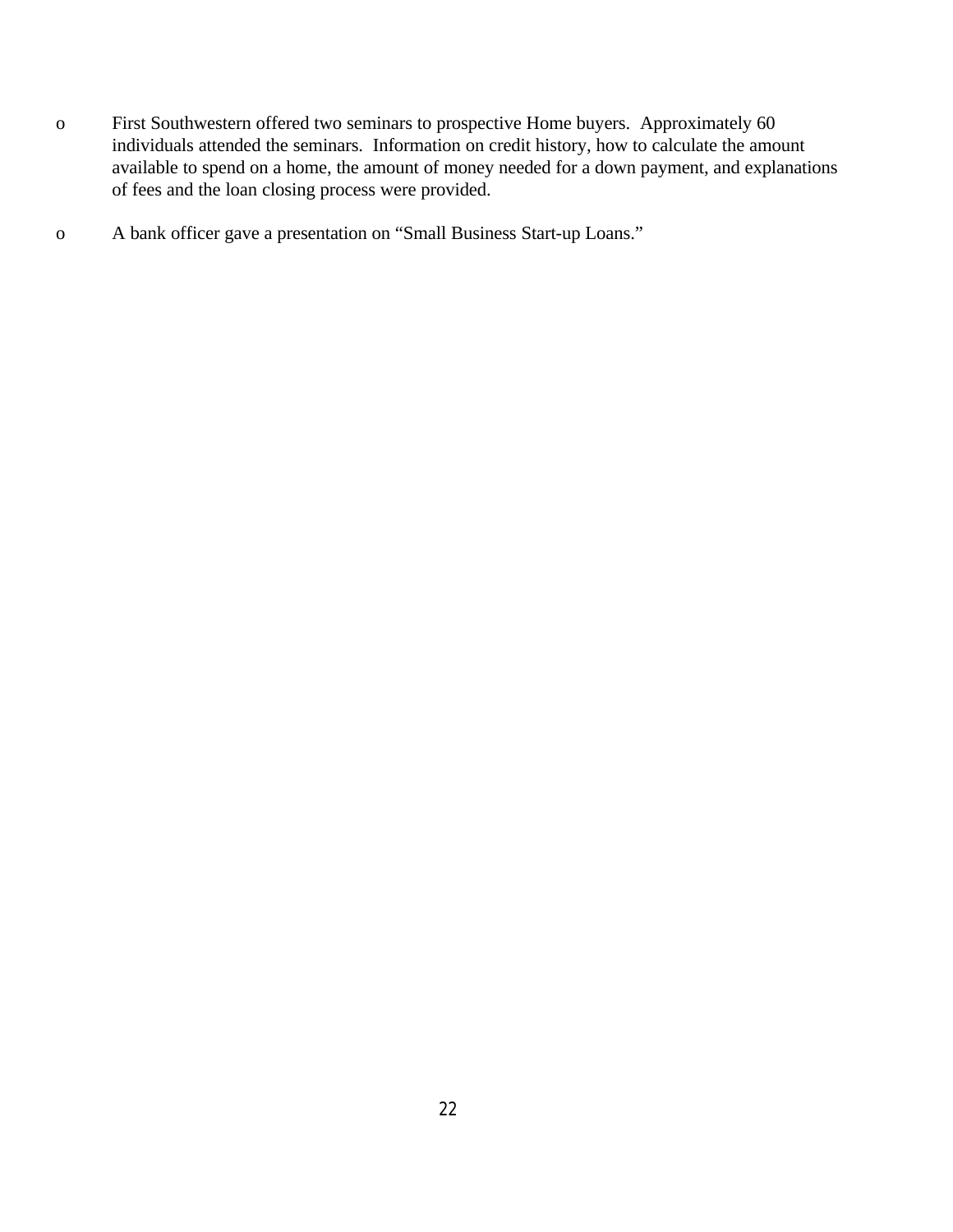# **Metropolitan Areas**

# **Description of Institution's Operations in the Hamilton-Middletown Metropolitan Statistical Area - Ohio**

This is the primary area of activity for First Southwestern. This area comprises 73 of the total 99 census tracts in the bank's assessment area. The bank operates 23 of its 30 branches/offices within this MSA.

#### *Hamilton-Middletown Assessment Area Profile:*

First Southwestern operates in the entire Hamilton-Middletown MSA which includes only Butler county. The combined area consists of 73 census tracts. According to 1990 census information, the community is comprised of 8 (11%) low-, 17 (23%) moderate-, 32 (44%) middle- and 15 (21%) upper-income census tracts. The remaining tract is not designated by income level.

The total population of this area is 291,479 people in 78,113 families. Of this total, there are 15,018 (19%) low-, 14,213 (18%) moderate-, 19,157 (25%) middle-, and 29,729 (38%) upper-income families in the area. The population within this area is distributed among the census tracts as follows: 8% low-, 20% moderate-, 45% middle-, and 26% upper-income tracts. The remaining 1% of the population reside in the tract which does not have an income designation. The HUD adjusted median family income for 1998 for this area is \$51,600.

There are 110,353 housing units in the area. The large majority of housing is owner-occupied units (65%). Only 29% of the housing units are occupied rental units. A large percentage of the owner occupied units (78%) are in middle- and upper-income census tracts. Only 4% of the owner occupied units are in low-income census tracts and 18% are in moderate-income tracts. The median housing cost is \$74,116 with the average age of housing approximately 34 years old.

According to the business demographic data for the area, the distribution of businesses shows only 9% of the businesses are located in low-income census tracts. An additional 19% of the businesses are located in moderate-income census tracts. Middle- and upper-income tracts have 46% and 25% of the businesses, respectively. The distribution of small businesses (those with gross annual revenue less than \$1 million) mirrors the total business distribution, except there are 20% of the small businesses in moderate-income census tracts and 45% in middle-income census tracts. Seventy-three (73%) of the businesses in the county have gross income less than \$1 million, 8% greater than \$1 million, with the remaining businesses income unknown.

Of the total 379 farms in the entire assessment area, there are 225 farms in the Butler county area. One hundred (133) or 59% of these farms are in middle-income census tracts. Four percent (4%) of the farms are in low-income tracts and 7% are in moderate-income tracts. The other 30% are in upper-income tracts. Two hundred nine of the 225 (93%) have revenue less than \$1 million, 1 reported revenue greater than \$1 million, and the other 15 farms' revenue is unknown.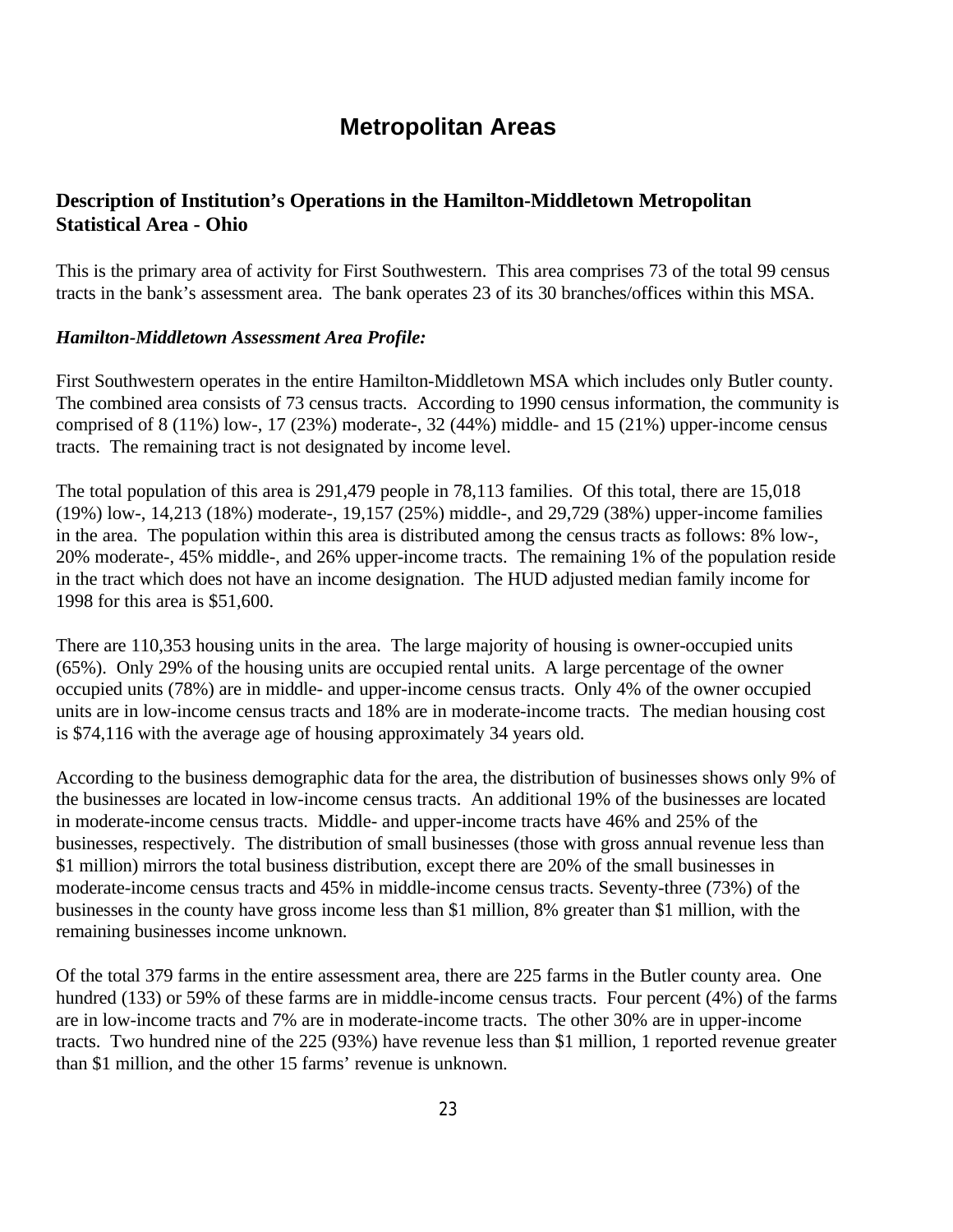Competition in the assessment area is strong with Star Bank, N.A. (\$13.5 billion in total assets), Bank One, N.A. (\$24.5 billion in total assets), and The Fifth Third Bank (\$10 billion in total assets) having a strong market presence in the greater Cincinnati area. Key Bank, N.A. (\$69 billion in total assets) also has several offices in the bank's assessment area.

Two contacts performed by other examiners were reviewed complemented by three contacts made during this examination. The types of organizations included housing, small business development, and social service organizations. The contacts indicated the main credit needs in the area were affordable housing and small business loans.

# **Conclusions about Performance Tests in the Hamilton-Middletown Metropolitan Statistical Area - Ohio**

• First Southwestern has done an excellent job of meeting the credit needs in this assessment area. Services are readily accessible in all areas including the low- and moderate-income census tracts.

# **LENDING TEST**

# *Major Conclusions:*

- First Southwestern's lending levels reflect excellent responsiveness to assessment area credit needs.
- Community development lending is strong in the dollar amount contributed to the community.
- A large percentage of loans are made in the institution's assessment area.
- First Southwestern's geographic distribution of loans reflects excellent penetration throughout the assessment area.
- The bank's distribution of borrowers reflects excellent penetration among retail customers of different income levels and business customers of different sizes, given the product lines offered by the bank.
- The bank offers flexible and innovative products.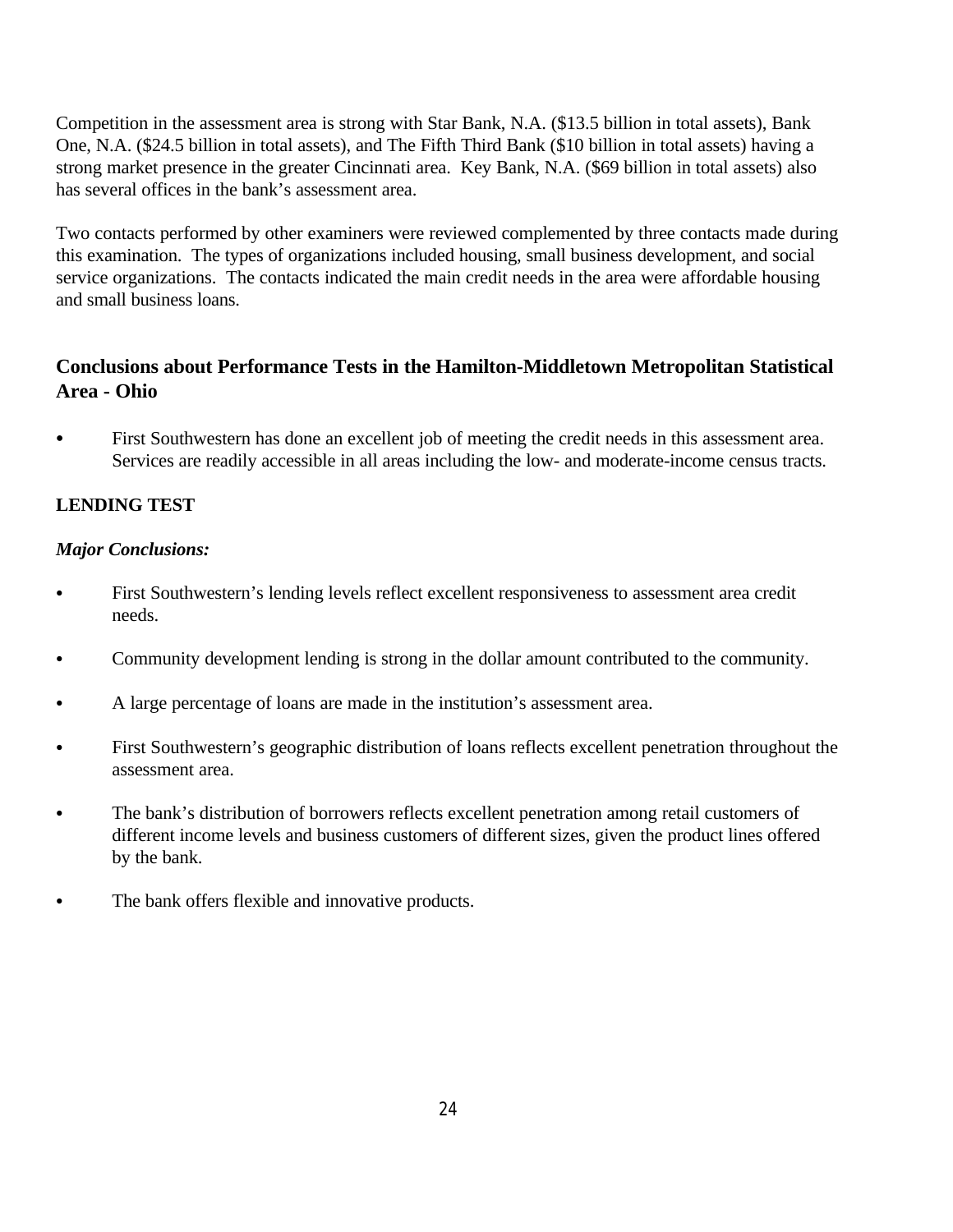# *Lending Activity*

First Southwestern extended a significant amount of credit in the assessment area. As reflected in Table VIII, "Volume of Loan Originations Inside the Assessment Area," the bank made 3,626 loans totaling \$230,269,000 in their assessment area during the evaluation period. First Southwestern's largest type of lending by number of loans made in the evaluation period is HMDA at 1,812 loans. The bank's second highest volume of lending is small business loans with 1,697 loans made from January 1996 through March 1998. However, in terms of the dollar volume, small business lending is the bank's largest product type, with HMDA lending close behind. First Southwestern extended \$111,168,000 for small business loans, and another \$96,662,000 for home mortgage lending in this assessment area from January 1996 through March 1998.

|                          |                 |                             |       |                             |                                  | Table VIII - Volume of Loan Originations Inside the Assessment Area |       |                                            |
|--------------------------|-----------------|-----------------------------|-------|-----------------------------|----------------------------------|---------------------------------------------------------------------|-------|--------------------------------------------|
| Type of Loan             | <b>YTD 3/98</b> |                             |       | 1997                        |                                  | 1996                                                                |       | Total YTD 3/98,<br>1997 & 1996<br>Combined |
|                          | #               | $\mathcal{S}$<br>(in 000's) | #     | $\mathcal{S}$<br>(in 000's) | $\mathcal{S}$<br>#<br>(in 000's) |                                                                     | #     | $\mathcal{S}$<br>(in 000's)                |
| <b>Home Purchase</b>     | 51              | \$3,746                     | 191   | \$15,109                    | 208                              | \$16,703                                                            | 450   | \$35,558                                   |
| Home Improvement         | 69              | \$673                       | 359   | \$3,861                     | 289                              | \$2,860                                                             | 717   | \$7,394                                    |
| Refinance                | 179             | \$15,221                    | 229   | \$19,539                    | 220                              | \$14,711                                                            | 628   | \$49,471                                   |
| Multi-Family             | $\overline{2}$  | \$793                       | 10    | \$2,595                     | 5                                | \$851                                                               | 17    | \$4,239                                    |
| <b>Total HMDA</b>        | 301             | \$20,433                    | 789   | \$41,104                    | 722                              | \$32,125                                                            | 1,812 | \$96,662                                   |
| <b>Small Business</b>    | 193             | \$17,532                    | 952   | \$52,234                    | 552                              | \$41,402                                                            | 1,697 | \$111,168                                  |
| <b>Small Farm</b>        | $\overline{0}$  | \$0                         | 67    | \$1,615                     | 32                               | \$741                                                               | 99    | \$2,356                                    |
| Community<br>Development | $\overline{2}$  | \$2,835                     | 10    | \$10,043                    | 6                                | \$7,205                                                             | 18    | \$20,083                                   |
| <b>Total Loans</b>       | 496             | \$40,800                    | 1,818 | \$104,996                   | 1,312                            | \$81,473                                                            | 3,626 | \$230,269                                  |

Source: HMDA-LAR, CRA Data Listing Report, and Internal Bank Reports.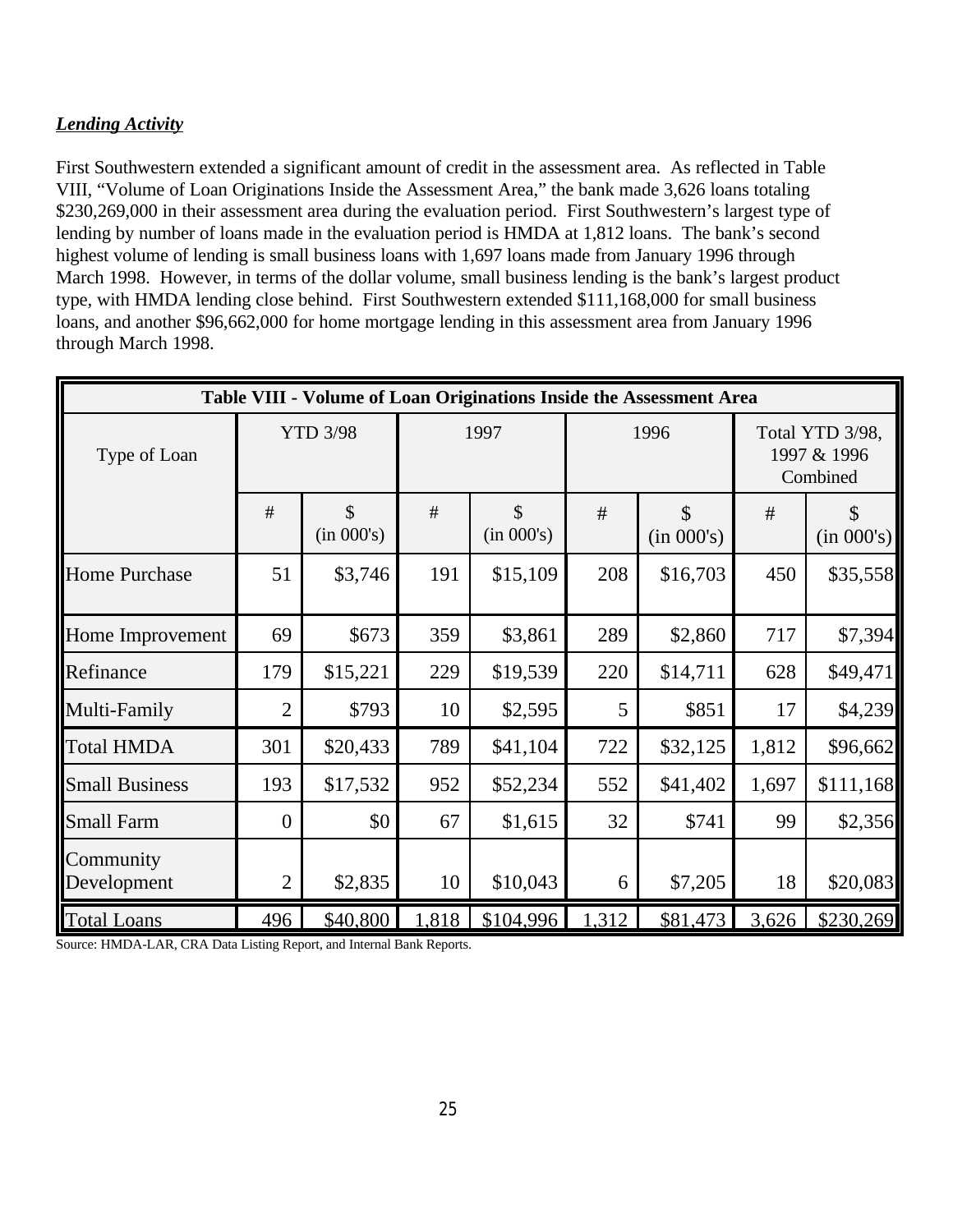First Southwestern's excellent responsiveness to the assessment area's credit needs is further supported by their market rank for HMDA and small business lending. During 1996, First Southwestern's overall market share of 5.00% resulted in market rank of 4th out of 315 institutions for HMDA lending in the Hamilton-Middletown MSA. The bank's market share of 23.91% ranked first out of 50 institutions for small business lending.

#### *Geographic Distribution of Loans Within the Assessment Area*

The distribution of loans made by First Southwestern during the evaluation period is good. The bank made 6% of its loans in low-income census tracts. An additional 18% of the loans were extended in moderate-income tracts. Although 11% of the census tracts in the assessment area are designated lowincome, only 8% of the population lives in these tracts. Also, a significant level of the households in these tracts are living below the poverty level. Only 9% of the businesses in the assessment area are represented in these tracts. Considering the disparity in these demographic facts, this level of lending in these tracts is considered good. Lending in moderate-income tracts is lower than the make-up of the assessment area with 23% of the tracts and 20% of the population living in moderate-income tracts. Again a smaller number of the businesses (19%) are located in this type of tract.

First Southwestern' home mortgage lending in low- and moderate-income census tracts is good, compared to the level of owner-occupied housing units in these areas. Only 4% of the owner-occupied units in this assessment area are located in low-income census tracts. An additional 18% of the owneroccupied units are located in moderate-income census tracts. First Southwestern originated 3% and 12% of its HMDA reportable loans in low- and moderate-income census tracts, respectively. As indicated in Table IX, "Geographic Distribution of Loans Inside the Assessment Area," First Southwestern's originations by product type also compare favorably to the distribution of housing units in the assessment area. We compared the bank's level of lending to the distribution of owner-occupied housing units because of the large disparity in the distribution of owner-occupied housing, the population, and the income levels of census tracts in the assessment area. The large disparity in these distributions makes the comparison of owner-occupied units to lending levels a more meaningful analysis for HMDA reportable products (See Hamilton-Middletown Assessment Area Profile and Table IX below for details).

First Southwestern's multi-family lending performance reflects excellent distribution throughout the assessment area. Six percent (6%) of multi-family units in this assessment area are located in low-income census tracts. An additional 19% of multi-family units are located in moderate-income census tracts. During the evaluation period, First Southwestern originated 6% and 23% of its multi-family loans in lowand moderate-income census tracts within its assessment area, respectively. Therefore, in total, First Southwestern's 29% of loans in low- and moderate-income tracts exceeds the opportunity of 25% of the units in these areas. This demonstrates the bank's focus on meeting the needs for affordable housing in low- and moderate-income tracts in their assessment area.

First Southwestern's small business lending distribution is also good. The bank's lending is only slightly lower than the assessment area's distribution of businesses located in low- or moderate-income census tracts. Seven percent (7%) of First Southwestern's small business loans were made to businesses located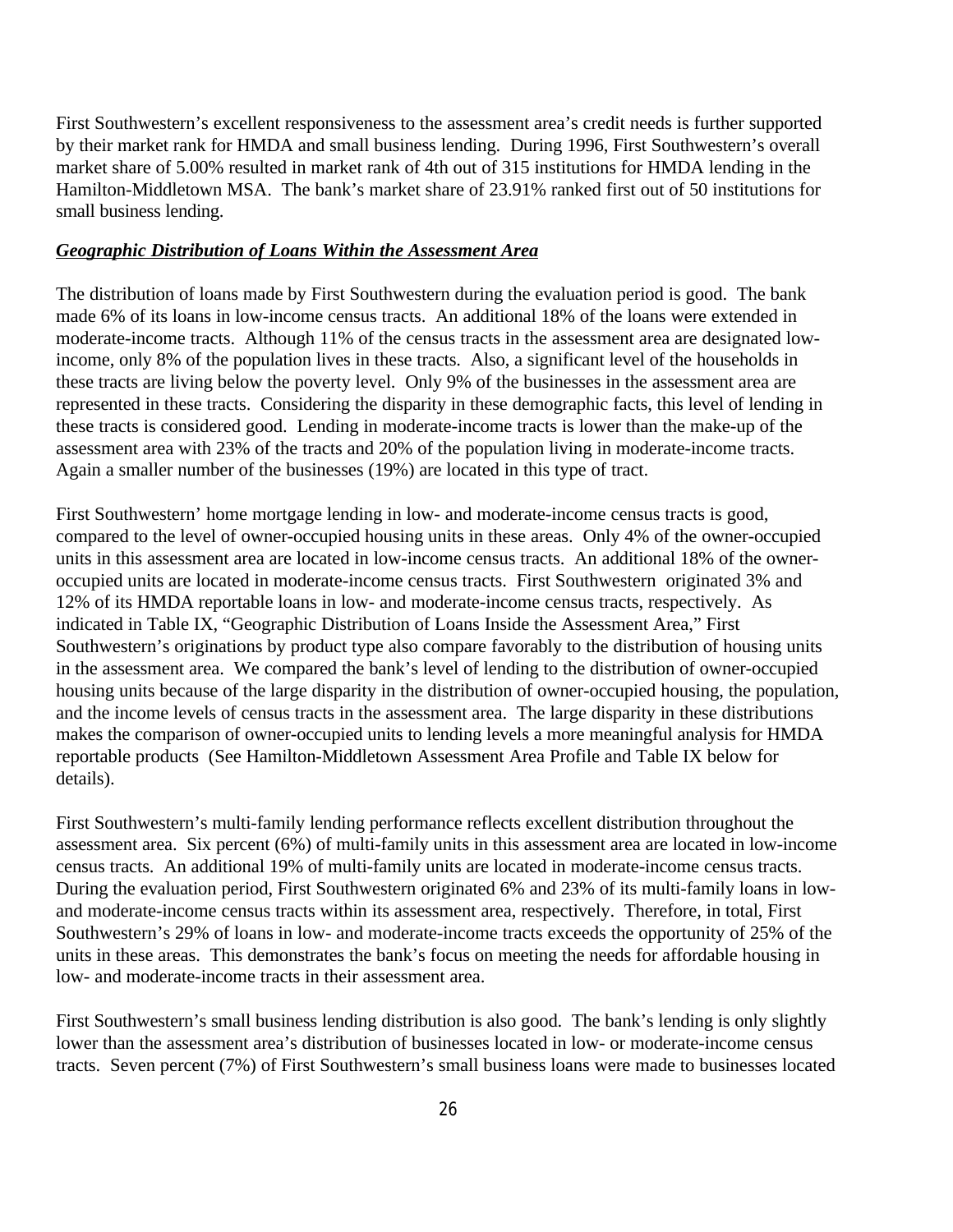in low-income census tracts. An additional 17% were made to businesses located in moderate-income census tracts. According to the business demographic data for the Butler county, 9% of the businesses are located in low-income census tracts. An additional 19% of the businesses are located in moderateincome census tracts. The distribution of small businesses (those with revenue less than \$1 million) basically mirrors the overall distribution with 9% in low-income tracts and 20% in moderate-income tracts. First Southwestern's distribution of loans to businesses located in low- and moderate-income census tracts is reasonable compared to the number of businesses located in these tracts.

In addition, First Southwestern's proportion of community development lending in low- or moderateincome census tracts is excellent. Eleven percent (11%) of community development loans were made in low-income census tracts. An additional 28% were made in moderate-income census tracts. This distribution demonstrates the bank's commitment to provide affordable housing and development primarily to help restore quality neighborhoods in low- and moderate-income census tracts.

|                            |                |      | <b>Inside the Assessment Area</b> |      | Table IX - Geographic Distribution of Loans by Census Tract Income Level<br>From January 1996 through March 1998 |      |                |      |
|----------------------------|----------------|------|-----------------------------------|------|------------------------------------------------------------------------------------------------------------------|------|----------------|------|
|                            |                |      |                                   |      | Income Level of Census Tract                                                                                     |      |                |      |
| Type of Loan               | Low income     |      | Moderate income                   |      | Middle income                                                                                                    |      | Upper income   |      |
|                            | #              | $\%$ | #                                 | $\%$ | #                                                                                                                | $\%$ | #              | $\%$ |
| <b>Home Purchase</b>       | 23             | 5%   | 89                                | 20%  | 258                                                                                                              | 57%  | 79             | 18%  |
| Home<br>Improvement        | 34             | 5%   | 177                               | 24%  | 400                                                                                                              | 56%  | 106            | 15%  |
| Refinance                  | 18             | 3%   | 78                                | 12%  | 405                                                                                                              | 65%  | 126            | 20%  |
| Multi-Family               | $\mathbf{1}$   | 6%   | $\overline{4}$                    | 23%  | 9                                                                                                                | 53%  | 3              | 18%  |
| <b>Total HMDA</b><br>Loans | 76             | 4%   | 348                               | 19%  | 1,072                                                                                                            | 59%  | 314            | 17%  |
| <b>Small Business</b>      | 125            | 7%   | 292                               | 17%  | 979                                                                                                              | 58%  | 300            | 18%  |
| <b>Small Farm</b>          | $\theta$       | 0%   | $\theta$                          | 0%   | 94                                                                                                               | 95%  | 5              | 5%   |
| Community<br>Development   | $\overline{2}$ | 11%  | 5                                 | 28%  | 9                                                                                                                | 50%  | $\overline{2}$ | 11%  |
| <b>Total Loans</b>         | 203            | 6%   | 645                               | 18%  | 2,154                                                                                                            | 59%  | 621            | 17%  |

Source: Bank reports, HMDA-LAR, and CRA Data Listing reports for 1998, 1997 and 1996.

Note: Percentages may not equal 100% since the income level of the census tract is unavailable for some loans.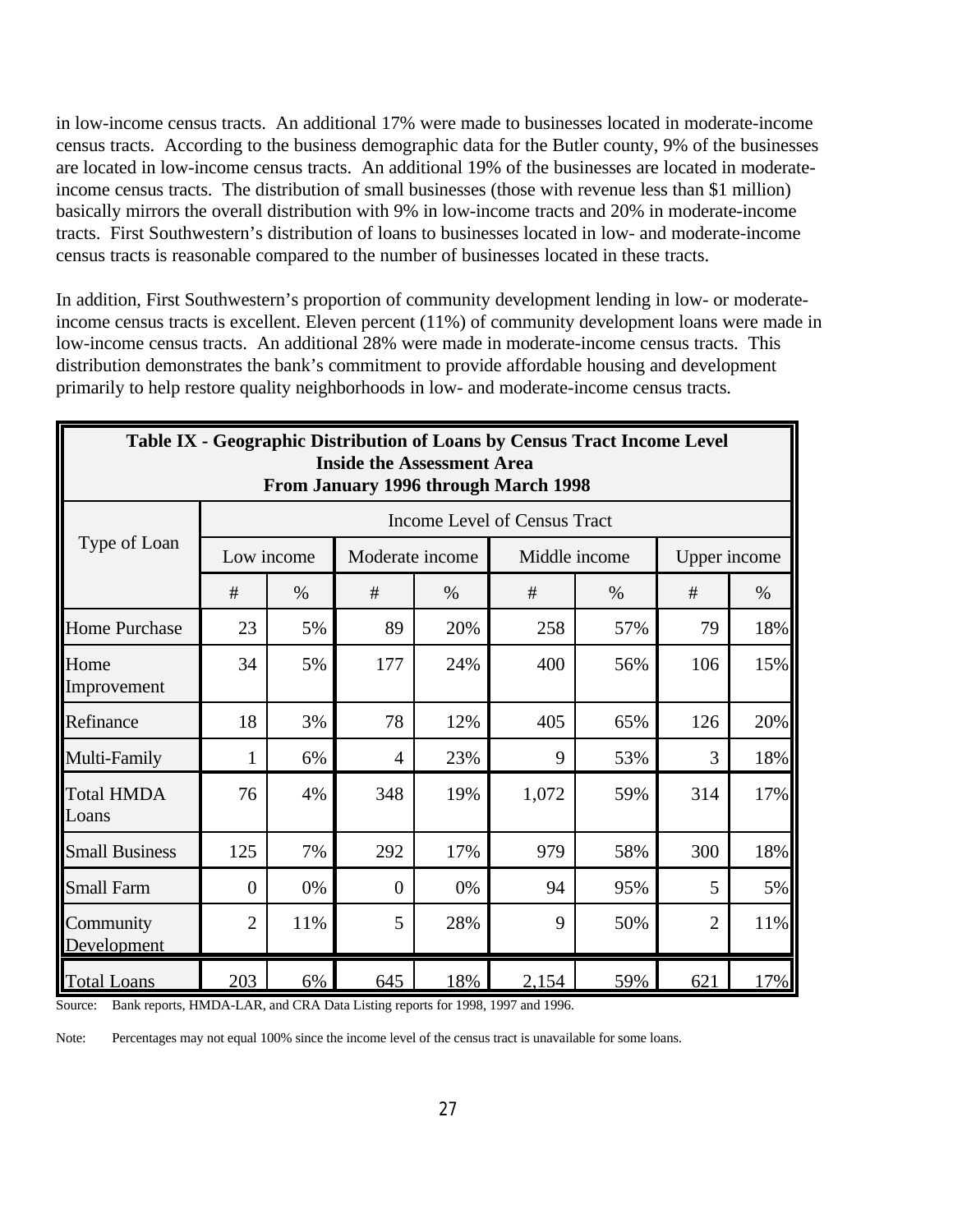### *Distribution by Borrowers' Income Inside the Assessment Area*

The distribution of borrowers reflects excellent penetration among retail customers of different income levels, given the product lines offered by the institution. Lending to businesses of different sizes is considered very good.

First Southwestern's loan distribution shows that 16% of HMDA loans were made to low-income individuals, and 24% were made to moderate-income borrowers. The make-up of the assessment area shows 19% low-, 18% moderate-, 25% middle-, and 38% upper-income families in the area. Considering that 10% of the households in the assessment area are below the poverty level, the opportunity to extend home mortgage credit to low-income borrowers is reduced. Those households would have a limited ability to assume debt obligations. Therefore, the combined percentage of lending to low- and moderateincome borrowers of 40% is considered excellent since it exceeds the relative opportunity of 37% of the families in the assessment area. The lower level of First Southwestern's home mortgage lending to lowincome borrowers is considered good upon consideration of the percentage of families below the poverty level.

| <b>Table X - Distribution by Borrower's Income Level</b><br><b>Inside the Assessment Area</b><br>From January 1996 through March 1998 |     |                                             |                 |     |               |     |              |     |  |  |  |
|---------------------------------------------------------------------------------------------------------------------------------------|-----|---------------------------------------------|-----------------|-----|---------------|-----|--------------|-----|--|--|--|
| Income Level of Borrower                                                                                                              |     |                                             |                 |     |               |     |              |     |  |  |  |
| Type of Loan                                                                                                                          |     | Low income                                  | Moderate income |     | Middle income |     | Upper income |     |  |  |  |
|                                                                                                                                       | #   | #<br>#<br>#<br>$\%$<br>$\%$<br>$\%$<br>$\%$ |                 |     |               |     |              |     |  |  |  |
| <b>Home Purchase</b>                                                                                                                  | 64  | 14%                                         | 85              | 19% | 88            | 20% | 184          | 41% |  |  |  |
| Home Improvement                                                                                                                      | 185 | 26%                                         | 206             | 29% | 165           | 23% | 147          | 21% |  |  |  |
| 39%<br>134<br>173<br>28%<br>Refinance<br>46<br>7%<br>21%<br>248                                                                       |     |                                             |                 |     |               |     |              |     |  |  |  |
| Total HMDA Loans*                                                                                                                     | 295 | 16%                                         | 425             | 24% | 426           | 24% | 579          | 32% |  |  |  |

Source: First Southwestern's HMDA-LAR for 1998, 1997 and 1996. **\***Excludes Multi-family loans

Note: Percentages may not equal 100% since the income level of the census tract is unavailable for some loans.

As reflected in Table XI, "Distribution of Small Business Originations From January 1996 through March 1998 Inside the Assessment Area By Loan Size and Business Revenues," First Southwestern's origination of small business loans reflects an excellent distribution. When considering the size of the loans, a substantial majority, or eighty-four percent ( 84%), of Business Loans were less than \$100 thousand. In addition, 83% of First Southwestern's small business loans were made to businesses with revenues less than \$1 million. This level of performance is considered excellent given the distribution in the size of businesses in the assessment area. See Table XI below for details.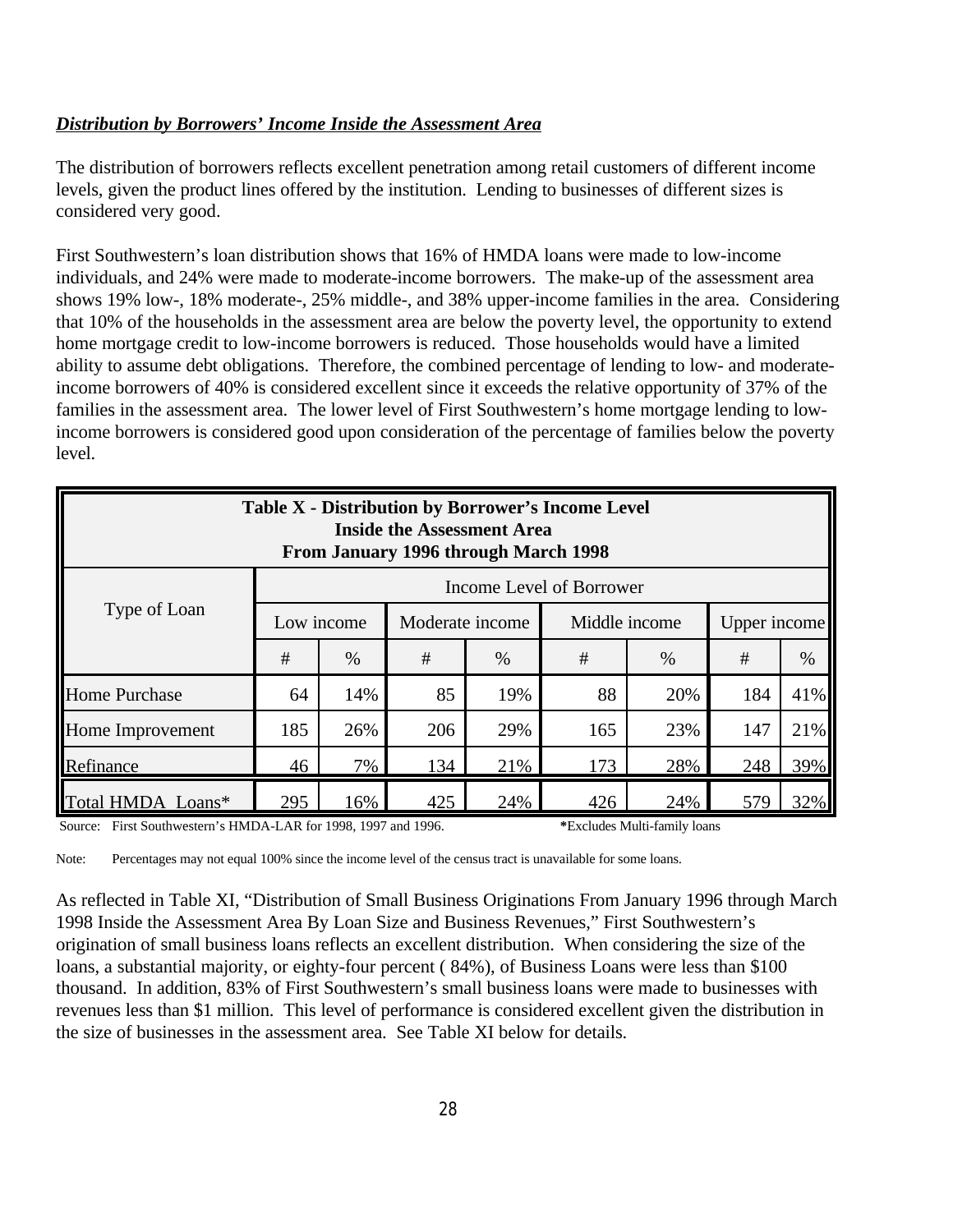|                              | Table XI - Distribution of Business Originations From January 1996 through March 1998<br><b>Inside the Assessment Area By Loan Size and Business Revenues</b> |                              |                             |                             |                           |                         |                |  |  |  |  |  |
|------------------------------|---------------------------------------------------------------------------------------------------------------------------------------------------------------|------------------------------|-----------------------------|-----------------------------|---------------------------|-------------------------|----------------|--|--|--|--|--|
|                              |                                                                                                                                                               | <b>Loan Size</b>             |                             |                             |                           | <b>Annual Revenues</b>  |                |  |  |  |  |  |
|                              | less than<br>\$100,000                                                                                                                                        | \$100,000<br>to<br>\$250,000 | \$250,000 to<br>\$1,000,000 | <b>Total</b><br>Loans       | $<$ \$1<br><b>Million</b> | > \$1<br><b>Million</b> | <b>Unknown</b> |  |  |  |  |  |
| Number                       | 1,419                                                                                                                                                         | 191                          | 87                          | 1,697                       | 1,412                     | 172                     | 113            |  |  |  |  |  |
| $%$ of #                     | 84%                                                                                                                                                           | 11%                          | 5%                          | 100%                        | 83%                       | 10%                     | 7%             |  |  |  |  |  |
| <b>Dollars</b><br>(in 000's) | 39,089                                                                                                                                                        | 31,348                       | 40,731                      | 111,168                     | 77,423                    | 22,350                  | 11,395         |  |  |  |  |  |
| % of $\$$                    | 35%                                                                                                                                                           | 28%                          | 37%                         | 100%                        | 70%                       | 20%                     | 10%            |  |  |  |  |  |
|                              | Distribution of Businesses in the Assessment Area by Annual                                                                                                   |                              |                             | Revenues $\leq$ \$1 Million |                           |                         | 73%            |  |  |  |  |  |
| Revenues of the Business:    |                                                                                                                                                               |                              |                             | Revenues $> $1$ Million     |                           |                         | 8%             |  |  |  |  |  |
|                              |                                                                                                                                                               |                              |                             | Revenues Unknown            |                           |                         | 19%            |  |  |  |  |  |

Source: First Southwestern's CRA Data Listing reports for 1998, 1997 and 1996.

#### *Community Development Lending*

First Southwestern has made a significant contribution to community development in this assessment area. The amount of funding provided for projects in the assessment area is excellent. First Southwestern made 18 community development loans totaling \$20,083,000. The bank made 14 loans totaling \$13,158,000 for affordable housing; two of the loans totaling \$2,725,000 were for job creation. The other two loans (\$4,200,000) were for affordable care at a nursing home with some of the funding used for expansion and, ultimately, job creation.

First Southwestern also made 26 loans totaling \$5,096,350 which met the definition of community development but were reported in the small business loan totals. Specific examples that demonstrate the types of projects in which the bank has been involved are included in the lending test portion of the evaluation of the overall bank performance.

#### *Product Innovation and Flexibility*

First Southwestern is very responsive to the credit needs of the community, providing some flexible loan products. The bank offers flexible residential mortgage loan products to serve assessment area credit needs in addition to a flexible small business product through the State of Ohio Treasurer's office linked deposit program. The specifics regarding the types of products offered are included in the evaluation of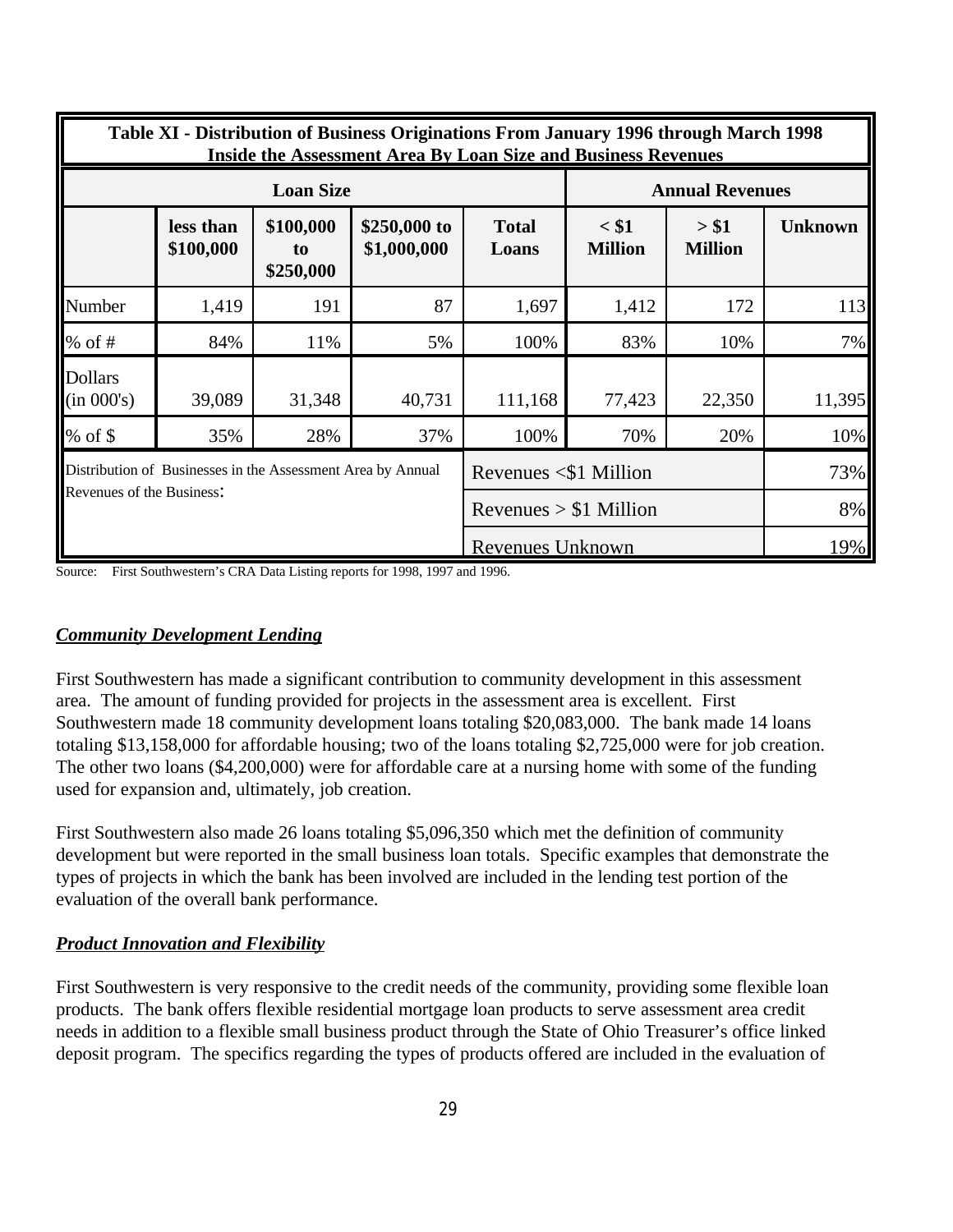overall bank performance. All of the flexible loan products discussed in this evaluation are available in this assessment area. Specific data regarding number of loans and dollar amounts extended at the assessment area level was not available.

# **INVESTMENT TEST**

# *Major Conclusions:*

- The institution has an adequate level of qualified community development investments and grants. However, the bank rarely takes a leadership position in these investments/grants, particularly in those that are not routinely provided by private investors. First Southwestern provides seed money to most of the community development organizations in their assessment area through grants and donations. Without the support of First Southwestern and other such donors, many of these agencies would not be able to continue to provide needed services to this assessment area.
- The institution exhibits adequate responsiveness to credit and community economic development needs. There is not a lot of opportunity for qualified investments in the bank's assessment area.
- The institution occasionally uses innovative and/or complex investments to support community development initiatives.

First Southwestern purchased \$985,050 of Low-Income Housing Tax Credits (LIHTC) in 1994 in conjunction with the Royal Pines Housing Project in Middletown. This project provided 94 one or two bedroom units of affordable housing. The current balance of this investment is \$640,283.

From January 1996 through March 1998, First Southwestern made several grants and donations to organizations which provide community development services within their assessment area. A total of 41 community development organizations received grants and donations for \$248,581 during the evaluation period. These grants went to a variety of types of organizations including community development corporations, housing development and providers of health care, shelter and food.

# **SERVICE TEST**

# *Major Conclusions:*

- First Southwestern's delivery systems are readily accessible to essentially all portions of the institution's assessment area. Branches and ATMs are distributed throughout the entire assessment area.
- The institution's opening and closing of branches has not adversely affected the accessibility of its delivery systems. The institution has opened two and closed one branch office during this evaluation period. All of the offices were in middle-income census tracts.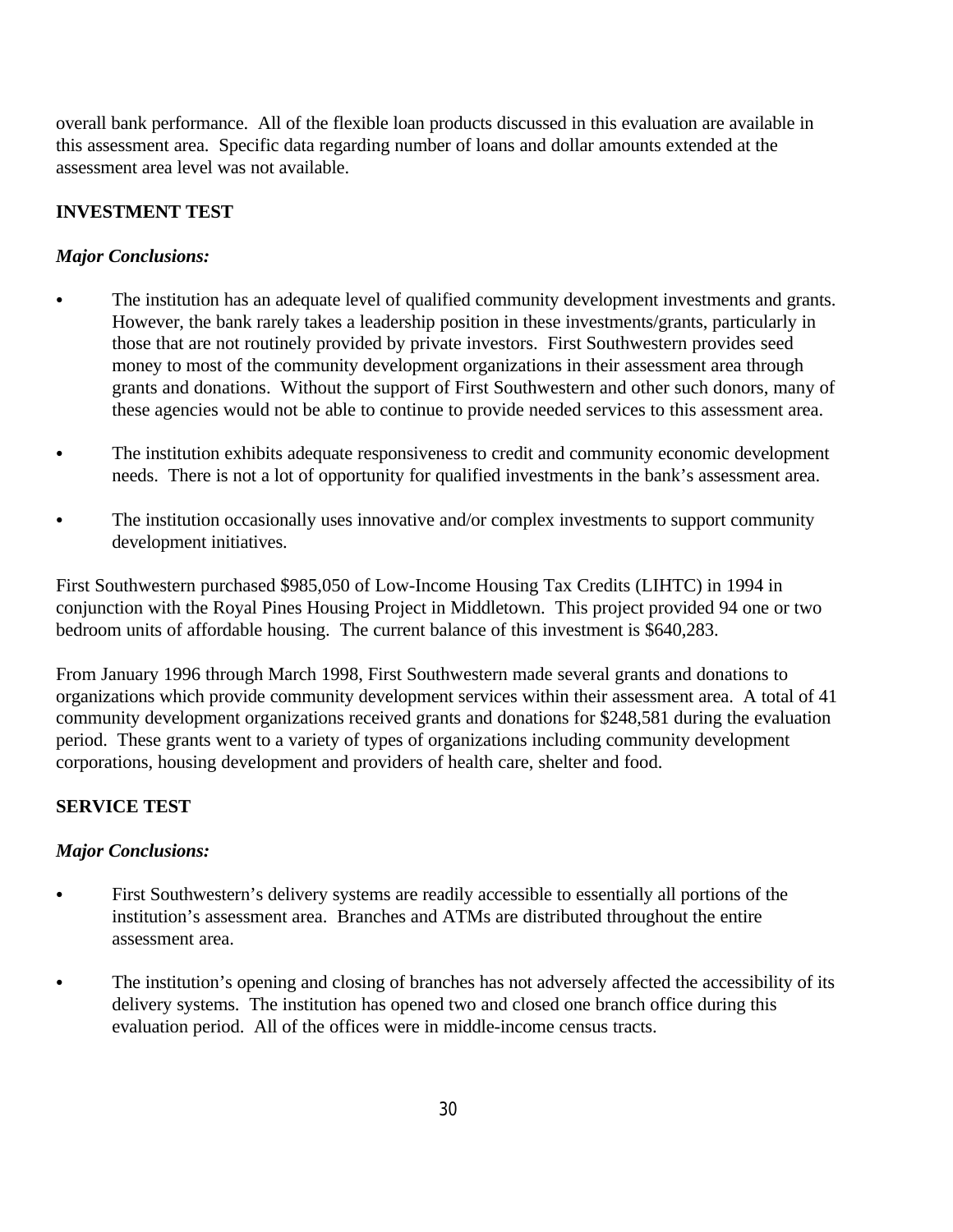- Services, including business hours, are tailored to the convenience and needs of the assessment area, particularly low- and moderate-income geographies and individuals. Service hours and products offerings are standardized and made available in all locations.
- The institution is a leader in providing community development services. All three community contacts mentioned the strong involvement of First Southwestern in the community.

# *Retail Services*

The bank has 23 full service branches located in this assessment area. Nine or 39% of the bank's branches are located within middle-income geographies. Thirteen percent (13%) of the branches are in low-income census tracts with an additional 22% located in moderate-income areas. The remaining 26% of the branches are in upper-income tracts. This distribution compares favorably with the distribution of the different income level tracts in this MSA of 11% low-, 23% moderate-, 44% middle-, and 21% upper-income tracts.

First Southwestern opened two branches during 1996. One of these branches replaced a branch which was destroyed by fire late in 1995. First Southwestern also closed one branch during the evaluation period. The two new branches are located in middle-income census tracts and the branch which was closed was located in a middle-income census tract.

The bank maintains 24 full service ATMs. Three of the ATMs are at off-site locations with the other 21 at branch locations. The distribution of the ATMs shows that 21% of the machines are in low-income census tracts with another 29% of the machines in moderate-income census tracts. This distribution also compares favorably with the distribution of the different income level tracts in the assessment area.

First Southwestern offers some other alternative delivery services. The bank offers twenty-four hour telephone automated banking, including a bill payment feature, and bank-by-mail services. The bank has also established an Internet home page. This site is mainly informational at this time. For its loan applicants, First Southwestern will forward applications to an affiliated finance company when the applicant fails to qualify under conventional bank requirements.

The bank's service hours, including lobby hours, walk-up and drive-up hours are generally 9:00 a.m. to 4:30 p.m. Monday through Wednesday and 9:00 a.m. to 6:30 p.m. on Thursdays and Fridays. The downtown branches (in both Hamilton & Middletown) open at 8:30 a.m. every day, Monday through Friday. Most branches are open from 9:00 a.m. to 12:00 noon on Saturdays. ATMs are available twenty-four hours daily. There are no differences in the services available at the different locations.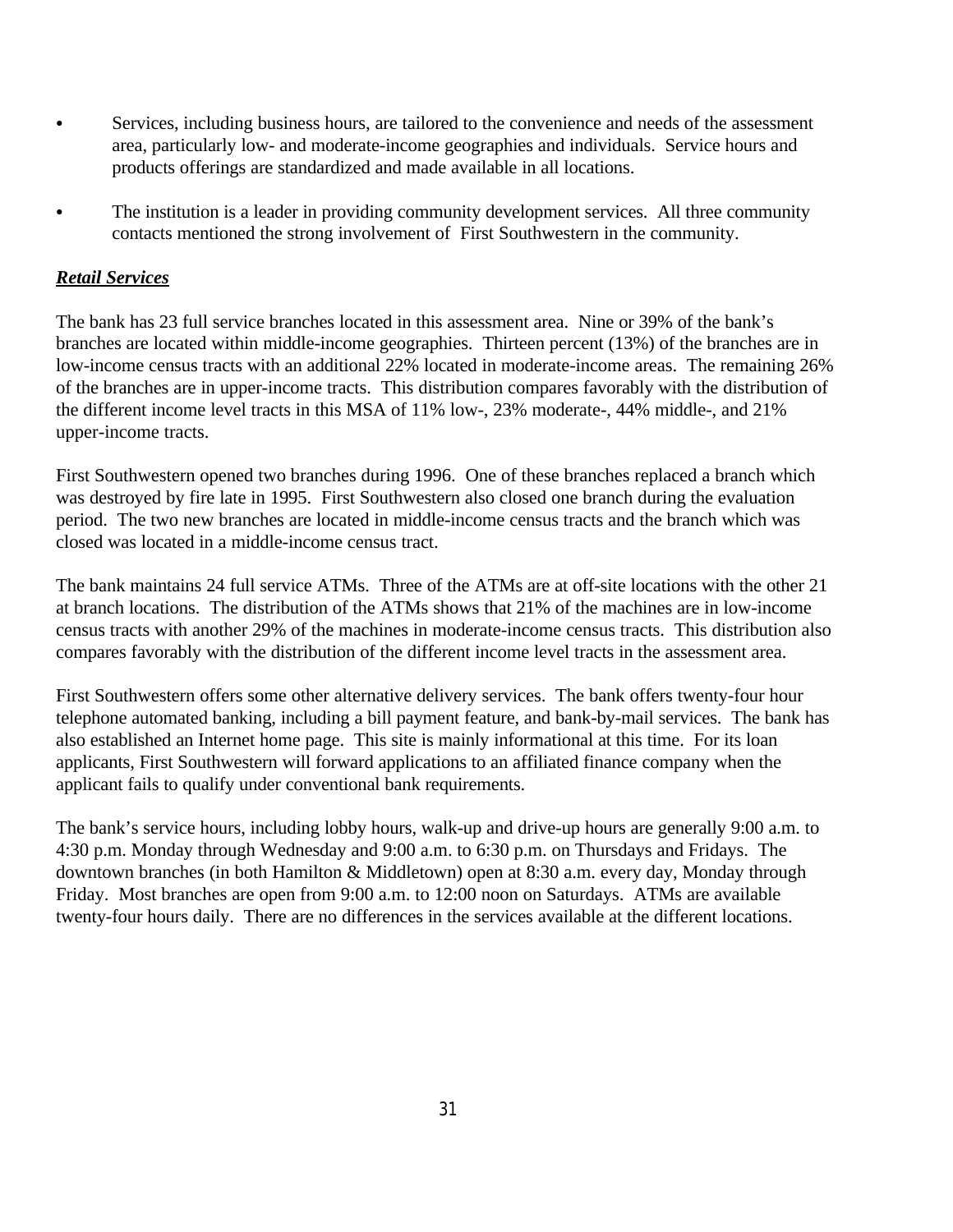# *Community Development Services*

Employees of First Southwestern are very active with organizations which provide community development related loans and services to the assessment area. Many of these organizations address the housing needs of the low-income residents of this area. Some examples of activities and the organizations with which the employees are affiliated are included in the community development service discussion for the overall bank's performance.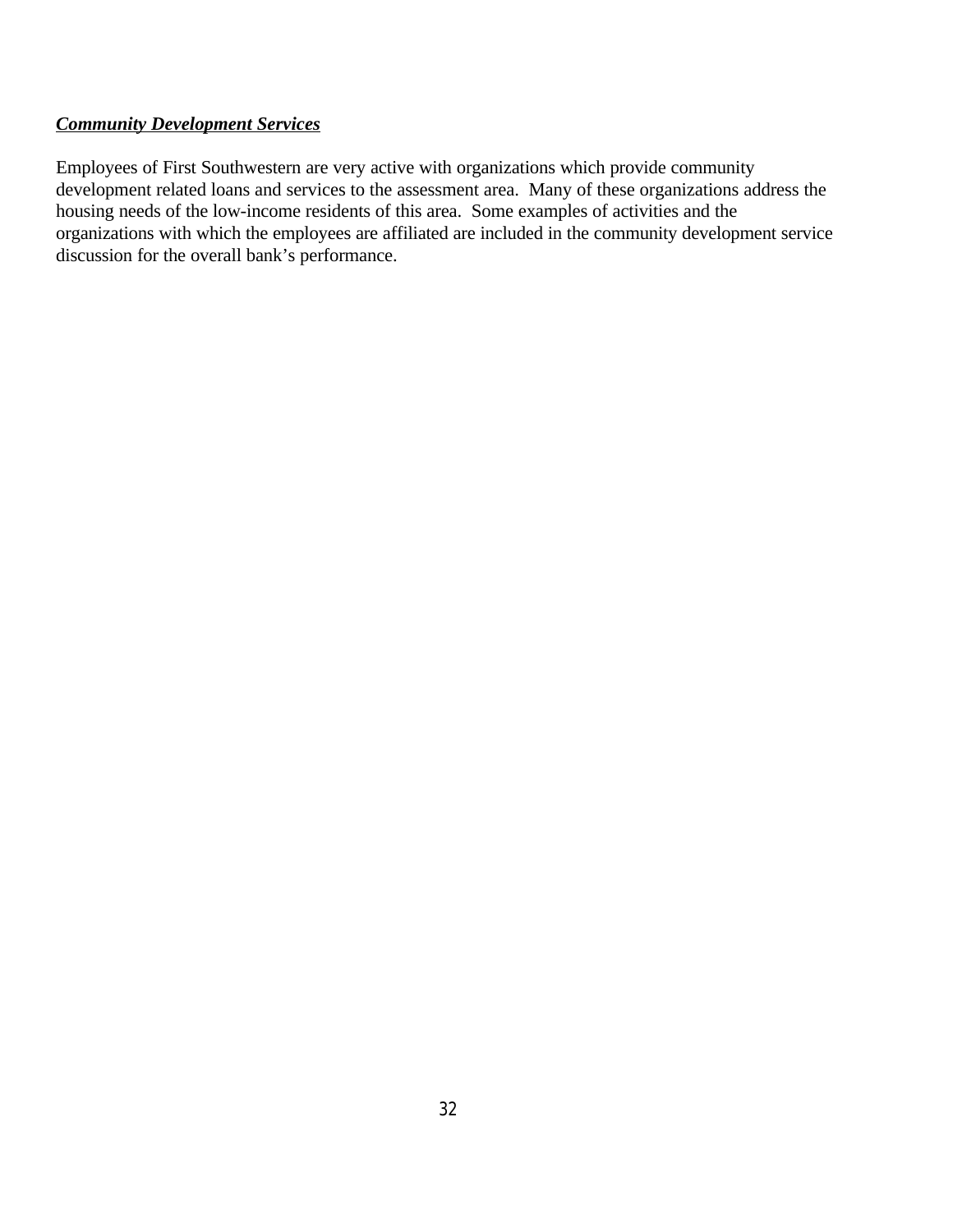# **Metropolitan Areas**

# **Description of Institution's Operations in the Cincinnati Metropolitan Statistical Area - Ohio**

This is a smaller area of activity for First Southwestern. This area comprises only 22 of the total 99 census tracts in the bank's assessment area. The bank operates only six of its 30 branches/offices within this MSA.

#### *Cincinnati Assessment Area Profile:*

First Southwestern operates in portions of Hamilton and Warren counties within this MSA. The assessment area includes three of the 217 census tracts in Hamilton county and 19 of the 29 census tracts in Warren county. The assessment area extends into these counties since the bank operates a branch in Hamilton county and four branches in Warren county. The bank did not include the entire counties or complete MSA in its assessment area since they are unable to service such a large area and do not have branches throughout most portions of these counties. The combined area consists of 22 census tracts. According to 1990 census information, the community is comprised of 1 (5%) moderate-, 14 (64%) middle- and 7 (32%) upper-income census tracts. There are no low-income tracts.

The total population of this area is 93,622 people in 26,655 families. Of this total, there are 3,324 (13%) low-, 4,075 (15%) moderate-, 6,948 (26%) middle-, and 12,311 (46%) upper-income families in the area. The population within this area is distributed among the census tracts as follows: 4% moderate-, 58% middle-, and 38% upper-income tracts. The HUD adjusted median family income for 1998 for this area is \$51,500.

There are 34,353 housing units in the area. The majority of housing consist owner-occupied units (72%). Only 23% of the housing units are occupied rental units. Ninety-seven percent (97%) of the owneroccupied units are in middle- and upper-income tracts. Only 3% of the owner occupied units are in moderate-income tracts. The median housing cost is \$80,288 and on average the housing is approximately 28 years old.

According to the business demographic data for this area, the distribution of businesses shows only 7% of the businesses are located in moderate-income census tracts. Middle- and upper-income tracts have 61% and 32% of the businesses, respectively. The distribution of small businesses (those with gross annual revenue less than \$1 million) mirrors the total business distribution. Seventy-three (73%) of the businesses in the assessment area have gross income less than \$1 million, 8% greater than \$1 million, with the remaining businesses' income unknown.

Of the total 379 farms in the entire assessment area, there are 118 farms in the Cincinnati MSA assessment area. Eighty-five (85) or 72% of these farms are in middle-income census tracts. Three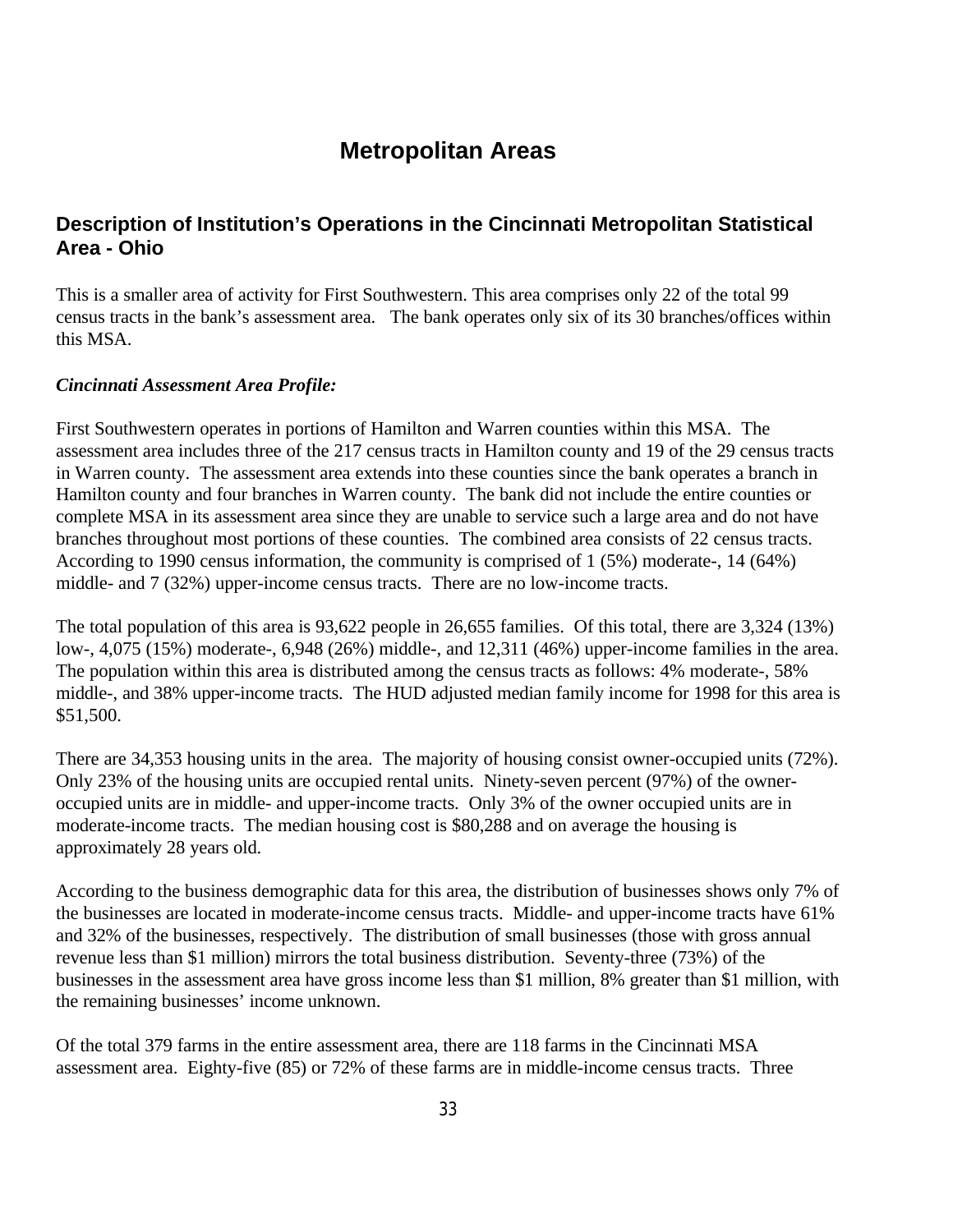percent (3%) of the farms are in moderate-income tracts. The other 25% are in upper-income tracts. One hundred eight (108) of the 118 (92%) have revenue less than \$1 million with the other 10 farms' revenue unknown.

Competition in the assessment area is strong with Star Bank, N.A. (\$13.5 billion in total assets), Bank One, N.A. (\$24.5 billion in total assets), and The Fifth Third Bank (\$10 billion in total assets) having a strong market presence in the greater Cincinnati area. Keybank, N.A. (\$69 billion in total assets) also has several offices in the bank's assessment area.

Community contacts were not made in this area during the examination. This is not a significant portion of the overall bank assessment area.

# **Conclusions about Performance Tests in the Cincinnati Metropolitan Statistical Area - Ohio**

• First Southwestern has done a good job of meeting the credit needs of this assessment area. Services are readily accessible throughout the assessment area including the moderate-income census tracts.

# **LENDING TEST**

# *Major Conclusions:*

- First Southwestern's lending levels reflect excellent responsiveness to assessment area credit needs.
- Community development lending is strong in the dollar amount contributed to the community.
- A large percentage of loans are made in the institution's assessment area.
- First Southwestern's geographic distribution of loans reflects excellent penetration throughout the assessment area.
- The bank's distribution of borrowers reflects excellent penetration among retail customers of different income levels and business customers of different sizes, given the product lines offered by the bank.
- The bank offers flexible and innovative products.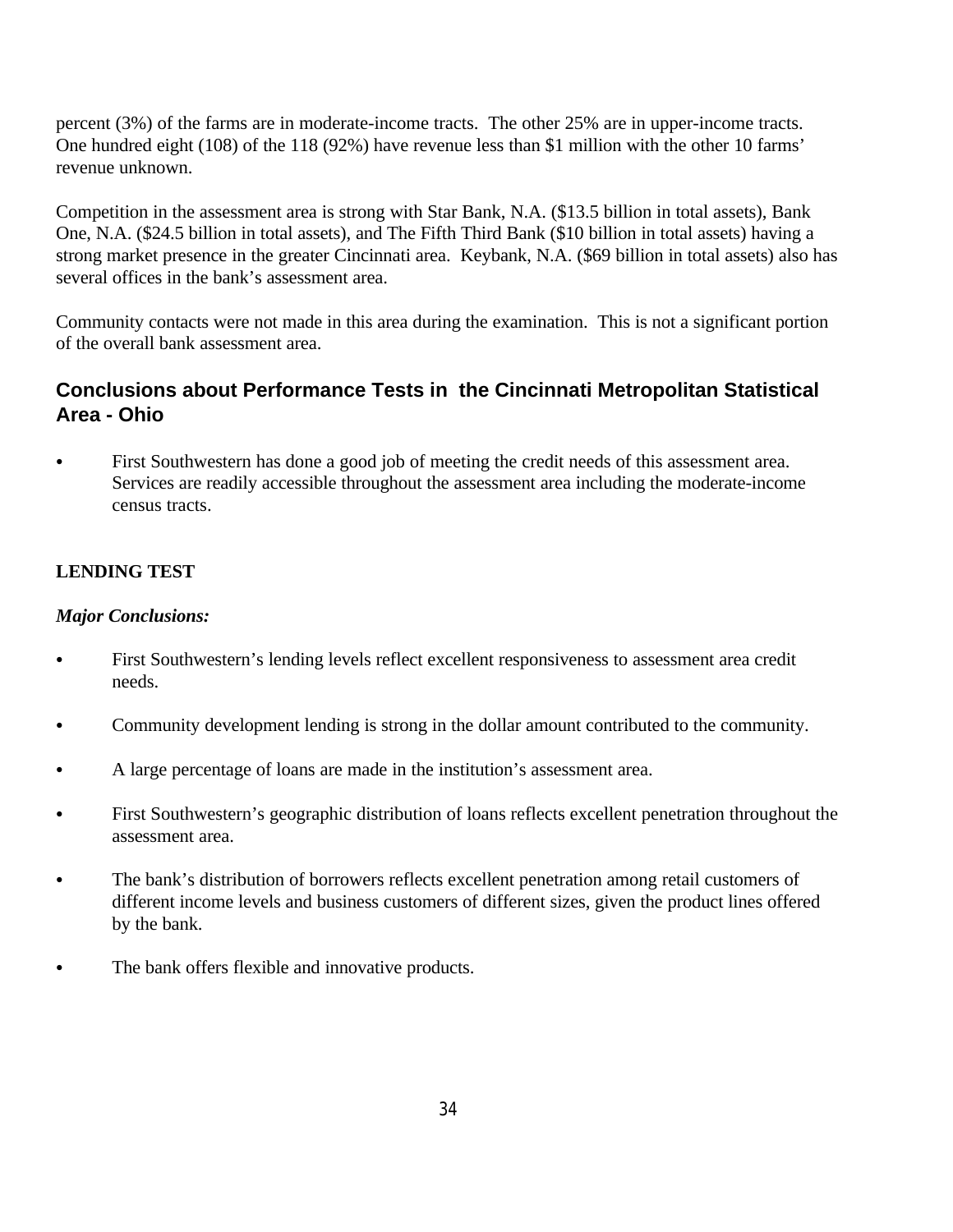# *Lending Activity*

First Southwestern extended a significant amount of credit in the assessment area. As reflected in Table XII, "Volume of Loan Originations Inside the Assessment Area," the bank made 308 loans totaling \$22.5 million in the Cincinnati assessment area during the evaluation period. First Southwestern's largest products, by number of loans made in the evaluation period, are HMDA loans at 153, and small business loans (152). However, in terms of the dollar volume, small business lending is the bank's largest product type, with \$12,104,000, and HMDA with \$7,813,000 in originations. First Southwestern extended \$2.5 million for community development projects from January 1996 through March 1998.

| Table XII - Volume of Loan Originations Inside the Assessment Area |                  |                                  |                |                  |                |                             |                                            |                  |  |  |
|--------------------------------------------------------------------|------------------|----------------------------------|----------------|------------------|----------------|-----------------------------|--------------------------------------------|------------------|--|--|
| Type of Loan                                                       | <b>YTD 3/98</b>  |                                  | 1997           |                  | 1996           |                             | Total YTD 3/98,<br>1997 & 1996<br>Combined |                  |  |  |
|                                                                    | #                | $\mathbf{\hat{S}}$<br>(in 000's) | #              | \$<br>(in 000's) | #              | $\mathcal{S}$<br>(in 000's) | #                                          | \$<br>(in 000's) |  |  |
| <b>Home Purchase</b>                                               | $\mathbf{1}$     | \$88                             | 13             | \$1,088          | 14             | \$1,345                     | 28                                         | \$2,521          |  |  |
| Home Improvement                                                   | 6                | \$33                             | 39             | \$431            | 20             | \$175                       | 65                                         | \$639            |  |  |
| Refinance                                                          | 15               | \$1,156                          | 25             | \$1,950          | 20             | \$1,547                     | 60                                         | \$4,653          |  |  |
| Multi-Family                                                       | $\overline{0}$   | \$0                              | $\overline{0}$ | \$0              | $\overline{0}$ | \$0                         | $\overline{0}$                             | \$0              |  |  |
| <b>Total HMDA</b>                                                  | 22               | \$1,277                          | 77             | \$3,469          | 54             | \$3,067                     | 153                                        | \$7,813          |  |  |
| <b>Small Business</b>                                              | 21               | \$1,955                          | 90             | \$6,858          | 41             | \$3,291                     | 152                                        | \$12,104         |  |  |
| <b>Small Farm</b>                                                  | $\overline{0}$   | \$0                              | $\overline{0}$ | \$0              | 1              | \$50                        | $\mathbf{1}$                               | \$50             |  |  |
| Community<br>Development                                           | $\boldsymbol{0}$ | \$0                              | $\overline{0}$ | \$0              | $\overline{2}$ | \$2,500                     | $\overline{2}$                             | \$2,500          |  |  |
| <b>Total Loans</b>                                                 | 43               | \$3,232                          | 167            | \$10,327         | 98             | \$8,908                     | 308                                        | \$22,467         |  |  |

Source: HMDA-LAR, CRA Data Listing Report, and Internal Bank Reports.

First Southwestern's excellent responsiveness to assessment area credit needs is further supported by their market rank for HMDA and small business lending. During 1996, First Southwestern's market share of 1% resulted in a market rank in their Cincinnati assessment area for HMDA lending of 35th out of 288 institutions. The bank's market share of 1% ranked 14th out of 90 institutions for small business lending. This is considered reasonable in relation to the level of operations conducted by the bank in this area.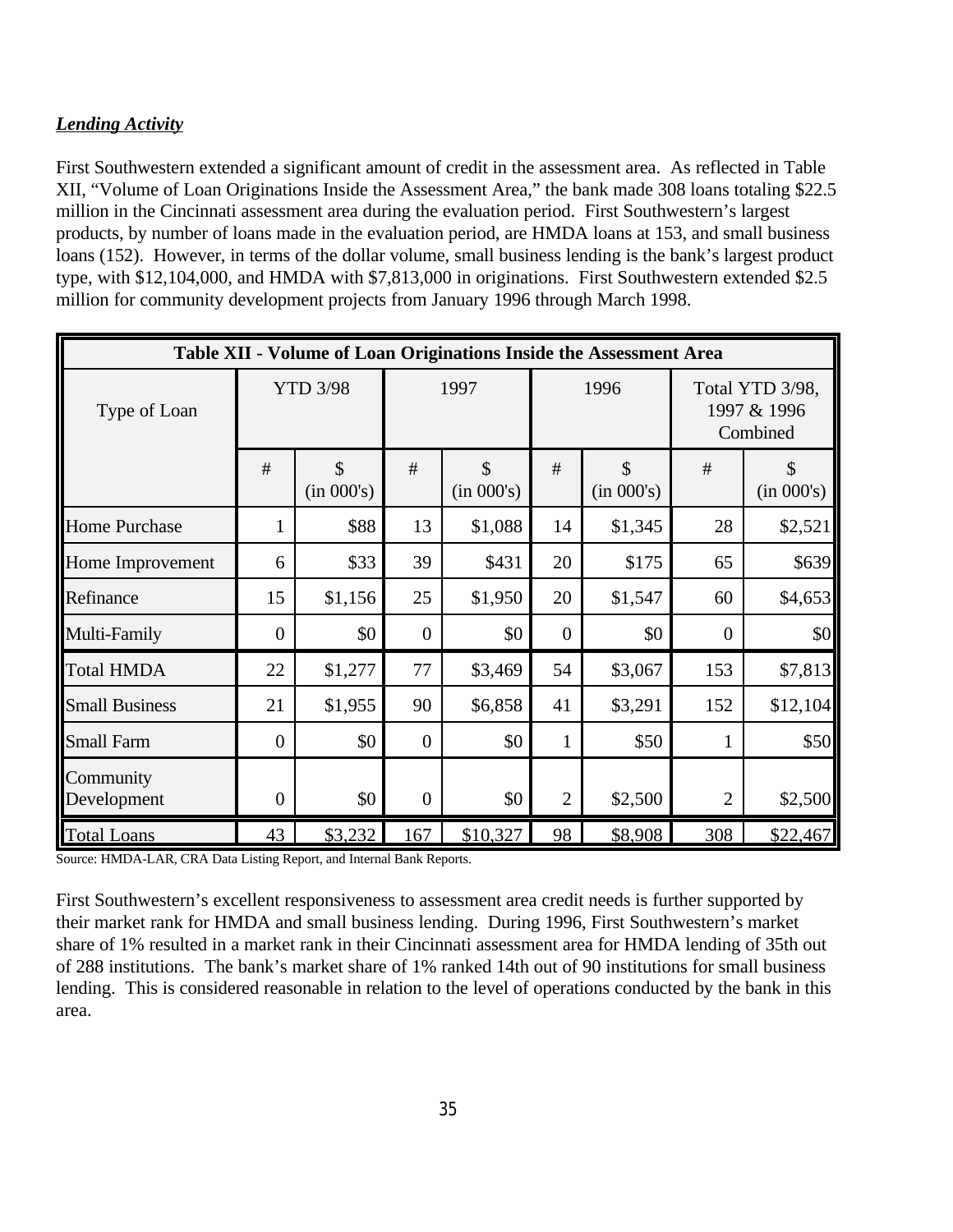# *Geographic Distribution of Loans Within the Assessment Area*

The distribution of loans made by First Southwestern during the evaluation period is good. The bank made 3% of its loans in moderate-income tracts. Five percent (5%) of the census tracts in the assessment area are designated moderate-income and there are no low-income census tracts. Only 4% of the population lives in these tracts. Only 7% of the businesses in the assessment area are in moderate-income tracts. Considering the disparity in these demographic facts, this level of lending in these tracts is considered good.

First Southwestern' home mortgage lending in low- and moderate-income census tracts is good compared to the level of owner-occupied housing units in these areas. Only 3% of the owner-occupied units in the bank's assessment area are located in moderate-income census tracts. First Southwestern originated 2% of its HMDA reportable loans in moderate-income census tracts. As indicated in Table XIII, "Geographic Distribution of Loans Inside the Assessment Area," First Southwestern's originations by product type show little activity in the moderate-income tract; however, considering there is only one moderate-income tract, and the distribution of housing units in the assessment area, this is considered reasonable. We compared the bank's level of lending to the distribution of owner-occupied housing units because this is a more meaningful analysis for HMDA reportable products.

First Southwestern did not make any multi-family loans in this assessment area; however, there are only 3,538 such units in the assessment area. Aggregate data for 1996 for this area shows that only three multi-family loans were made in this area by all lenders combined for the entire year. Aggregate data for 1997 and 1998 are not yet available.

First Southwestern's small business lending distribution is also good. Three percent (3%) of First Southwestern's small business loans were made to businesses located in moderate-income census tracts. According to the business demographic data for the assessment area, only 7% of the small businesses are located in moderate-income census tracts. First Southwestern's distribution of loans to businesses located in moderate-income census tracts is reasonable considering the number of businesses located in these tracts.

In addition, First Southwestern's proportion of community development lending in moderate-income census tracts is excellent. Fifty percent (50%) of community development loans were made in moderateincome census tracts. This distribution demonstrates the bank's commitment to provide affordable housing and development, primarily to help restore quality neighborhoods in moderate-income census tracts.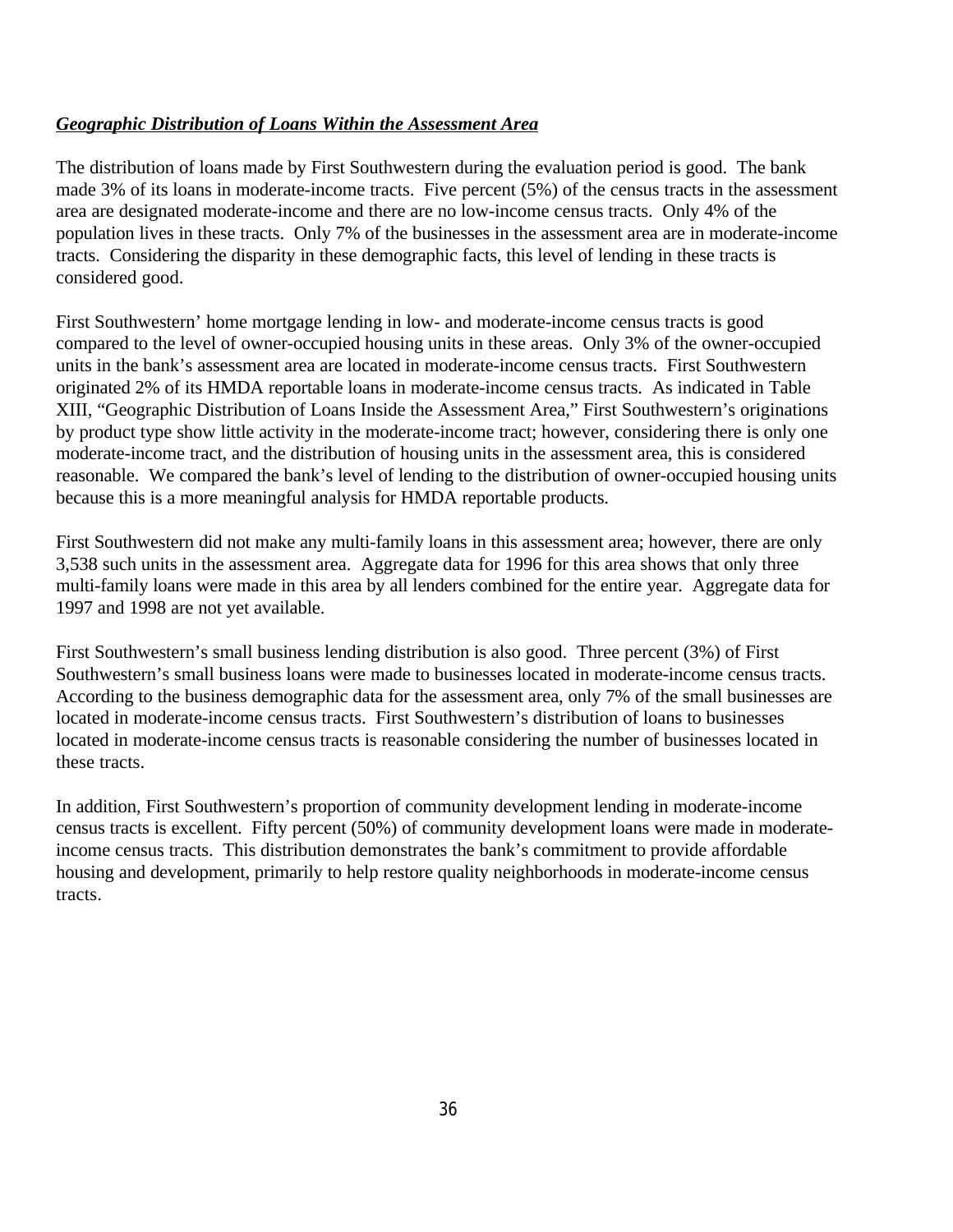| <b>Table XIII - Geographic Distribution of Loans by Census Tract Income Level</b><br><b>Inside the Assessment Area</b><br>From January 1996 through March 1998 |                              |      |                 |      |                |               |              |      |  |  |  |
|----------------------------------------------------------------------------------------------------------------------------------------------------------------|------------------------------|------|-----------------|------|----------------|---------------|--------------|------|--|--|--|
| Type of Loan                                                                                                                                                   | Income Level of Census Tract |      |                 |      |                |               |              |      |  |  |  |
|                                                                                                                                                                | Low income                   |      | Moderate income |      |                | Middle income | Upper income |      |  |  |  |
|                                                                                                                                                                | #                            | $\%$ | #               | $\%$ | #              | $\%$          | #            | $\%$ |  |  |  |
| <b>Home Purchase</b>                                                                                                                                           | N/A                          | N/A  | $\overline{0}$  | 0%   | 14             | 50%           | 14           | 50%  |  |  |  |
| Home<br>Improvement                                                                                                                                            | N/A                          | N/A  | 3               | 5%   | 39             | 60%           | 23           | 35%  |  |  |  |
| Refinance                                                                                                                                                      | N/A                          | N/A  | $\overline{0}$  | 0%   | 28             | 47%           | 32           | 53%  |  |  |  |
| Multi-Family                                                                                                                                                   | N/A                          | N/A  | $\overline{0}$  | 0%   | $\overline{0}$ | 0%            | $\theta$     | 0%   |  |  |  |
| <b>Total HMDA</b><br>Loans                                                                                                                                     | N/A                          | N/A  | 3               | 2%   | 81             | 53%           | 69           | 45%  |  |  |  |
| <b>Small Business</b>                                                                                                                                          | N/A                          | N/A  | $\overline{4}$  | 3%   | 95             | 62%           | 54           | 35%  |  |  |  |
| Community<br>Development                                                                                                                                       | N/A                          | N/A  | 1               | 50%  | $\Omega$       | 0%            | 1            | 50%  |  |  |  |
| <b>Total Loans</b>                                                                                                                                             | N/A                          | N/A  | 8               | 3%   | 176            | 57%           | 124          | 40%  |  |  |  |

Source: Bank reports, HMDA-LAR, and CRA Data Listing reports for 1998, 1997 and 1996.

Note: Percentages may not equal 100% since the income level of the census tract is unavailable for some loans.

#### *Distribution by Borrowers' Income Inside the Assessment Area*

The distribution of borrowers reflects strong penetration among retail customers of different income levels, given the product lines offered by the institution. Lending to businesses of different sizes is considered excellent.

First Southwestern's loan distribution shows that 12% of HMDA loans were made to low-income individuals, and 21% were made to moderate-income borrowers. The make-up of the assessment area shows 13% low-, 15% moderate-, 26% middle- and 46% upper-income families in the area. Considering that 5% of the households in the assessment area are below the poverty level, the opportunity to extend home mortgage credit to low-income borrowers is reduced. Those households would have a limited ability to assume debt obligations. Therefore, the combined percentage of lending to low- and moderateincome borrowers of 33% is considered excellent since it exceeds the relative opportunity of 28% of the families in the assessment area. The lower level of First Southwestern's home mortgage lending to lowincome borrowers is good, upon consideration of the number of families living below the poverty level.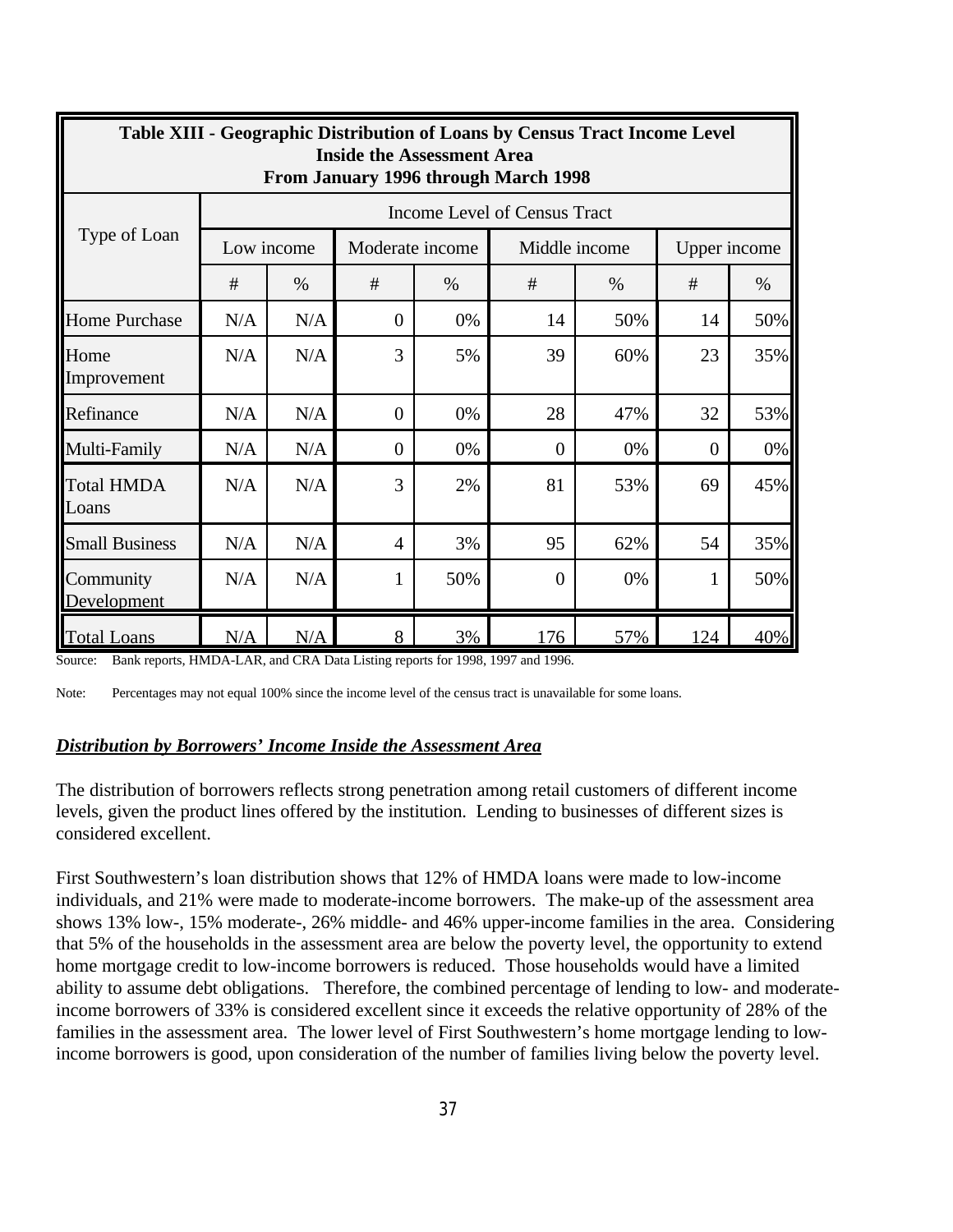| <b>Table XIV - Distribution by Borrower's Income Level</b><br><b>Inside the Assessment Area</b><br>From January 1996 through March 1998 |                          |      |                 |      |                |      |              |      |  |  |
|-----------------------------------------------------------------------------------------------------------------------------------------|--------------------------|------|-----------------|------|----------------|------|--------------|------|--|--|
|                                                                                                                                         | Income Level of Borrower |      |                 |      |                |      |              |      |  |  |
| Type of Loan                                                                                                                            | Low income               |      | Moderate income |      | Middle income  |      | Upper income |      |  |  |
|                                                                                                                                         | #                        | $\%$ | #               | $\%$ | #              | $\%$ | #            | $\%$ |  |  |
| <b>Home Purchase</b>                                                                                                                    | $\overline{2}$           | 7%   | 11              | 39%  | $\overline{2}$ | 7%   | 11           | 39%  |  |  |
| Home Improvement                                                                                                                        | 13                       | 20%  | 16              | 25%  | 23             | 35%  | 13           | 20%  |  |  |
| Refinance                                                                                                                               | 4                        | 7%   |                 | 8%   | 21             | 35%  | 28           | 47%  |  |  |
| Total HMDA Loans*                                                                                                                       | 19                       | 12%  | 32              | 21%  | 46             | 30%  | 52           | 34%  |  |  |

Source: First Southwestern's HMDA-LAR for 1998, 1997 and 1996. **\***Excludes Multi-family loans

Note: Percentages may not equal 100% since the income level of the borrower is unavailable for some loans.

As reflected in Table XV, "Distribution of Small Business Originations From January 1996 through March 1998 Inside the Assessment Area By Loan Size and Business Revenues," First Southwestern's origination of small business loans reflects an excellent distribution. When considering the dollar size of the loans, 78% were less than \$100 thousand. In addition, 80% of First Southwestern's small business loans were made to businesses with revenues less than \$1 million. This level of performance is considered excellent given the distribution in the size of businesses in the assessment area.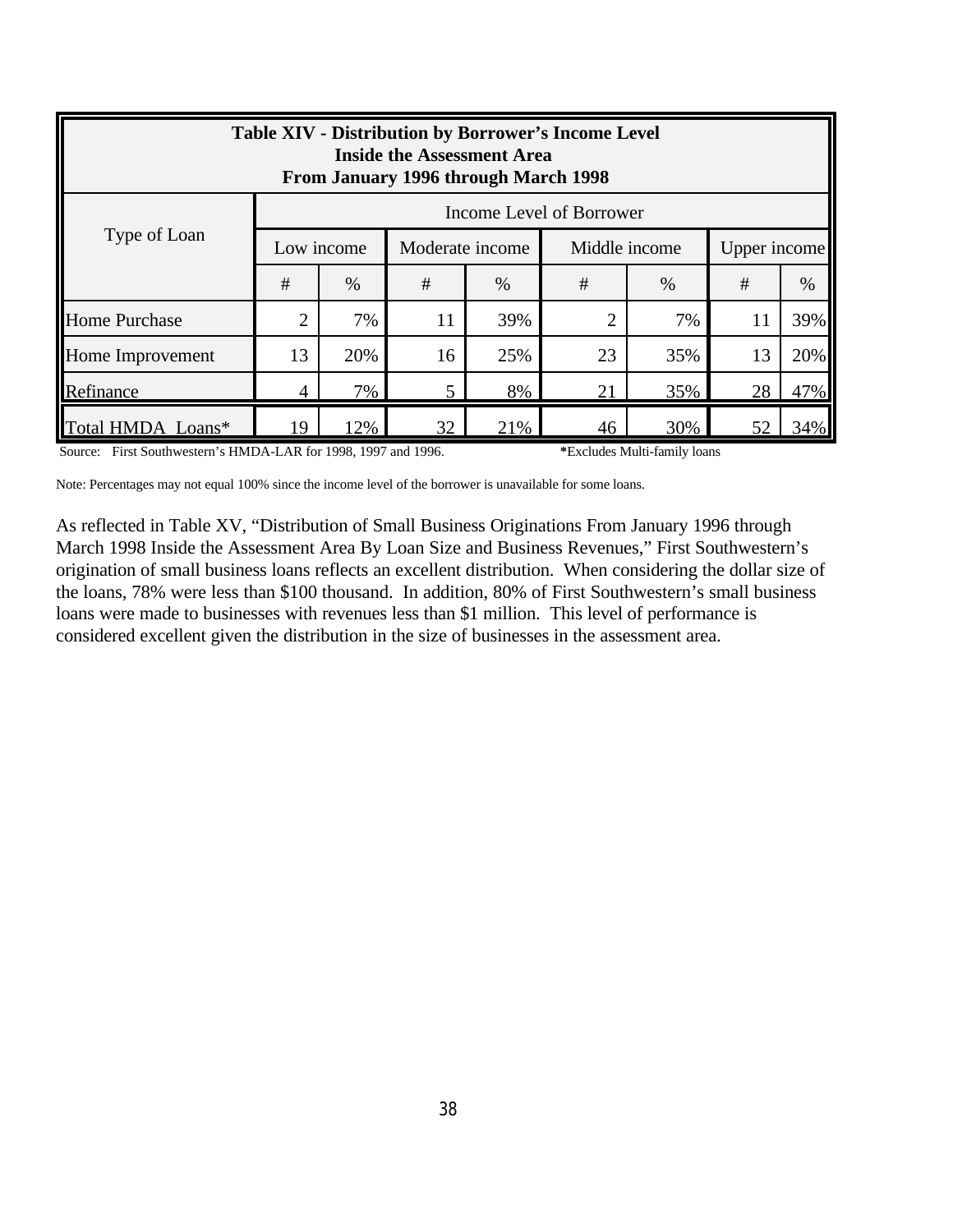| Table XV - Distribution of Small Business Originations From January 1996 through March 1998<br><b>Inside the Assessment Area By Loan Size and Business Revenues</b> |                                                             |                              |                             |                          |                           |                         |                |  |  |
|---------------------------------------------------------------------------------------------------------------------------------------------------------------------|-------------------------------------------------------------|------------------------------|-----------------------------|--------------------------|---------------------------|-------------------------|----------------|--|--|
|                                                                                                                                                                     |                                                             | <b>Loan Size</b>             | <b>Annual Revenues</b>      |                          |                           |                         |                |  |  |
|                                                                                                                                                                     | less than<br>\$100,000                                      | \$100,000<br>to<br>\$250,000 | \$250,000 to<br>\$1,000,000 | <b>Total</b><br>Loans    | $<$ \$1<br><b>Million</b> | > \$1<br><b>Million</b> | <b>Unknown</b> |  |  |
| Number                                                                                                                                                              | 118                                                         | 22                           | 12                          | 152                      | 122                       | 18                      | 12             |  |  |
| $%$ of #                                                                                                                                                            | 78%                                                         | 14%                          | 8%                          | 100%                     | 80%                       | 12%                     | 8%             |  |  |
| <b>Dollars</b><br>(in 000's)                                                                                                                                        | 3,403                                                       | 3,765                        | 4,936                       | 12,104                   | 8,321                     | 2,770                   | 1,013          |  |  |
| $%$ of \$                                                                                                                                                           | 28%                                                         | 31%                          | 41%                         | 100%                     | 69%                       | 23%                     | 8%             |  |  |
|                                                                                                                                                                     | Distribution of Businesses in the Assessment Area by Annual |                              |                             | Revenues $<$ \$1 Million | 73%                       |                         |                |  |  |
| Revenues of the Business:                                                                                                                                           |                                                             |                              |                             | Revenues $> $1$ Million  | 8%                        |                         |                |  |  |
|                                                                                                                                                                     |                                                             |                              |                             | Revenues Unknown         | 19%                       |                         |                |  |  |

Source: First Southwestern's CRA Data Listing reports for 1998, 1997 and 1996.

#### *Community Development Lending*

First Southwestern has made a strong contribution to community development in this assessment area. There is very little of this type of activity in this area. For example, based on 1996 aggregate HMDA data, only 3 multi-family loans were made in this area. First Southwestern made two community development loans for \$2,500,000 in this area. One loan for \$1,400,000 was for affordable housing and the other loan, for \$1,100,000, was for job creation (22 new jobs).

The bank also made two loans for \$943,000 which met the definition of community development but because of the original amount were reported as small business loans. Specific examples which demonstrate the types of projects in which the bank has been involved are included in the lending test portion of the evaluation of the overall bank performance.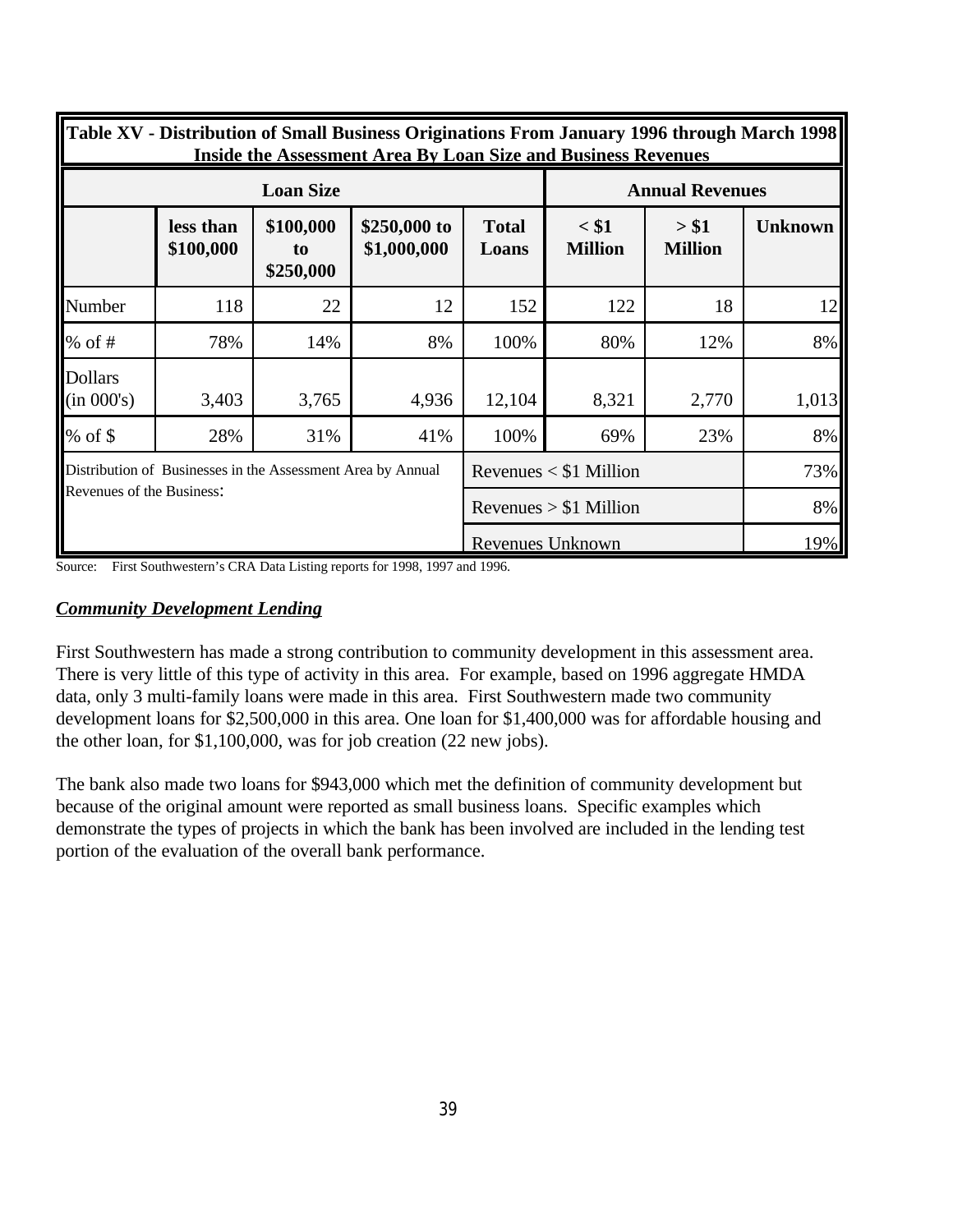# *Product Innovation and Flexibility*

First Southwestern is very responsive to the credit needs of its assessment area, offering some flexible loan products. The bank offers flexible residential mortgage loan products to serve assessment area credit needs. First Southwestern also offers a flexible small business product through the State of Ohio Treasurer's office linked deposit program. The specifics regarding the types of products offered are included in the evaluation of overall bank performance. All of the flexible loan products discussed in this evaluation are available in this assessment area. Specific data regarding number of loans and dollar amounts extended at the assessment area level was not available.

# **INVESTMENT TEST**

### *Major Conclusions:*

- The institution has an inadequate level of qualified community development investments and grants. The bank does not take a leadership position in the investments/grants, particularly in those that are not routinely provided by private investors. Although there are not a lot of community development organizations in this assessment area, the bank's dollar amount and number of investments is very small.
- The institution exhibits inadequate responsiveness to credit and community economic development needs. Although there is a limited amount of opportunity for qualified investments in the bank's assessment area, the level of investment is extremely low.
- The institution rarely uses innovative and/or complex investments to support community development initiatives.

First Southwestern has a limited presence in this assessment area; however, the level of investment in the area is insufficient. From January 1996 through March 1998, First Southwestern made only two donations totaling \$300 to organizations which provide community development services within this assessment area. Although the bank does not conduct a large amount of business in the area, this level of qualified grants and donations is not responsive to the needs in this community. While these grants and donations promote community development in the bank's assessment area, this is a very limited amount of investment by the bank.

# **SERVICE TEST**

#### *Major Conclusions:*

• First Southwestern's delivery systems are readily accessible to essentially all portions of the institution's assessment area. Branches and ATMs are distributed throughout the entire assessment area.